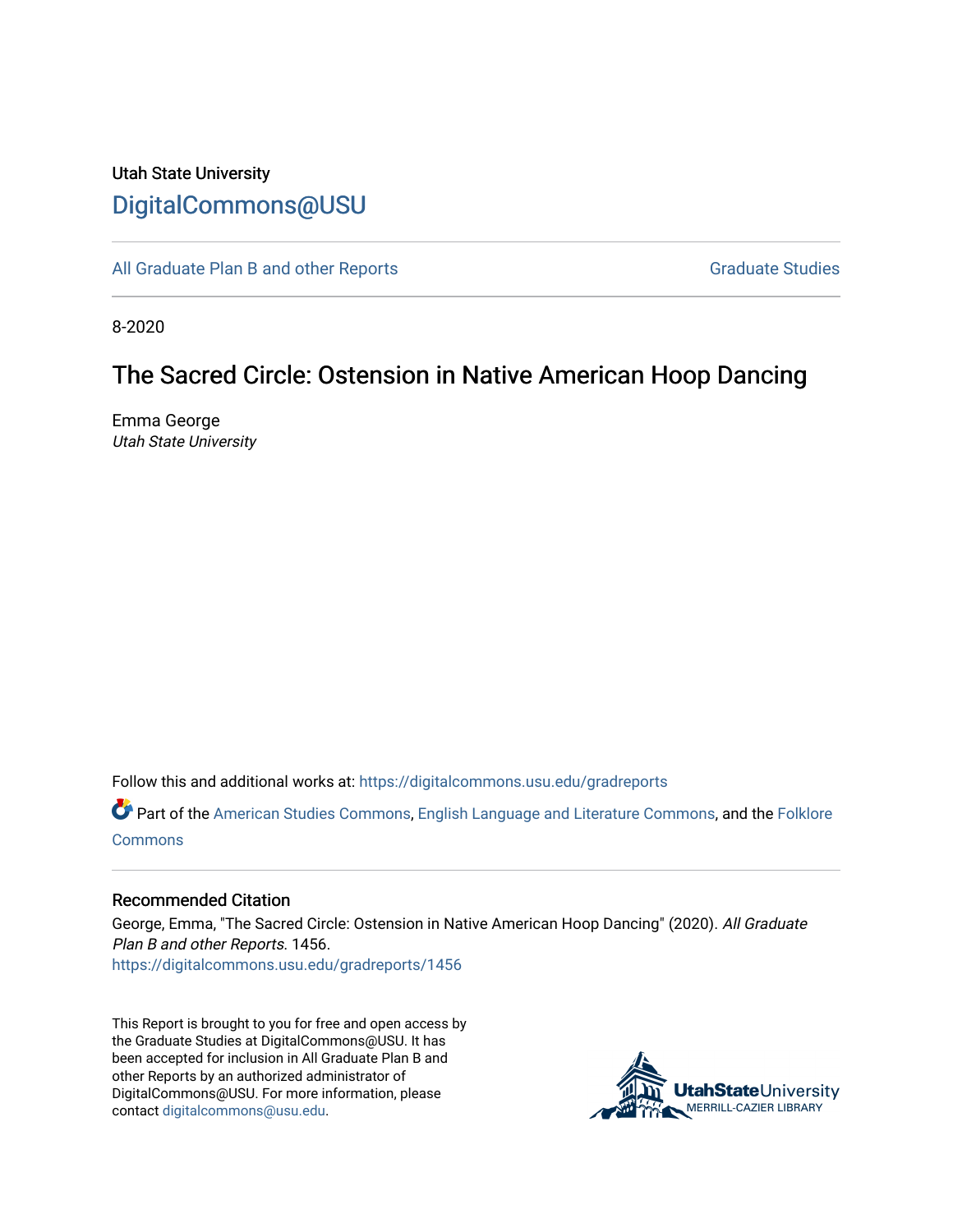# THE SACRED CIRCLE: OSTENSION IN NATIVE AMERICAN HOOP DANCE

by

# Emma George

# A thesis submitted in partial fulfillment of the requirements for the degree

of

# MASTER OF SCIENCE

in

## Folklore and American Studies

\_\_\_\_\_\_\_\_\_\_\_\_\_\_\_\_\_\_\_\_\_\_ \_\_\_\_\_\_\_\_\_\_\_\_\_\_\_\_\_\_\_\_

Approved:

Eric Morales, Ph.D. Lynne S. McNeill, Ph.D. Major Professor Committee Member

Judson Finley, Ph.D. Committee Member

\_\_\_\_\_\_\_\_\_\_\_\_\_\_\_\_\_\_\_\_\_\_

UTAH STATE UNIVERSITY Logan, Utah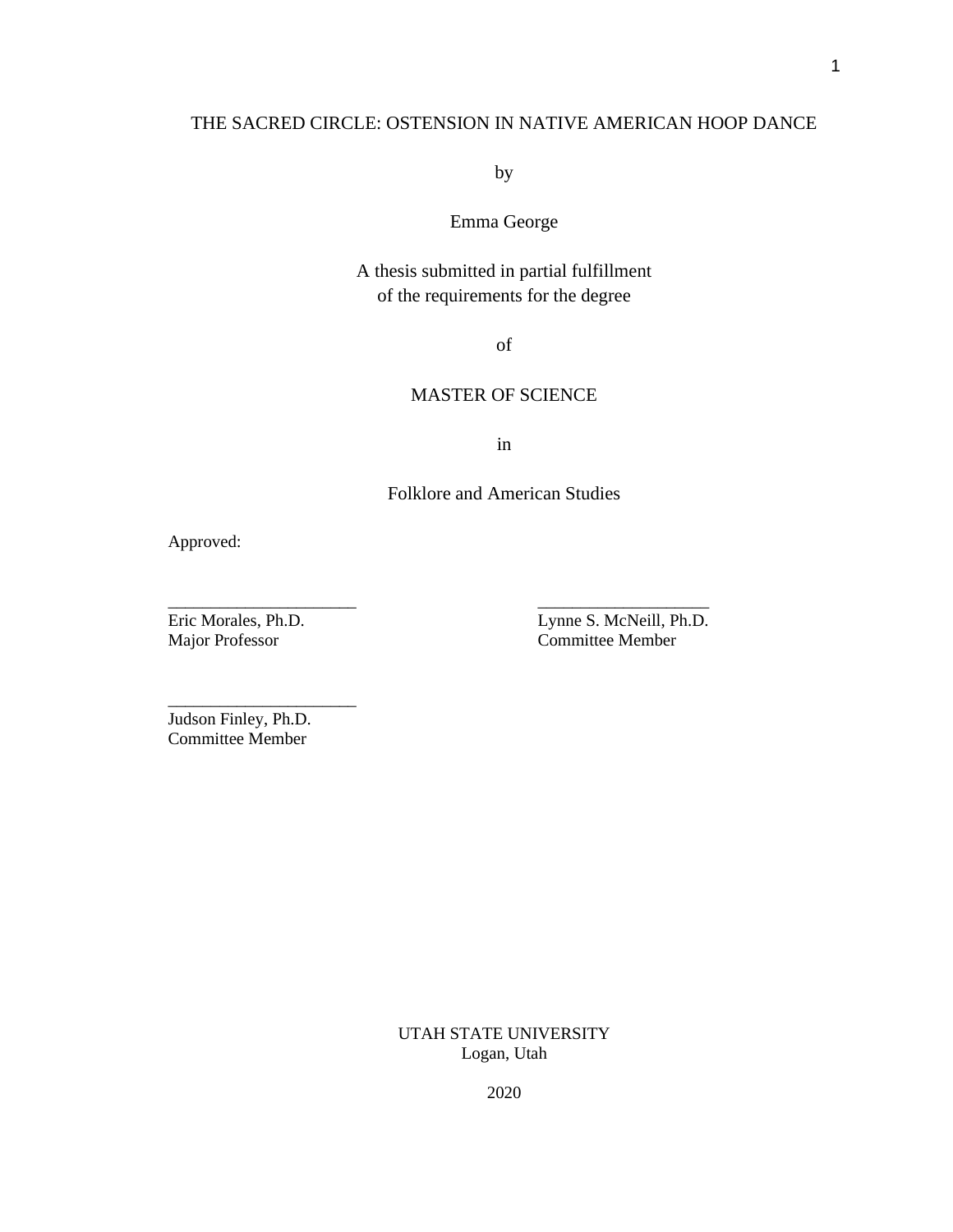Copyright © Emma George 2020 All Rights Reserved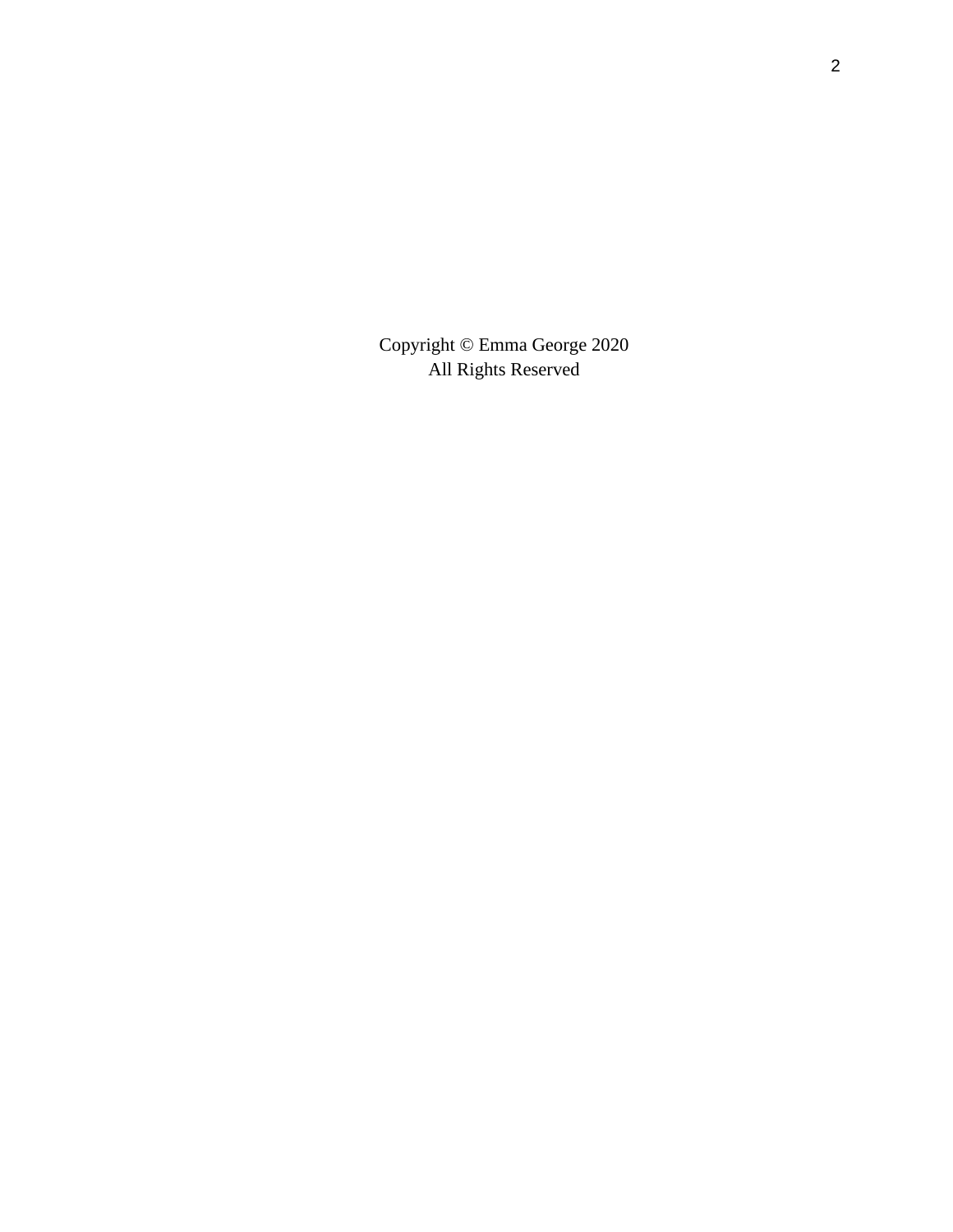### ABSTRACT

### The Sacred Circle: Ostension in Native American Hoop Dance

#### Emma George

This thesis examines the role of the semiotic concept ostension in folk dance, specifically in Native American hoop dance. Although the discipline of folklore is wellversed in ostension, folk dance has not been examined through this lens. I argue that dance is a form of ostension, of demonstrating a narrative, and this is especially apparent within Native American hoop dancing. In constructing my argument, I focus on interviewing dancers who have experience with the hoop dance. As such, I interviewed four dancers at the World Championship Hoop Dance Contest held in Phoenix, Arizona, in February of 2019. These are included along with another ten interviews I conducted previously with the Brigham Young University Living Legends dance team. My key texts for examining powwow and intertribal culture include *Heartbeat of the People: Music and Dance of the Northern Pow-wow* by Tara Browner (2004), and *Indians and Wannabes: Native American Powwow Dancing in the Northeast and Beyond* by Ann Axtmann (2015). Ostension and its role in dance is explored in relation to "Folklore as Expressed in the Dance in Tonga" by Kaeppler (1967), and "Does the Word 'Dog' Bite? Ostensive Action: A Means of Legend-Telling" by Linda Dégh and Vázsonyi (1983). I begin with a brief history of Native Americans in North America before discussing the origins of powwows, intertribal culture, and hoop dance. I then look at both the sacred nature and material culture of the modern hoop dance before establishing hoop dance as a form of ostension.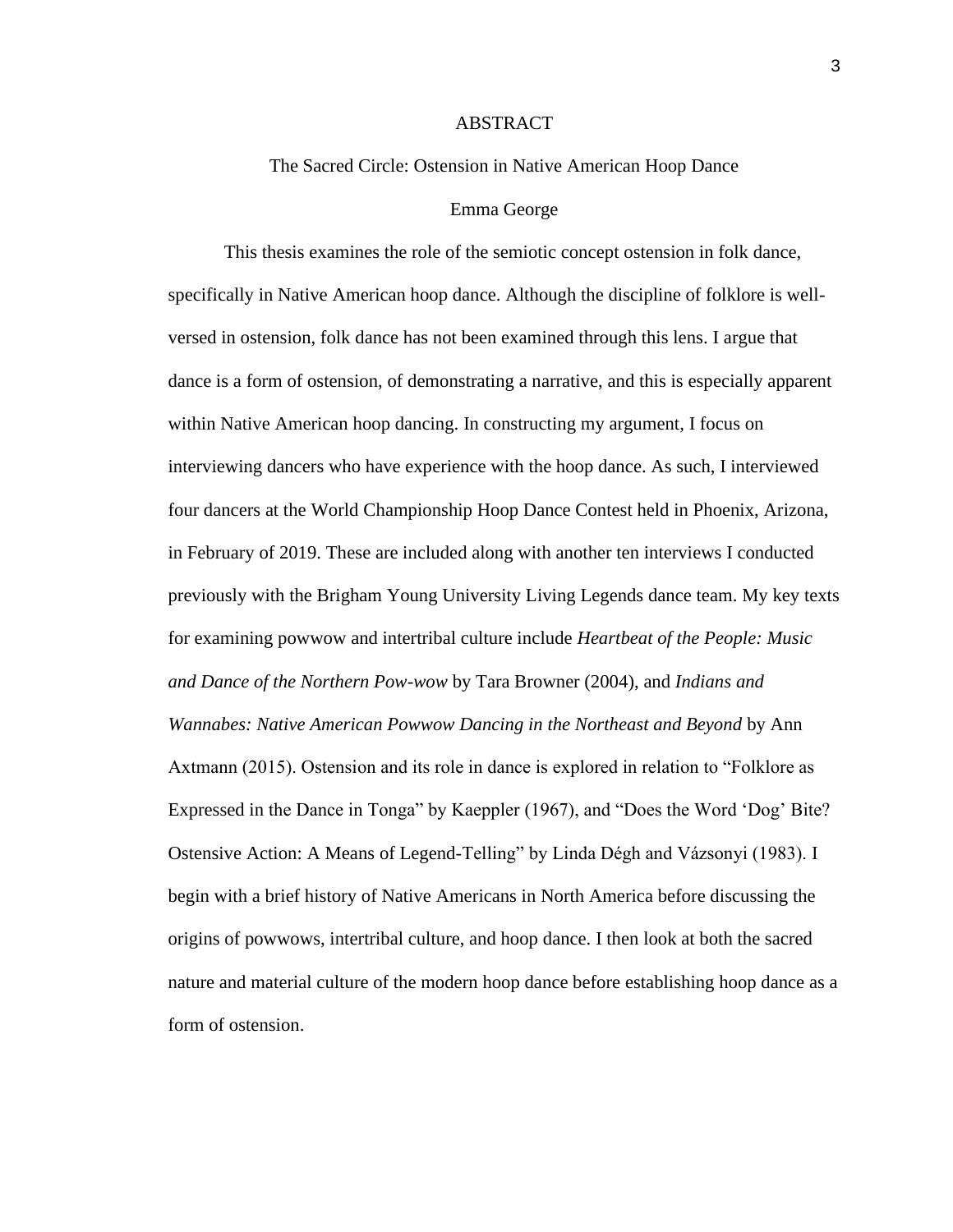### PUBLIC ABSTRACT

This thesis examines the role of the semiotic concept ostension in folk dance, specifically in Native American hoop dance. Although the discipline of folklore is well-versed in ostension, folk dance has not been examined through this lens. I argue that dance is a form of ostension, of demonstrating a narrative, and this is especially apparent within Native American hoop dancing. I begin with a brief history of Native Americans in North America before discussing the origins of powwows, intertribal culture, and hoop dance. I then look at both the sacred nature and material culture of the modern hoop dance before establishing hoop dance as a form of ostension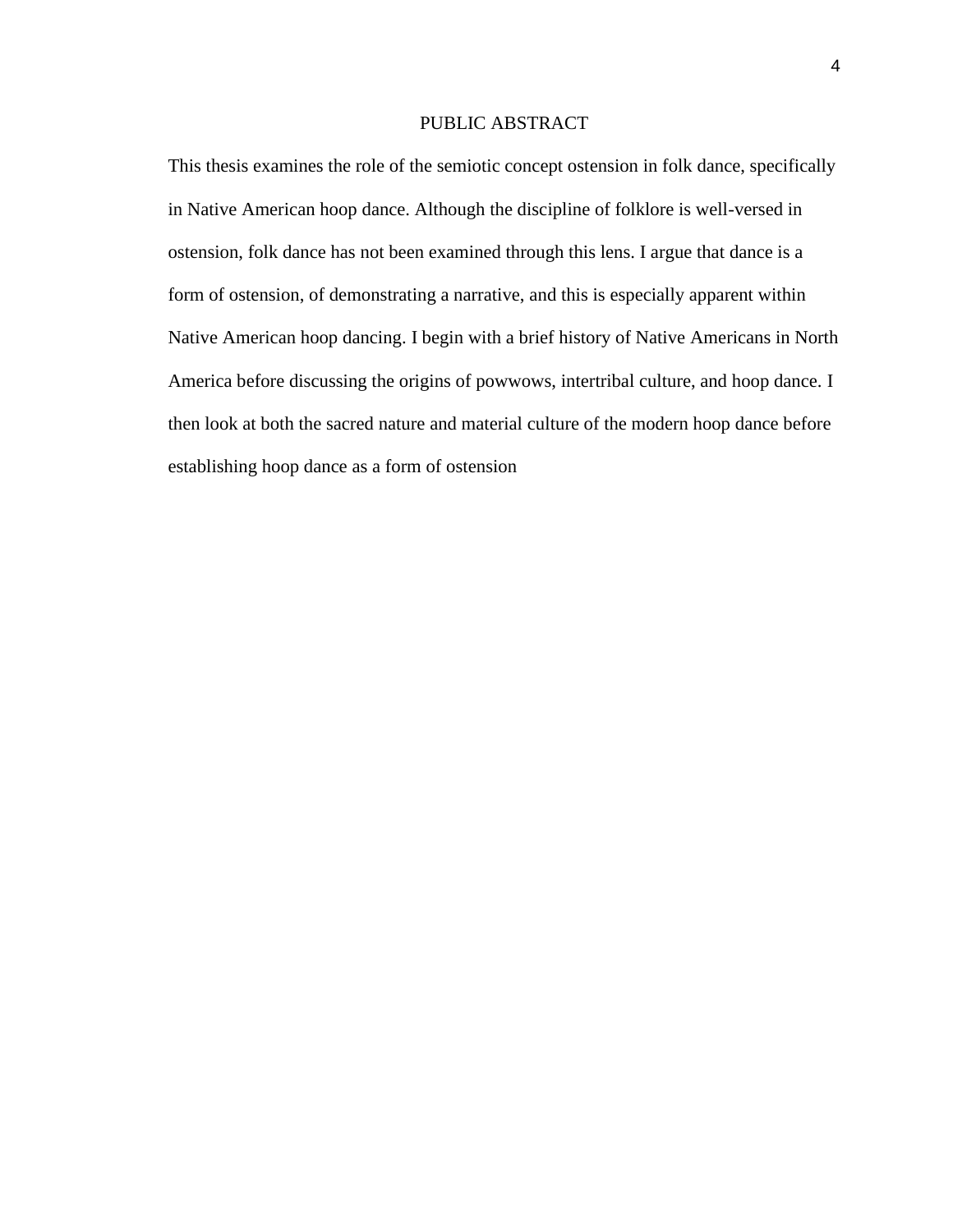### ACKNOWLEDGEMENTS

I want to thank Dr. Eric Morales for his continued guidance and tireless help. He has been a source of inspiration to me as both a dancer and a folklorist. Thanks to Dr. Lynne McNeill whose expertise on ostension allowed me to create this thesis. And thanks to Dr. Judson Finley whose historical and cultural expertise helped me to put my research into a wider context. These committee members supported and shaped my thesis and my life.

I would also like to thank my family for their support, especially Rebecca and Jack Harrell for their honest critques of my work. I would also like to acknowledge my father, Stephen K. George, whose own scholarly work inspired mine. Thanks to my friends and cohorts Natalie Christensen and Jack Daly, who helped me pass all my classes with laughter and love.

Thanks to the Utah State University graduate school for helping me to secure funding for conferences and awarding me the Janice Judge Dee Scholarship. Special thanks to all the wonderful staff at the USU English department whose friendship and mentorship made my experience there incredibly rewarding.

### Emma George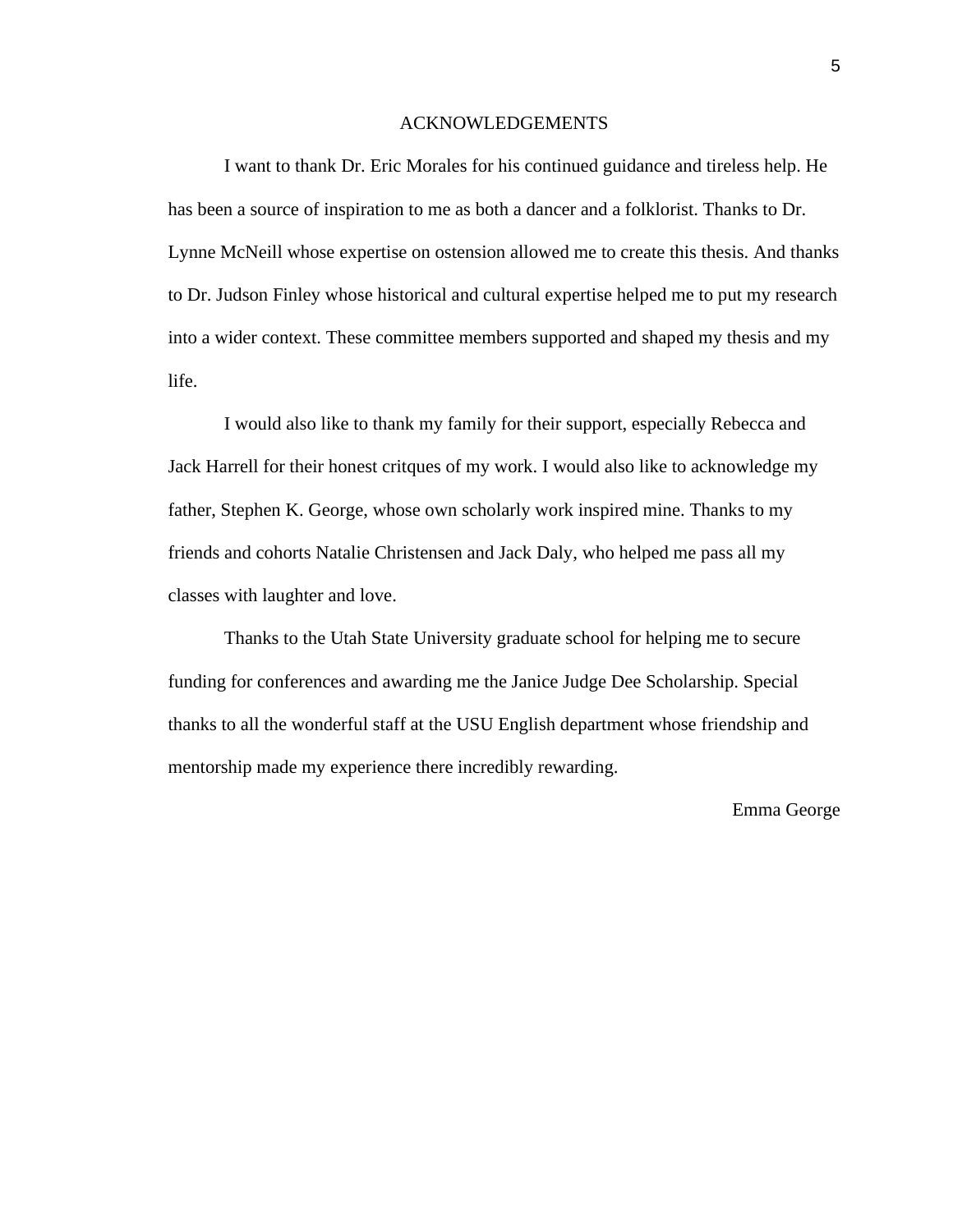# **CONTENTS**

| Page |
|------|
|      |
|      |
|      |
|      |
|      |
|      |
|      |
|      |
|      |
|      |
|      |
|      |
|      |
|      |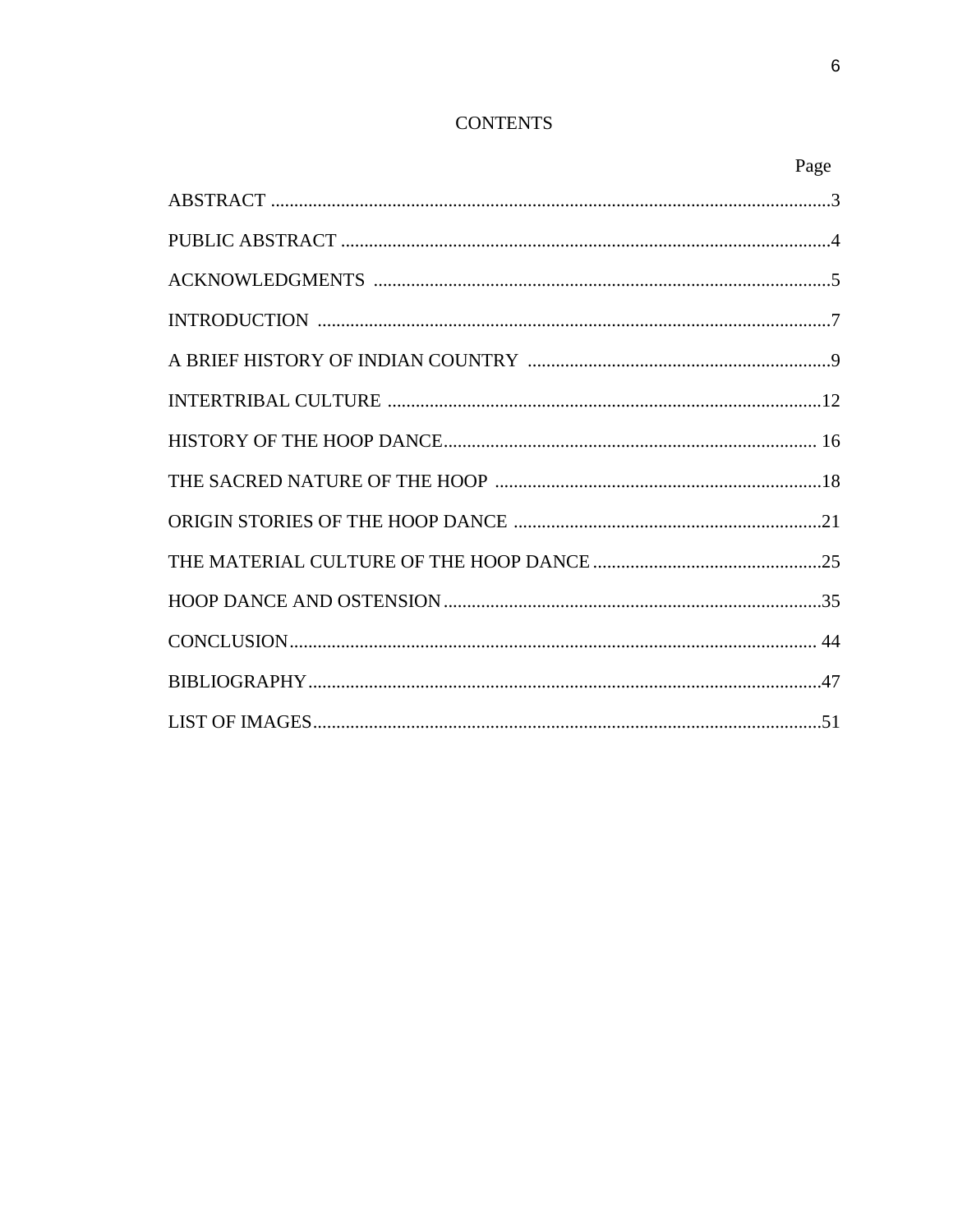Watch: always this dance is a questing anointed with feathers and sweat, an avid, invigorating cry, Father Sky, of *Wait, there's more; a whole world is coming!* More hoops! More hoops! More wondrous forms: From Cyrus Cassells' "Hoop Dance" (1991:230)

### INTRODUCTION

As a sophomore attending Brigham Young University in Provo, Utah, I received an invitation from a young Navajo woman to join a hoop dancing class for Native and non-Native dancers. As I participated in the class, I realized that hoop dancing is not just about cool tricks and formations (although those do happen); it is an act that carries deep meaning and pertains to an ongoing and changing tradition that has roots from many different Native American tribes. I immediately fell in love with hoop dancing, and I was impressed with the sheer amount of skill that it takes to become competent in it. This thesis will discuss the origins of intertribal culture, powwows, and hoop dance as well as the role of ostension in hoop dance.

Ostension is defined as a behavior such as a gesture or changing position that signals a communication from the mover to the viewer. It is a semiotic concept that was introduced into the discipline of folklore by Linda Dégh and Andrew Vázsonyi. While a great deal of scholarship has been done on legend-tripping and enactment as forms of ostension, there is limited to none that discusses dance and ostension. I argue that dance is a form of ostension, of demonstrating a narrative, and this is especially apparent within Native American hoop dancing. Origin stories about the hoop dance as told by both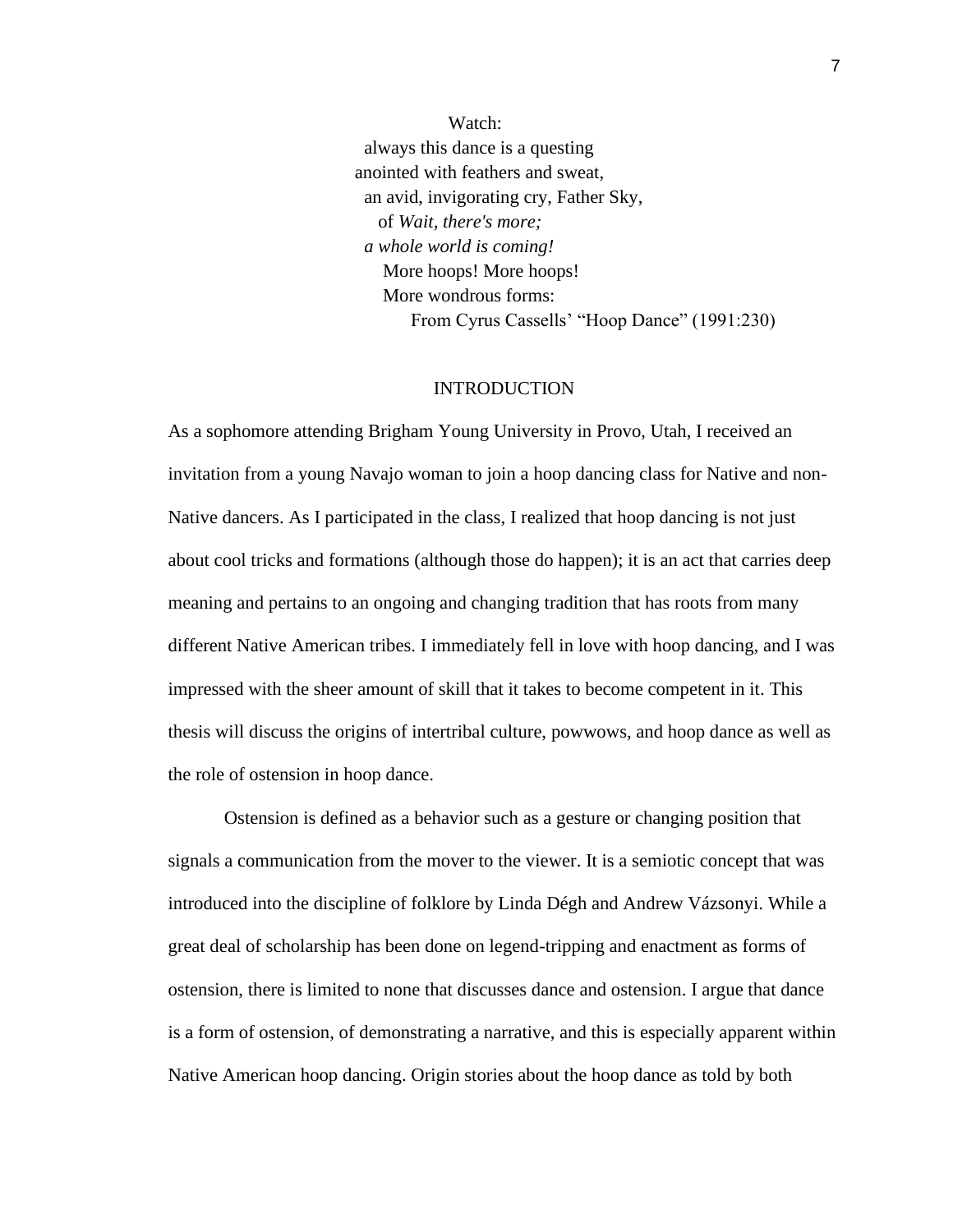dancers and audience members provide a perfect venue to analyze dance as ostension, which, in the process, helps to develop a pan-identity. The aim of this paper is to establish hoop dance as a narrative form, an act that performs belief and a symbol of intertribal beliefs. It will also increase folklorists' awareness of dance, particularly folk dance, as ostension as well as encourage more analysis of dance from a folkloric perspective.

In constructing my argument, I focus on interviewing dancers who have experience with the hoop dance. As such, I interviewed four dancers at the World Championship Hoop Dance Contest held in Phoenix, Arizona, in February of 2019. These are included along with another ten interviews I conducted previously with the Brigham Young University Living Legends dance team. My key texts for examining powwow and intertribal culture include *Heartbeat of the People: Music and Dance of the Northern Pow-wow* by Tara Browner (2004), and *Indians and Wannabes: Native American Powwow Dancing in the Northeast and Beyond* by Ann Axtmann (2015). Ostension and its role in dance is explored in relation to "Folklore as Expressed in the Dance in Tonga" by Kaeppler (1967), and "Does the Word 'Dog' Bite? Ostensive Action: A Means of Legend-Telling" by Linda Dégh and Vázsonyi (1983). I begin with a brief history of Native Americans in North America before discussing the origins of powwows, intertribal culture, and hoop dance. I then look at both the sacred nature and material culture of the modern hoop dance before establishing hoop dance as a form of ostension.

In this paper, I use the terms "Native American" and "Indian" interchangeably. As noted in Christopher Oakley's *Keeping the Circle*, the categories of "Native American"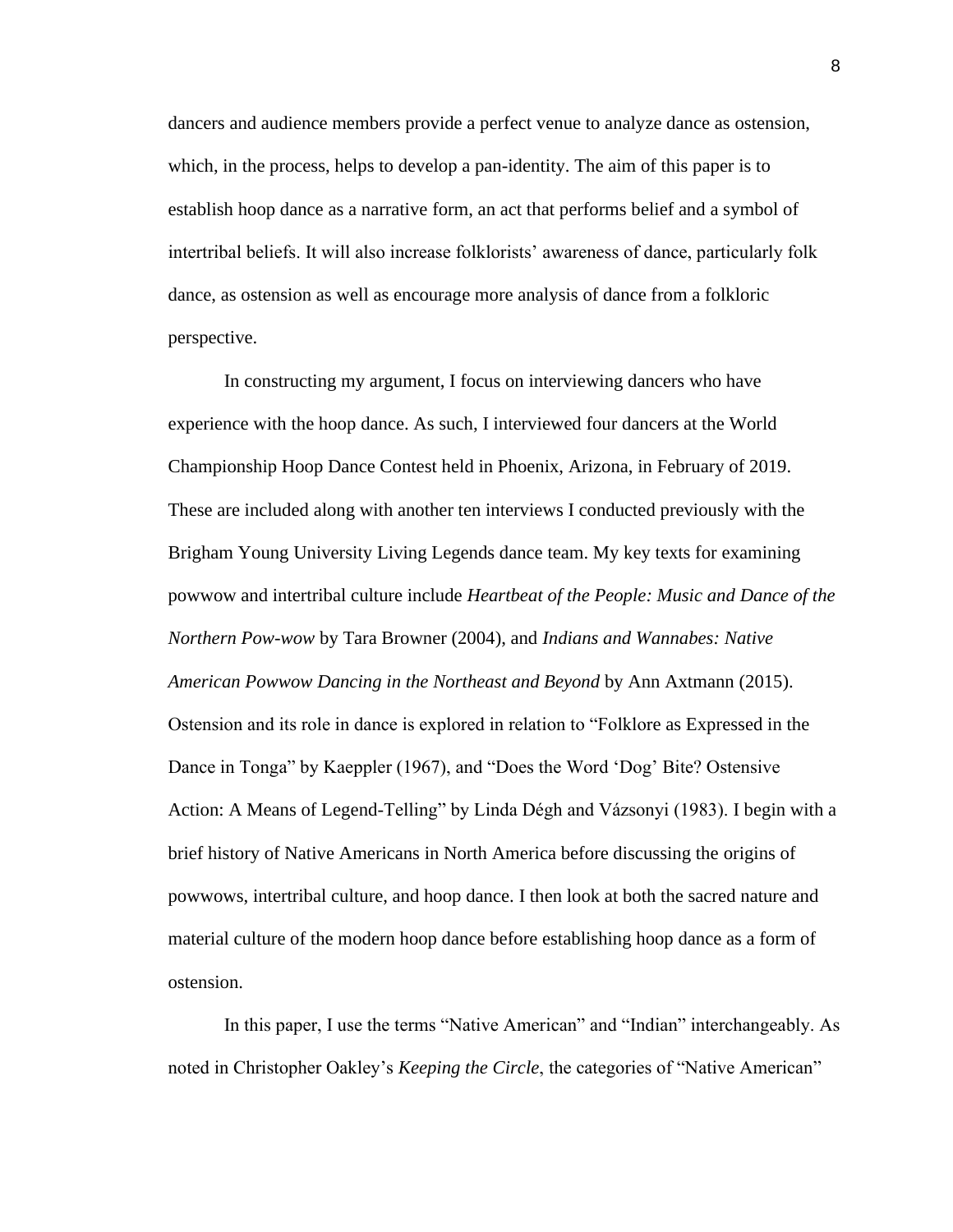and "Indian" are originally the categories of Europeans, whereas to these so-named "Indians," "Prior to contact with Europeans, there was no such thing as an 'Indian,' but rather hundreds of peoples living in North and South America with a variety of different cultures" (2005:2). However, modern indigenous peoples often identify themselves by such blanket terms as "Native American" or "Indian," especially when dealing with those outside of the in-group. This is not meant as disrespectful or generalizing but as a recognition of the shift in Native American identity from tribal to intertribal.

### A BRIEF HISTORY OF INDIAN COUNTRY

Native peoples settled and cultivated this hemisphere, creating unique traditions, societies and cultures or thousands of years before Europeans "discovered" the continents (Calloway 1994:1). It's hard to put a specific number to the different tribes and societies in existence before and after the arrival of Columbus in 1492 as tribes usually pass on knowledge and traditions orally, leaving behind no written record. There is also the added difficulty of imposing European classifications and boundaries on Native American cultures. Many scholars "break North America—excluding present-day Mexico—into 10 separate culture areas" based on geography and similar cultural practices among the estimated 10 million people living in the continental United States ("Native American Cultures" 2019). These 10 million people belonged to diverse groups with complex languages, trading routes, governments, and art forms (Dennis 2016:2).

With the arrival of Europeans, many of these existing groups were devastated by disease and war resulting in the amalgamation of tribes and the formation of new tribes. These tribes fought for survival through the various alliances, wars, and treaties to come. Numerous treaties have been formed between various colonizing principalities and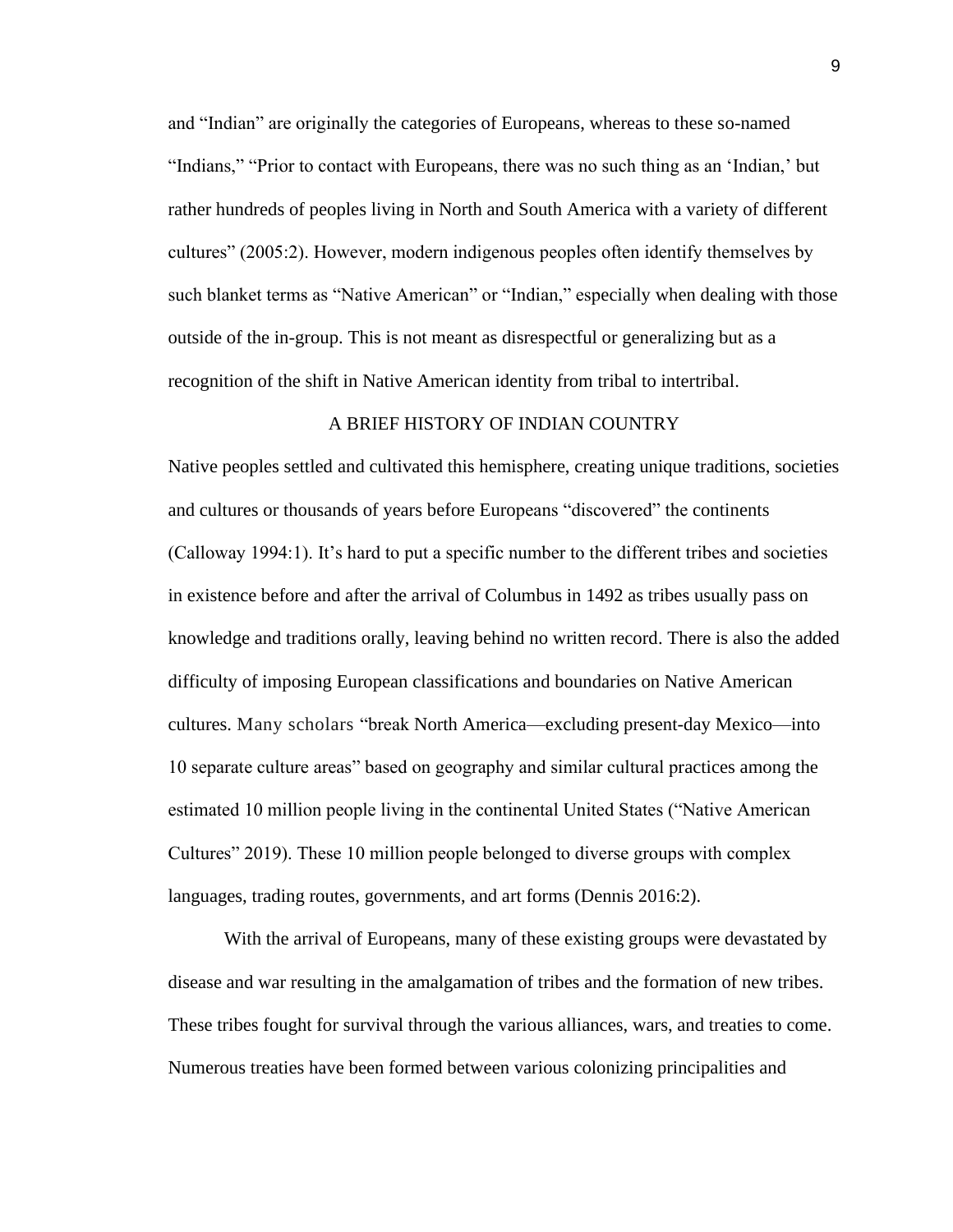sovereign Native American tribes well before and after the founding of the United States of America. Tribes allied with different sides during conflicts, such as the French and Indian War and the Revolutionary War, so they were not always a united front of native peoples.

After the American colonists won the Revolutionary War and officially established the United States of America, however, Native Americans found themselves much more united as they faced a common enemy: the new government. The conflicts between Native Americans and non-natives generally occurred because of land disputes and attempts to forcefully assimilate Native Americans (Calloway 1994:170). Conflicts over land escalated once the land had been officially "won" from the British. In a missive by Corn Tassel (a Cherokee Chief) to the Governor of Virginia in 1787, he states quite clearly that "Truth is, if we had no Land we should have Fewer Enemies" and that they "have Taken almost all our Country from us without our consent" (*Calendar of Virginia State Papers* 2015:318). This was a fairly common occurrence. Settlers continued to encroach on Indian lands, leaving them with not enough resources to survive. Some tribes (like the Lakota) fought back to try to keep their lands, but even more peaceful tribes who attempted to work with the government (like the Cherokee) were being stripped of their homelands (*Calendar of Virginia State Papers* 2015:318). Native Americans "began to unite in resistance to American demands" as they continued their ongoing (and seemingly endless) battle over "cultural and territorial boundaries" (Calloway 1994:170). The conflict between westward expansion and the Native Americans standing in the way of that expansion resulted in Congress passing the Indian Removal Act of 1830 with the full support of President Andrew Jackson. Tribes were officially forced to move from their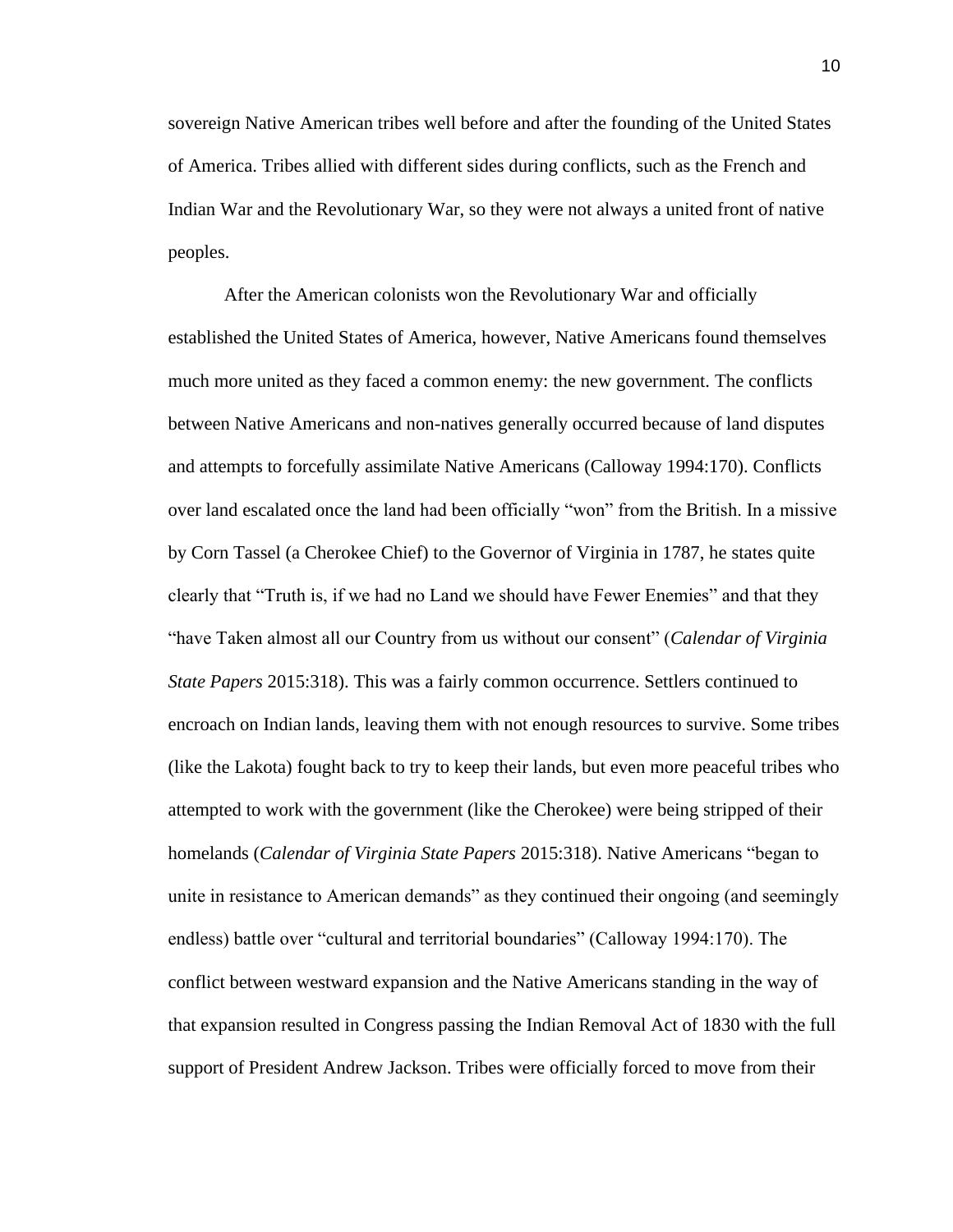lands into Indian Country, which constituted everything west of the Mississippi river ("Indian Removal Act" 2019). This created intertribal conflicts as tribes removed from their homelands were placed on the homelands of other tribes who resented the invasion and increased competition for resources (Dennis 2016:18). Tribes allied with the federal government when it suited their best interests, regardless of how it affected other tribes, and this continues today in the form of tribal politics.

The battle for land progressed as the battle for culture continued as well. In 1860, the Bureau of Indian Affairs established the first Indian boarding school. This eventually turned into sixty schools with over 6,200 students with reservation day schools and a "placing out system" where children were sent to live with non-Indian families added to the mix ("History and Culture: Boarding Schools" 2020). The aim of these schools was to assimilate Native American youth into mainstream American culture, and these schools included lessons in English, arithmetic, and other standard educational subjects. However, along with learning a new culture, the youth were taught to abandon their own culture. Brigadier General Richard Henry Pratt, headmaster of the Carlisle, Pennsylvania Indian boarding school, is infamous for his motto of "Kill the Indian, save the man" ("History and Culture: Boarding Schools" 2020). For the Indian children under his care, this meant the cutting off of braids; the banning of languages, all religious practices, and, of course, dance; the adoption of Christianity; and removal from their parents and tribes. Children were often forcibly removed from their parents; the Bureau of Indian Affairs would withhold rations or send in their agency police to collect the children. It wasn't until 1978 that the Indian Child Welfare Act passed, and Native American parents could legally keep their children out of the boarding schools ("History and Culture: Boarding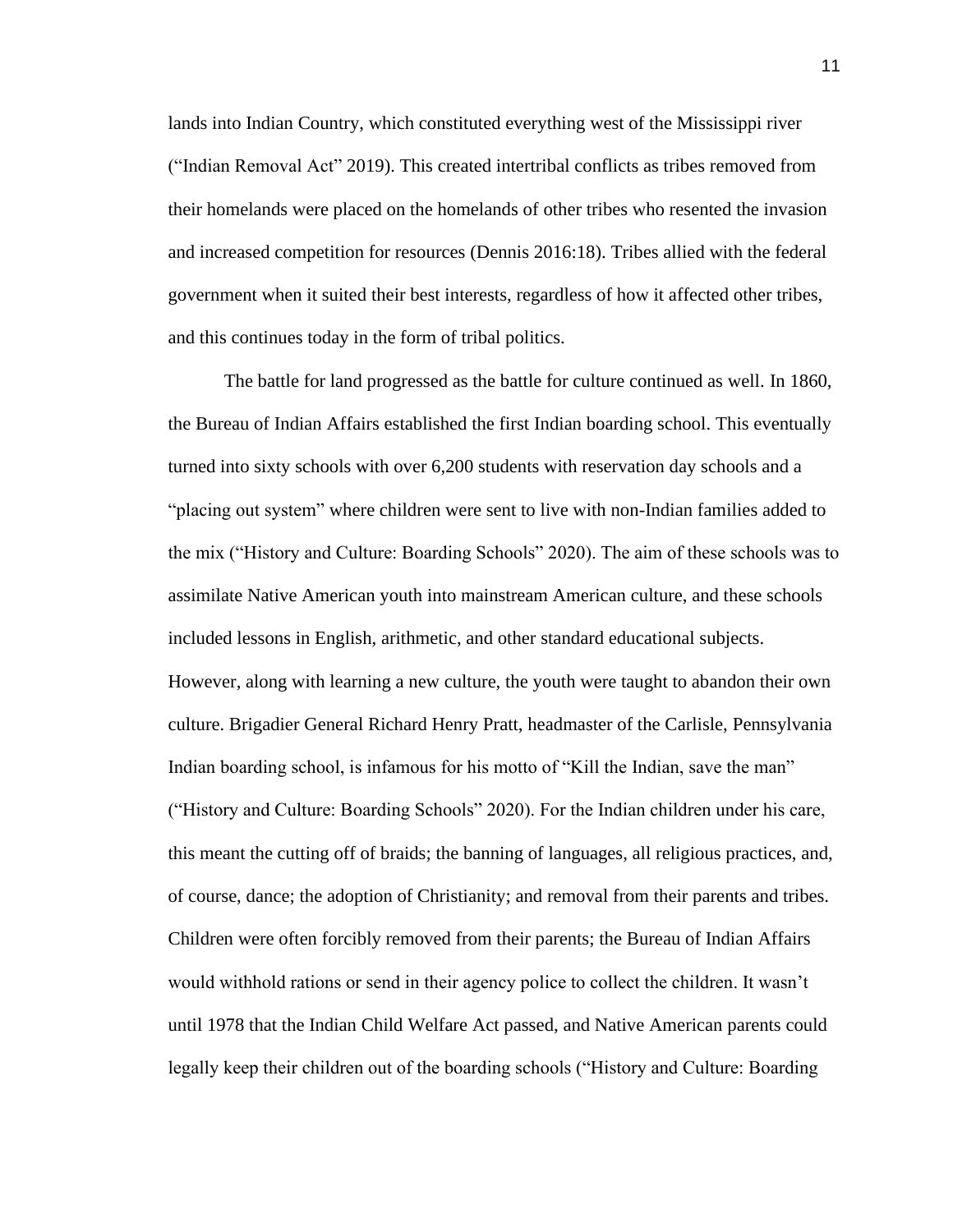Schools" 2020). The obvious goal of these schools was to forcibly inject American culture in the Indian youth and to rid them of their cultural practices (with a possible added benefit of more land becoming available).

Future Congressional legislation well into the 20th century aimed to dissolve tribal unity, create infighting, obtain more Indian land, and force assimilation at the cost of native culture. The Dawes Act of 1887 gave land to individual Native Americans rather than tribes as a whole to further isolate Native Americans from their culture and people while still giving more land to settlers ("Indian Reservations" 2019). As settlers continued to move west and land became scarcer, the reservation system was created with the Indian Appropriation Act in 1851. This act removed tribes to farming reservations that they could not leave ("Indian Reservations" 2019). In fact, one of the few ways Native Americans could leave the reservations was as performers. Religious ceremonies and dances were banned by various commissioners of Indian Affairs throughout the early 1900s, until the only way to perform dances was through Wild West shows (and other shows held for the non-native public) or in secret (Browner 2004:28, 29). Buffalo Bill recruited around 100 Native American performers for his 1890s European tour at a time when there were few employment or travel opportunities available to Native Americans (Reddin 1999:77). These Wild West shows are often credited as the beginnings of powwows and intertribal culture as we see them today throughout Indian Country.

#### INTERTRIBAL CULTURE

When hearing the word "powwow," the images that often come to people's minds are of old western films with cowboys or Indians dancing around a campfire. The word "powwow" is supposed to have originally been a Native American word meaning a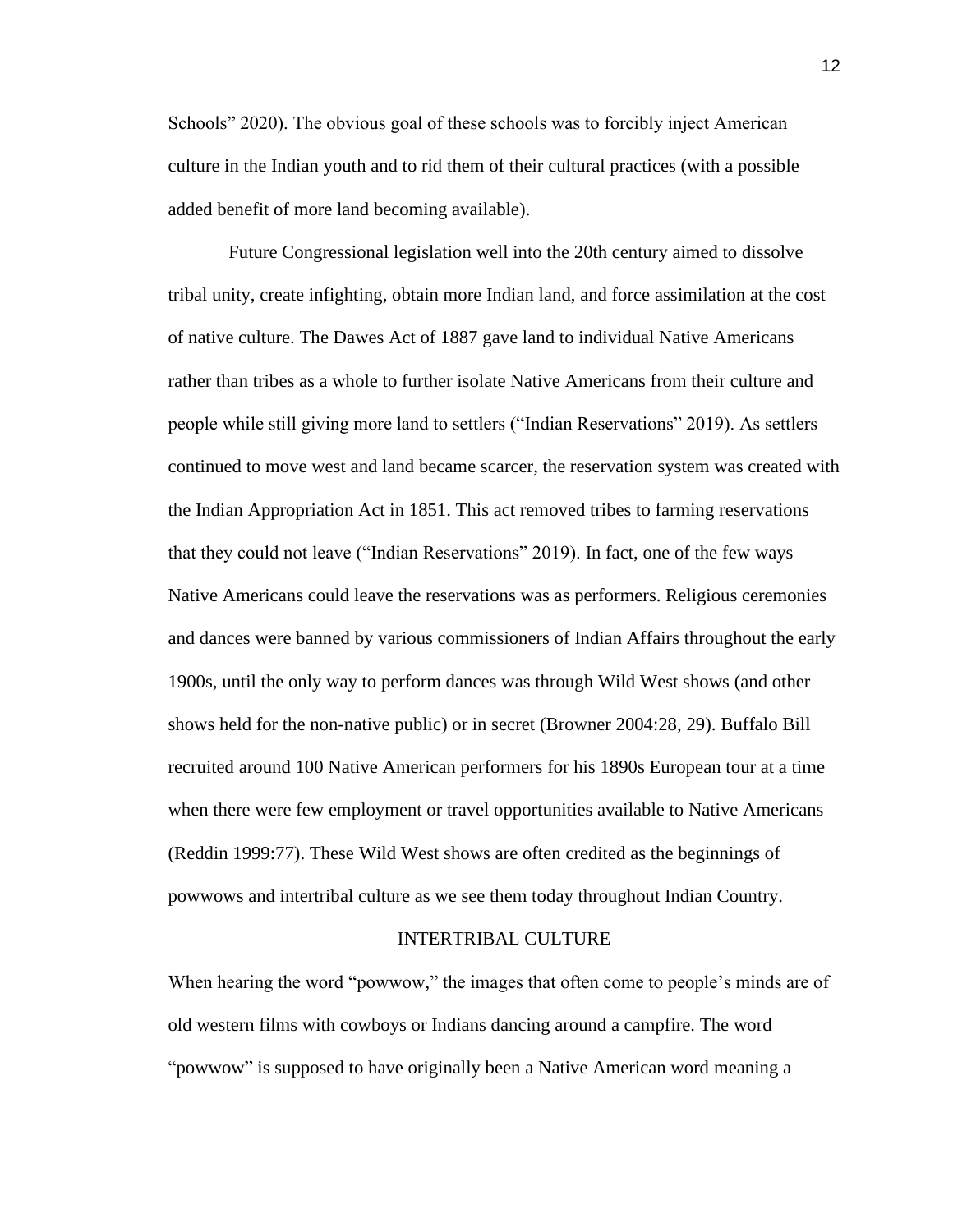meeting or a gathering, as is the meaning in the modern day. Some consider this word to be outdated and offensive because of its historic and all-encompassing attitude towards Native American tribes. However, the term "powwow" has now come to represent a social gathering of Native American tribes to sing, dance, and interact. Many Native Americans have adopted this potentially offensive term for their own use and so removed most of its negative connotation.

A succinct definition of what a modern powwow is comes from the book *Heartbeat of the People* by Tara Browner. As a professor, she has her students memorize and recite this definition: "A pow-wow is an event where American Indians of all nations come together to celebrate their culture through the medium of music and dance" (2004:1). Notice that her definition includes the phrase "their culture," indicating already that Native Americans do have a shared culture despite their tribal affiliations or geographical distances. Regardless of the varied languages, dances, religions, and customs of these individual tribes and the efforts of Indian boarding schools to eliminate native culture, powwows create a sense of unity and a celebration of common cultural practices.

Powwows generally have live music for the dancers, as singing, drumming, and dancing always go together. There can be any number of drum circles present at a powwow, with singers from all over North America. There are two types of drumming styles in the powwow circuit: Northern and Southern. Northern style is faster and the singers are at a higher pitch. Southern style is slower and the singers sing at a lower pitch. This Northern-Southern division goes beyond just the drumming styles and into the origins of powwow itself.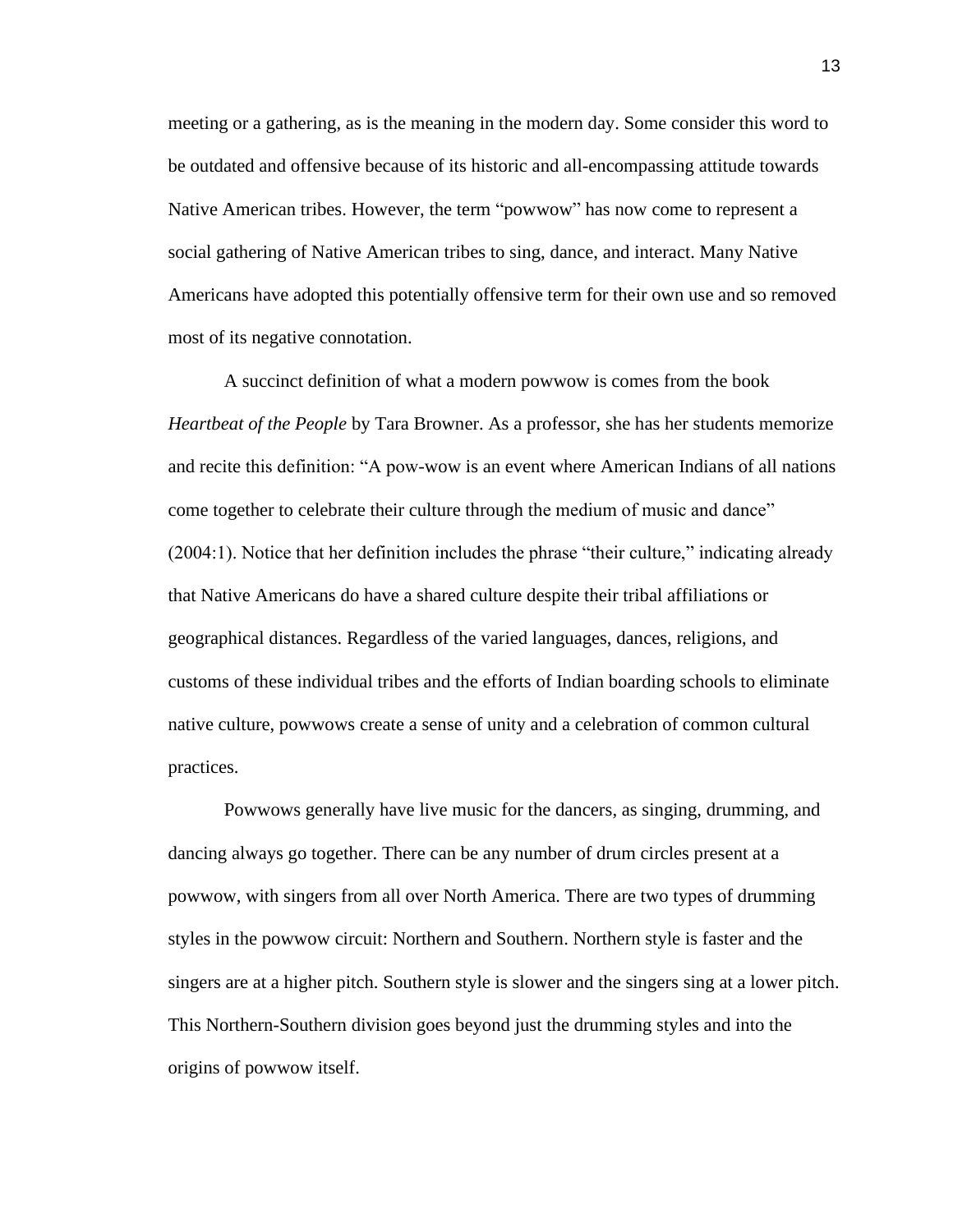The Northern style began in the Northern Great Plains and the Great Lakes regions and now occurs throughout the northern tier of states and in Canada. Southern pow-wows sprang from unique circumstances in Oklahoma, where numbers of unrelated tribes were crowded together during the mid- to late nineteenth century and where the concepts of "pan-Indianism" or "intertribalism" were born from necessity (Browner 2004:3). To have community dances where everyone could participate seems a logical, if not necessary, step in that situation. Social events between various tribes helped to build solidarity and shared beliefs. As a colonized and persecuted group, Native Americans banded together to protect and help one another. Modern powwows are a testament to the continuation of this thinking.

These social gatherings of many different tribes also led to the development of intertribal dances, or dances that have no set origin in any of the tribes (although many assert that they were the creators), and are now performed by members of any tribe. Unlike individual tribe's ceremonial dances, "the modern social dances most often associated with the intertribal powwow phenomenon can be danced by anyone who is willing to get the proper regalia together, learn the dance steps and customs, and act appropriately during the event" (Toelken 2003:85). The most common and well known of these dances include the men's grass dance, women's jingle dress dance, men and women's traditional, men's fancy dance, and women's fancy shawl (Browner 2004:48). These are commonly seen at powwows all over North America, and through folklore and tradition, have reached the status of intertribal. There is also a Northern and Southern variation of each of these dances depending on the song and the drummers.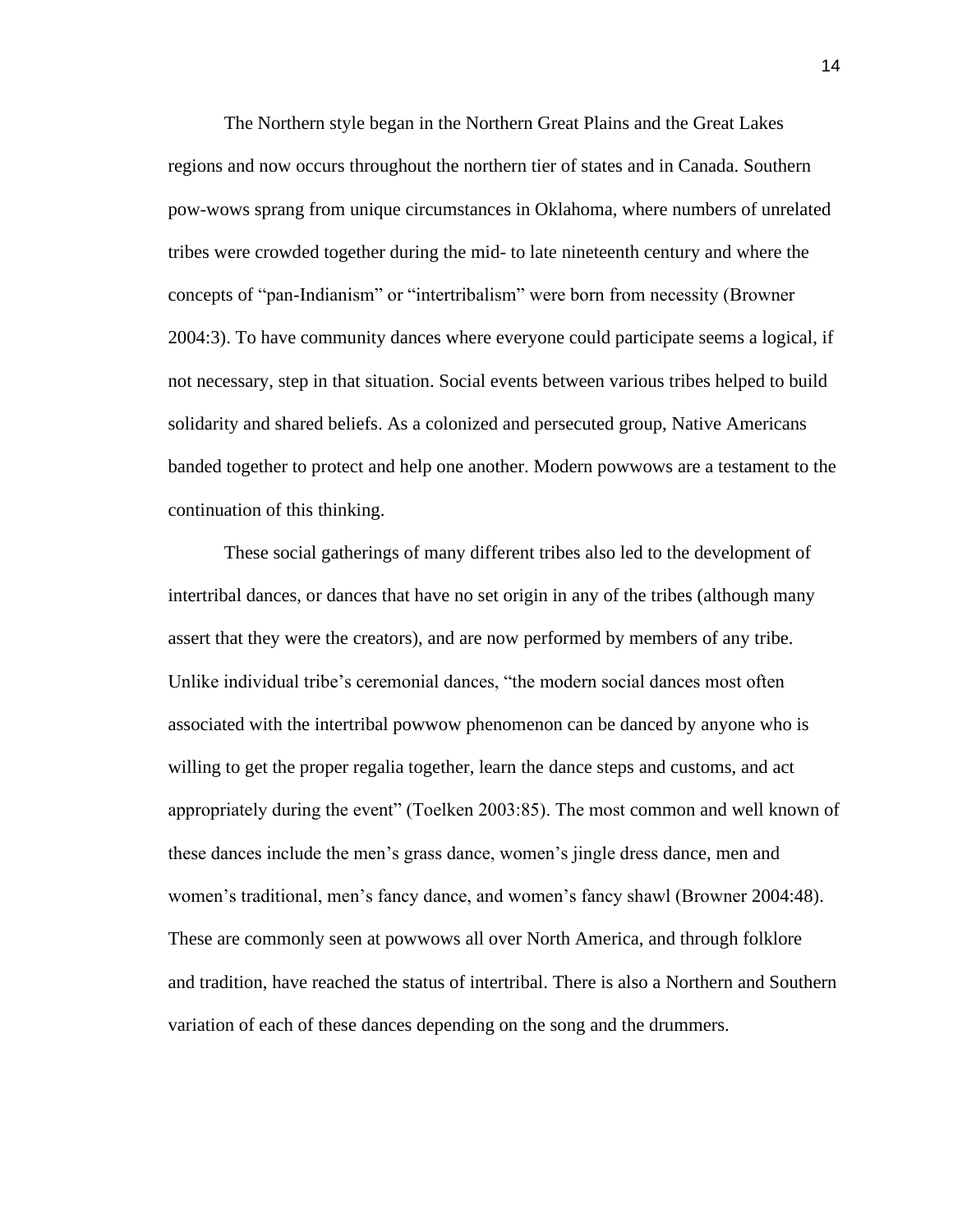The origins of these dances have many different stories and folklore associated with them. The Modern Fancy Dancer's authors, C. Scott Evans and J. Rex Riddick, state that, "The Fancy Dance, and all modern powwow dance styles, can be traced to the warrior society dances of the Plains tribe. The original regalia and ceremony were similar among various tribes, and the purpose of the dance was almost always to help the people of the tribe" (1998:5). *In Indians and Wannabes*, Ann Axtmann, makes a point about the Buffalo Bill Wild West Shows as a possible origin for the intertribal dances, specifically for the men's fancy dance, as this is an energetic and exhibitionary dance (2015:45).

Regardless of where the dances came from (whether from internal groups like the Plains Tribes or external ones like Buffalo Bill), the dances have become intertribal. For example, when asking about the origin story of the men's grass dance, the most common response from members of different tribes is that "grass dancers prepared the ground for camping and for rituals before or after war by stomping down high prairie grass" (Axtmann 2015:17). I have heard this origin story from multiple people, even in the West where there are no high grasses to stomp down. There is a shared culture behind these dances that goes beyond having the same dance steps; Native Americans have a shared folklore surrounding these dances, and this is especially true when considering the hoop dance.

Often, Native Americans are grouped together as one people and not distinct tribes, so rather than fight this notion, various tribes have embraced and subverted this concept for their own purposes, creating unity where it may not have existed and presenting indigenous people as a united force. A "native identity" is created and recognized by members of the in-group. This is done through intertribal dances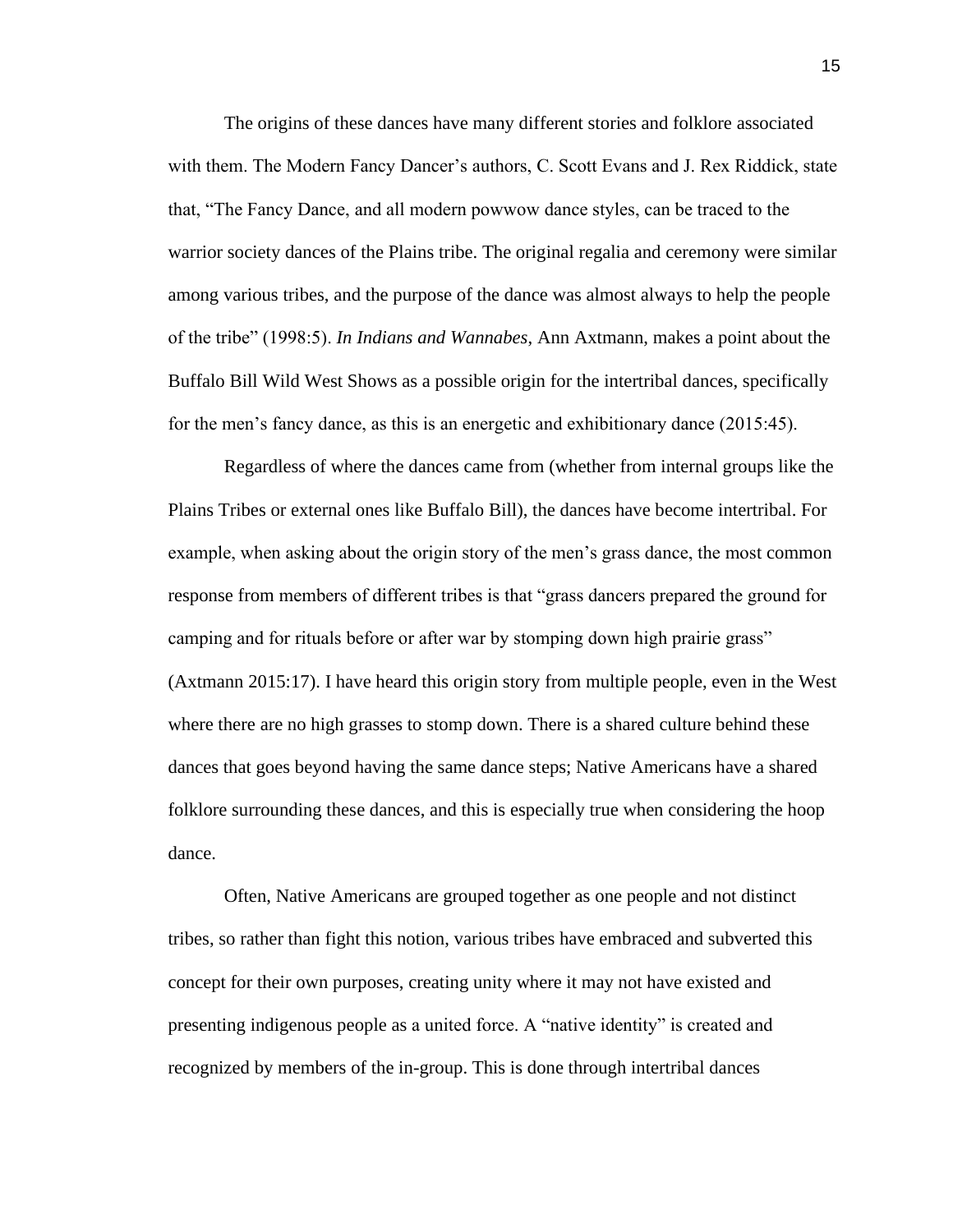performed at various powwows. Not only are dances shared but beliefs are shared among many tribes. There are values and beliefs that are collectively found among different Native American tribes because of intertribal dances, and nowhere is this seen more clearly than in the hoop dance. It is through the folklore surrounding the hoop dance that we see common beliefs being formed among many different Native American tribes as the hoop dance becomes a symbol of intertribalism.

### HISTORY OF THE HOOP DANCE

Hoop dance is defined by the book *Word Dance: The Language of Native American Culture* as

[a] dance performed with one or more hoops, a sacred symbol. It probably originated among Indians of the western Great Lakes, in particular the Chippewas, Ottawas, and Potawatomis, who used one hoop, and Menominees, who used two. It was popularized in the 20th century by the Tiwa Indians of the Taos Pueblo, and is now performed by various tribes at powwows with sometimes more than a dozen hoops (Waldman 1994:101).

As put forth by this definition, the hoop dance is purported to have come from the Taos Pueblo tribe in the Southwest as a religious dance. However, when tourists began to visit the Pueblo people, the dance moved from a religious ceremony to an exhibition dance (Browner 2004:62). The hoop, or circle, is a sacred shape in many Native American tribes as it represents patterns and objects in nature as well as the circular nature of time and life. Because of the sacred nature of the hoop, early ceremonies from many different tribes often used the hoop (Figure 1). Eventually, the hoop from these ceremonies became a part of a public dance rather than just a ceremonial one. Anyone can watch the performance of the hoop dance, and most everyone can perform it. I'm not Native American and yet I learned and performed the hoop dance at a powwow. Although the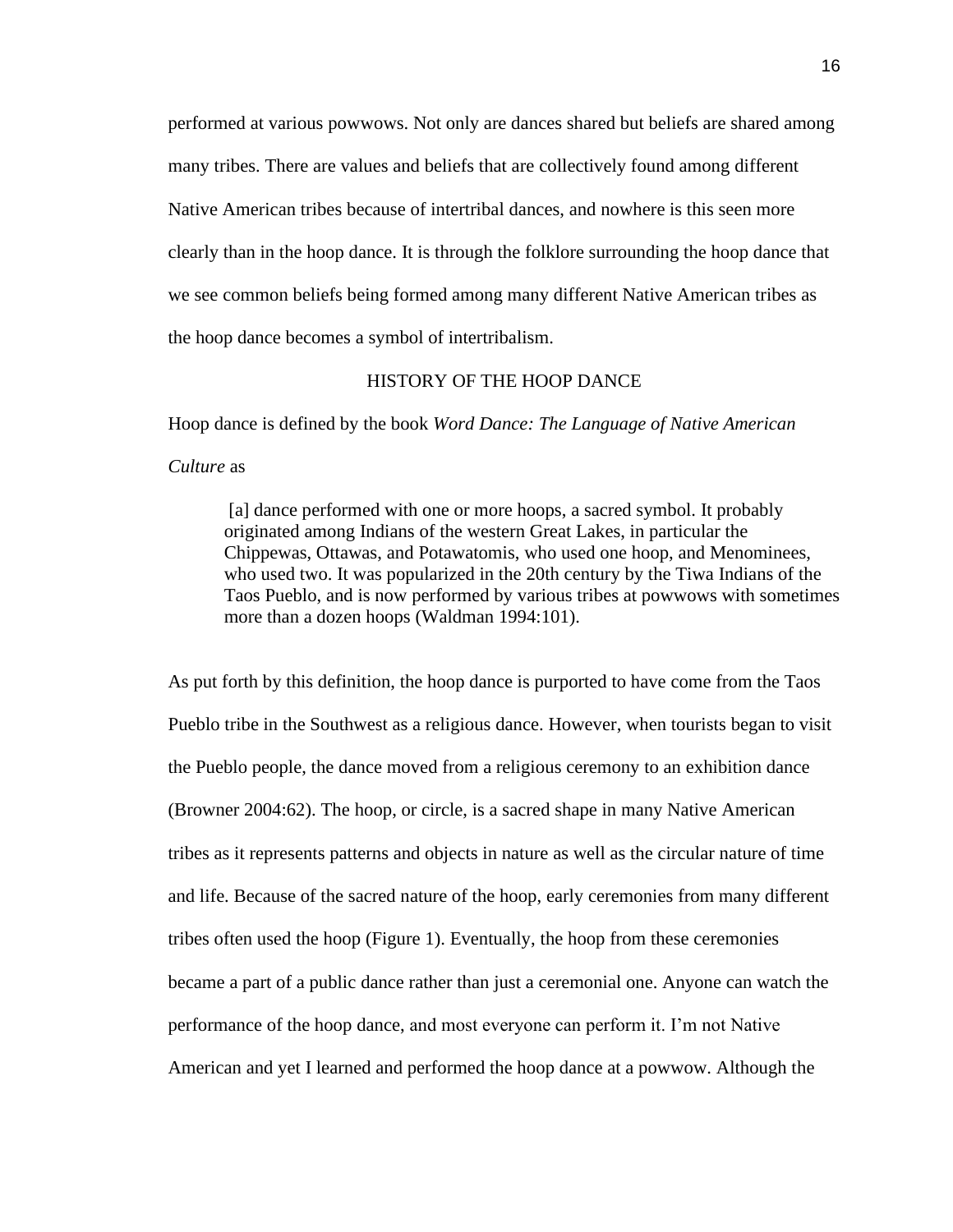dance may have originated from an exclusive ceremony, it is now an intertribal dance. The hoops are used to depict various animals and actions from everyday life as well as abstract shapes (Browner 2004:62). In this way, the hoop dance still retains sacred meaning that ties it back to traditional practices and philosophies.



Figure 1: 1926-1927 video screenchot showing Pains Indian dancers dancing with a single hoop

The founder of modern-day hoop dance is widely recognized as Tony White Cloud. "Many tribes lay claim to the Hoop Dance. It wasn't until the 1930s that a young man named Tony White Cloud, Jemez Pueblo, played an instrumental role in its evolution and began using multiple hoops in a stylized version as 'founder of the modern Hoop Dance'" (Zotigh 2007). Tony White Cloud actually appeared in the 1942 film *Valley of the Sun* as a hoop dancer, and some of the moves he used in that film are still seen by hoop dancers today (RKO pictures). Although many tribes say that they are the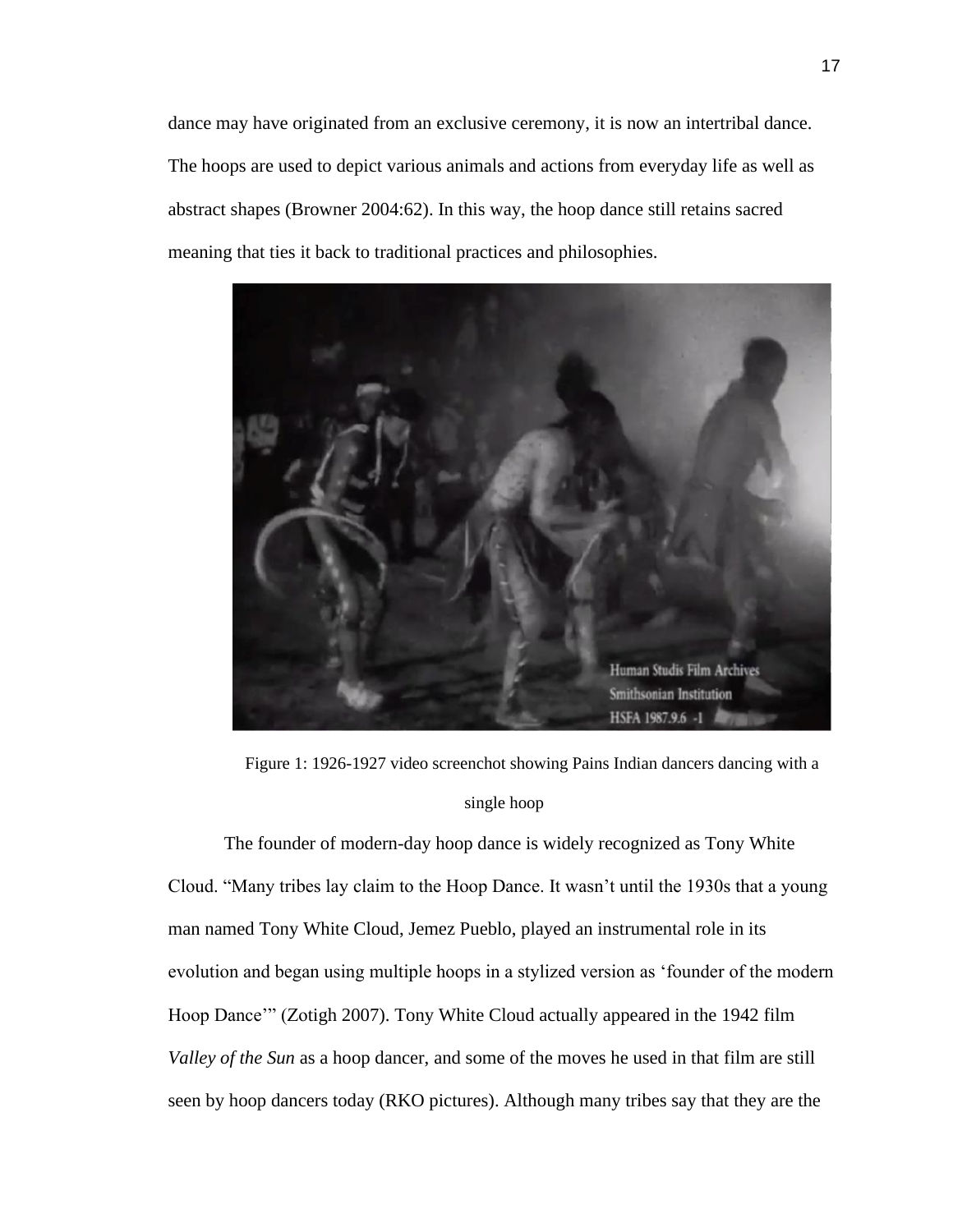creators of the hoop dance, this most likely stems from the hoop having special, ceremonial purposes in the individual tribes rather than them having actually created a dance with multiple hoops.

The hoop dance is not performed at every powwow, and it is often a special exhibition or small competition event. It is considered a specialty dance rather than one that is always performed at powwows, mostly because of how long it takes to learn the dance. The World Championship Hoop Dance Contest that is held every year at the Heard Museum in Phoenix, Arizona, is the only powwow with just hoop dancers. Events like this and others held at various powwows create a folklore surrounding hoop dance. At these events dancers can share stories, tips, and traditions. The hoop dance is a combination of old and new tradition as seen by the stories hoop dancers tell about the origins of the dance; the hoop itself is an older symbol, whereas the dance itself only came about in the 20th century.

### THE SACRED NATURE OF THE HOOP

While a dance using multiple hoops is fairly new to Indian country, the hoop itself is purported to have been a part of different indigenous people's beliefs since pre-colonial times. This claim is made through the folklore surrounding not only the hoop dance but the hoop itself.

Many different Native American tribes say that the shape of the hoop or circle is a sacred shape. In *Black Elk Speaks*, a 1932 book by John G. Neihardt, Black Elk, an Oglala Lakota medicine man, tells of a vision where he

saw the mountains there with rocks and forests on them and from the mountains flashed all colors upward to the heavens. Then I was standing on the highest mountain of them all, and round about beneath me was the whole hoop of the world...And I saw that the sacred hoop of my people was one of many hoops that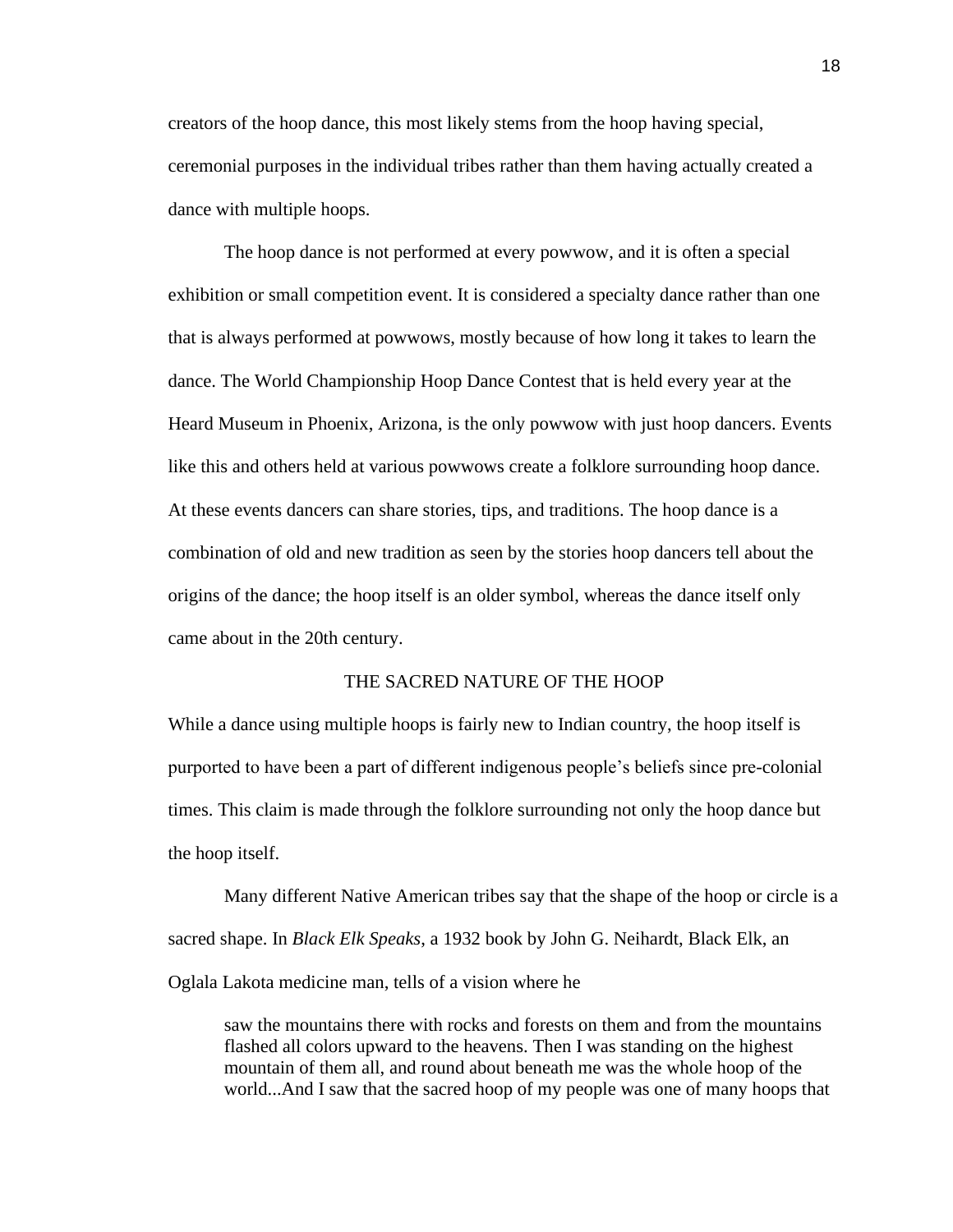made one circle, wide as daylight and as starlight, and in the center grew one mighty flowering tree to shelter all the children of one mother and one father. And I saw that it was holy (Neihardt 2014:26).

In this vision, Black Elk speaks of the sacred hoop of his people that is related to the "whole hoop of the world." How much of this vision is an accurate retelling of his experience and how much is Neihardt's artistic license is still up for debate, but whether or not scholars consider this as Black Elk's words is inconsequential. Many readers look to these words for wisdom, so to many, his words are true and, due to the lack of other early, written Native American accounts, this becomes a valuable resource. In any case, we have evidence from 1932 that at least one member of the Oglala Lakota people from South Dakota considered the hoop a sacred shape at around the same time that Tony White Cloud began creating the modern hoop dance. There is also a metaphor still used today among the Lakota people known as the "Sacred Hoop," which "symbolizes a protective spiritual force that surrounds them" (Axtmann 2015:53). These early examples of a sacred hoop either through written records or traditions has led many to believe that it was the Lakota people of South Dakota that originally had a dance using a hoop. There is strong evidence that the Lakota people have been using the hoop for a long time as "Paintings that date back to the 18th century depict Lakota dancing with hoops, which was then called the rainbow dance" (Anton 22). Whether or not they were the originators is impossible to verify, but this idea of a sacred hoop still continues in the folklore of the hoop dance regardless of where a dancer is from.

Even now that the hoop is used in an exhibitionary, public dance rather than a sacred ceremony or metaphor, hoop dancers still repeat the folklore about the symbolic nature of the shape itself. One dancer remarked that the circle symbolizes "the circle of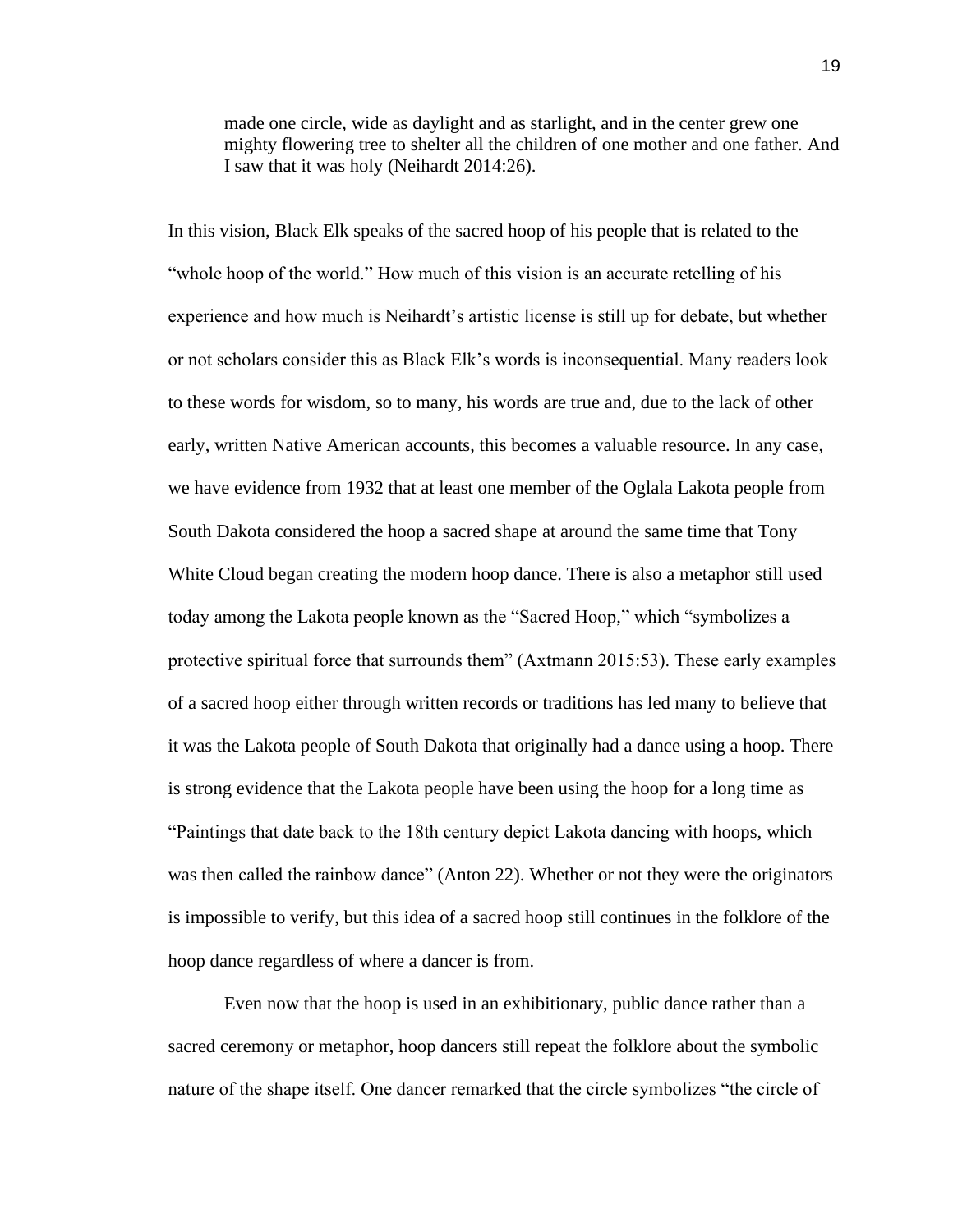life and the Great Spirit" (interview, March 10, 2017). Another dancer stated that "the hoop is round, obviously, so there's no beginning and end. So that's kind of the central part of the hoop dance is it's eternal—there's no beginning and end" (interview, March 10, 2017). For these dancers, the hoop or circle doesn't necessarily symbolize the "whole hoop of the world" or "a protective spiritual force," but it does have a symbolic meaning to them as dancers (Neihardt 2014:26; Axtmann 2015:53). Some of these meanings seem clichéd, like the circle of life or an eternal circle, but I believe this is because the dancers are discovering the meaning of the hoop for themselves. It isn't the same for everyone as each dancer has to discover what the hoops symbolize for them personally. The shape itself is symbolic, but the meaning of this symbol is different to every dancer and even to every viewer of the hoop dance.

Another common connection to the hoop as being a sacred shape is that many dancers have heard that when the dance first came to be only the elders were allowed to dance it. This would put the older version of the hoop dance into the category of a sacred dance. As explained by Barre Toelken, "in the case of sacred dances, there are particular places where the dancing should be done, [and] particular people who are trained and responsible for performing the dance properly" (2003:85). Many dancers have heard that in the beginning, the hoop dance could only be performed by a certain group (elders) at a specific place and time (as part of a ceremony). One dancer stated that "the Pueblo's used to really apply it [the hoop] into their ceremonies and it was only the elderly that were allowed to dance the hoop dance" (interview, March 4, 2017). All the dancers who said that it started with elders stated that, later on, the children started to do it, and that's how the modern hoop dance came to be. This dance went from an elders-only ceremonial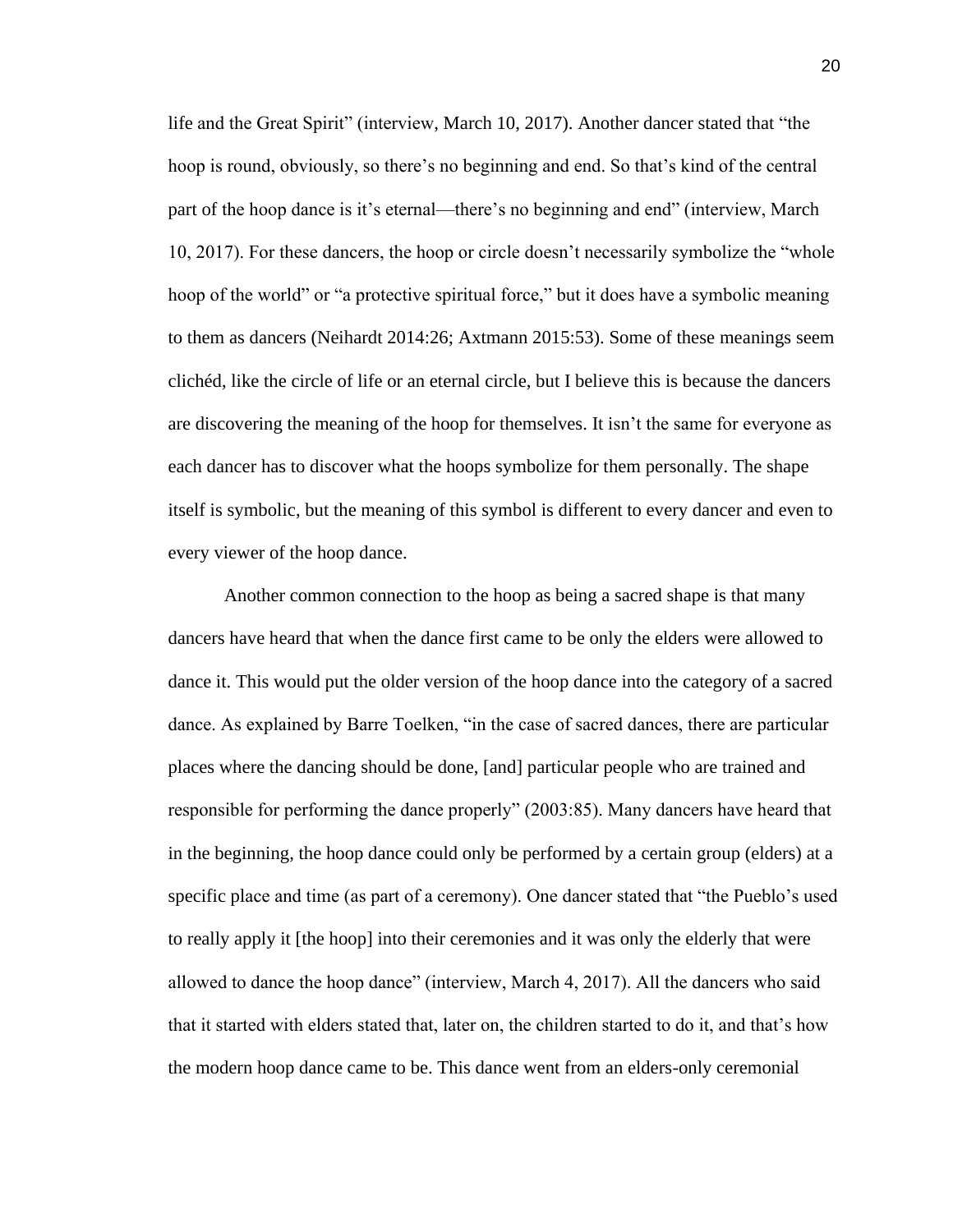dance to an intertribal powwow dance. Even though the criteria for a sacred dance has been removed, vestiges remain. The hoop is still seen as a symbolic shape and as having ceremonial purposes, whether or not these ceremonies still occur as private ceremonies.

### ORIGIN STORIES OF THE HOOP DANCE

The most common origin story that is told about the hoop dance is that it is a healing dance, so much so that it is the explanatory story given at the World Championship Hoop Dance Contest put on by the Heard Museum. Under the events tab on their website, they state that "The art of hoop dance honors the cultural traditions from multiple Indigenous communities that first employed hoop dance as a healing ceremony. Today, hoop dance is shared as an artistic expression to celebrate, share and honor Indigenous traditions throughout the U.S. and Canada" (Heard Museum). The Heard Museum acknowledges that the dance is intertribal by stating that it honors traditions from many different indigenous peoples, but it also states that many of these peoples used the hoop dance as a healing ceremony. This statement already points to different tribes having the hoop not only in a ceremony, but specifically in a healing ceremony. Whether this generic description is just a way to avoid a fistfight over who originated the hoop dance is unclear. In any case, this explanation gives the impression of a shared culture and shared beliefs among various tribes despite their differences and the distances between them. Already, the idea of a shared Native identity is being expressed. The hoop dance is shared among many different people to celebrate and honor shared cultural beliefs, including the idea that the hoop dance is a healing dance. The announcer for the 2019 World Championship Hoop Dance Contest stated that

Some of the teachings and the stories that our hoop dancers from different parts of Turtle Island [North America] have told us is that each time you pass through the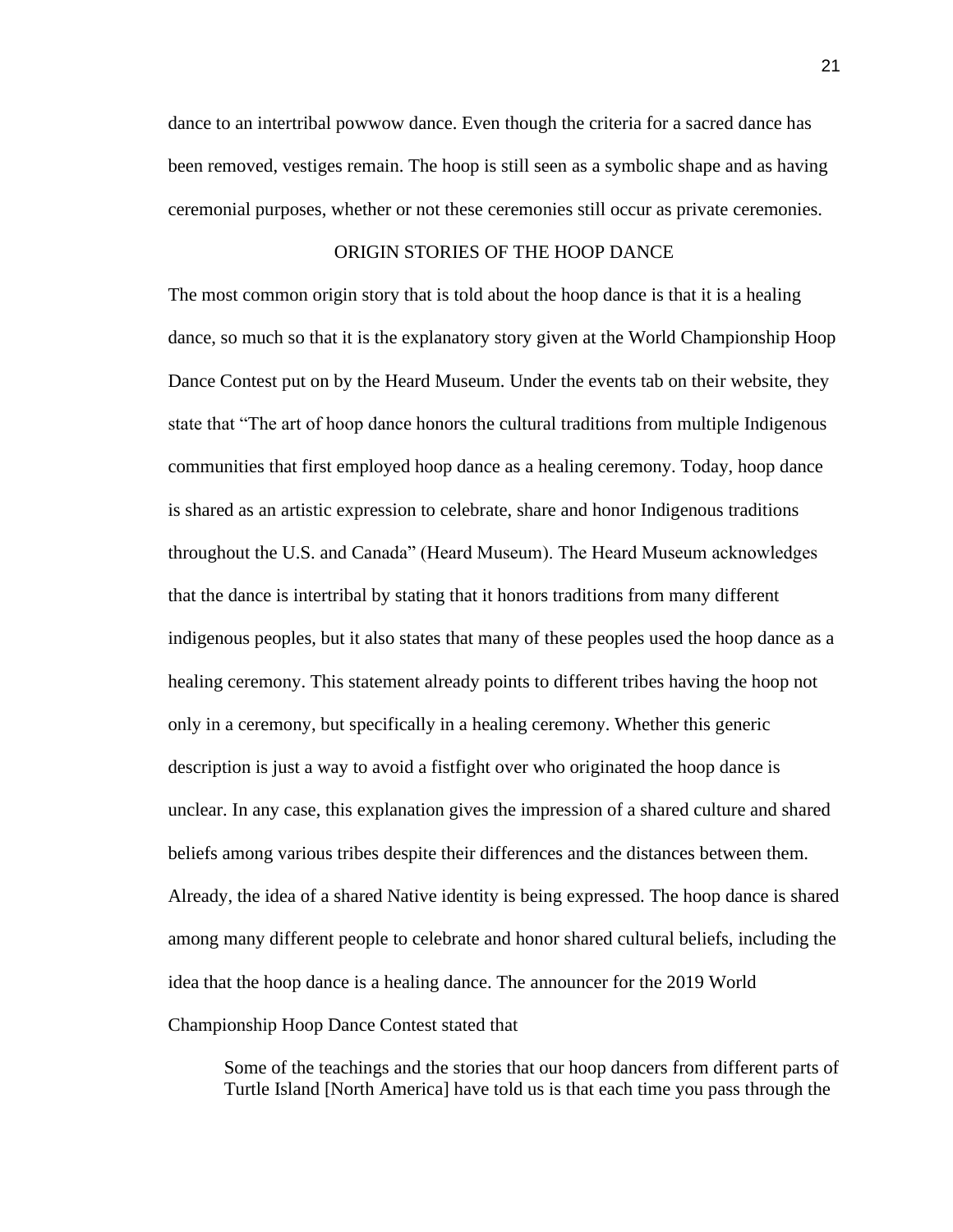hoop, you're adding life. And whether that's you're adding another year of life or you're adding life to the people here, you're adding life to those trees up there on the hill, Earth. You're adding life to the grass and the landscaping, the birds that are flying around, you're adding life to the birds. It's a wider way of thinking, a bigger way of thinking, and so we ask each dancer to pass through each hoop (interview, February 10, 2019).

Again, the idea that tribes from all over North Anerica have brought a similar story of healing to share with one another is told. The folklore of the hoop dance tells us that various tribes did have similar teachings regarding the hoop dance as a healing ceremony that has now become the official story behind it. In an article on hoop dance published by the *Journal of Physical Education, Recreation & Dance*, it states that "Originally a sacred object in traditional healing ceremonies, the hoop was eventually introduced into dance" (Anton 2009:22). Regardless of how the story came to be, the folklore surrounding the hoop dance makes it clear that the healing origin story is now the official and accepted meaning of the dance.

This origin story is not just found at the World Championship Hoop Dance Contest or in articles. Many hoop dancers are telling this story as well. In order to compare the various healing origin stories as told by hoop dancers, I have organized a table that includes quotes from a number of dancers as well as some basic information about them. Even though these dancers are from different tribes and places, and they learned the hoop dance from different people, they all have heard and recount similar origin stories.

| Female, Navajo | "There's lots of different interpretations but I guess the biggest  |
|----------------|---------------------------------------------------------------------|
|                | one is that it's just seen as a prayer and just like kind of giving |
|                | thanks is what I see it as"                                         |
| Female Navajo  | "And then I heard another one that every time [the hoop] goes       |
|                | through your body, like over your body, it passes through your      |
|                | body that gives life to you. So that, it's like a healing dance     |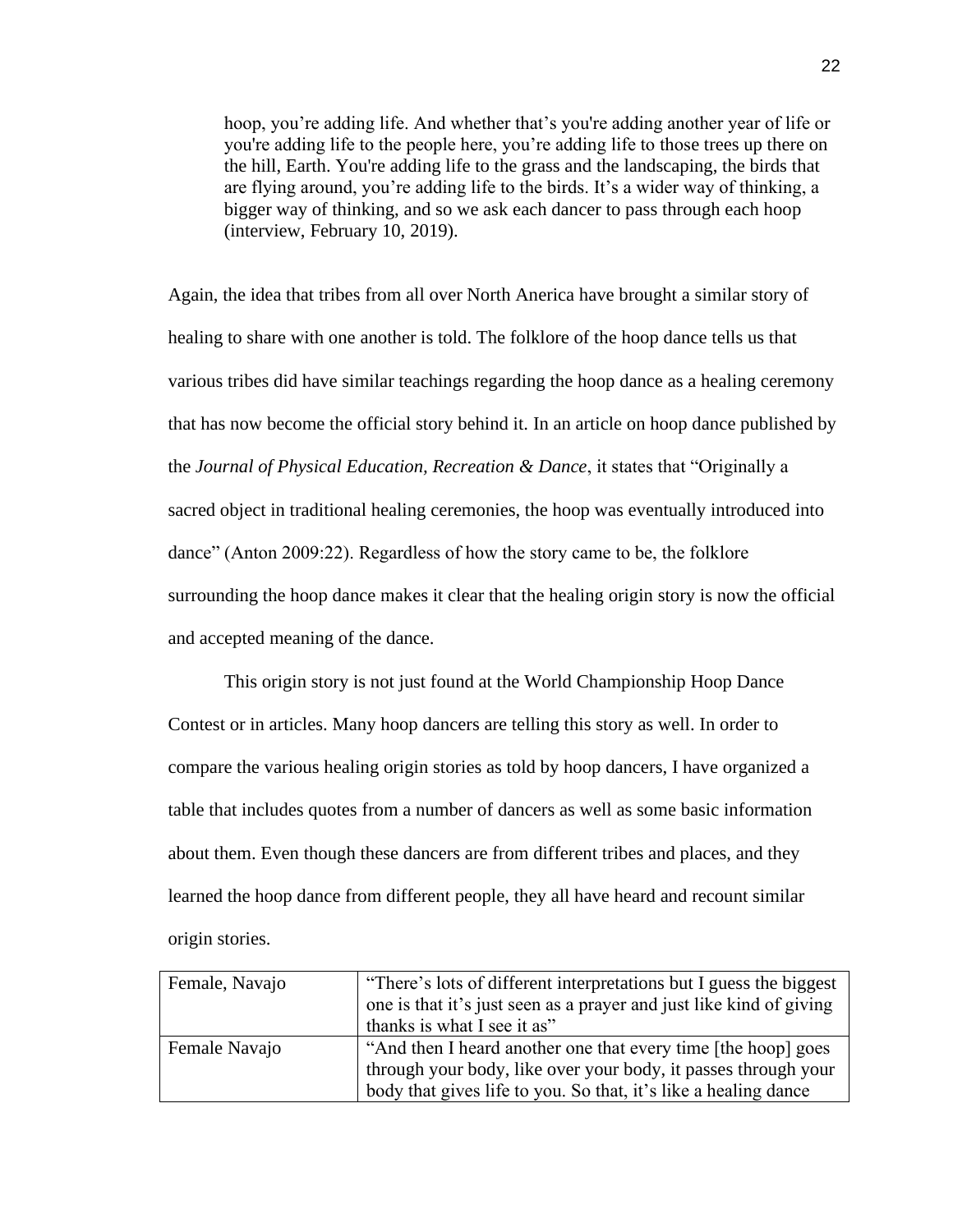|                       | and how represents eternal life and like the cycle of life"       |
|-----------------------|-------------------------------------------------------------------|
| Male, Yakima, Tulalip | "So, they used the hoop dance first as a healing ceremony.        |
|                       | They believed that every time the hoop passed through your        |
|                       | body it added time to your life"                                  |
| Male, Mohawk          | "So that kind of developed more into a dance to symbolize the     |
|                       | ceremony of giving life back to those that are sick or afflicted" |

All four of these accounts include the concept of healing and giving life as a part of the hoop dance, while two specifically say that it is through passing the hoop over the body that health is gained. This exactly mirrors the explanation given by the Heard Museum's website as well as by the announcer at the event. When I learned to hoop dance, my teacher told me the same story, and it's changed the way that I dance. I always start my routine off by taking just one hoop and quickly passing it over my body multiple times. These origin stories that are now a part of the hoop dance change the way that dancers approach and perform the dance. These stories have helped to create the modern hoop dance as it is today.

Hoop dance is different from other forms of intertribal Native American dance because it is the only dance in which both men and women compete. Creativity is not only a judging factor but a crucial part of the dance, and it is a far more individualized dance. Hoop dance allows the dancer to express individuality and is more about the individual dancer than their tribal affiliation. The hoop dance is outside the powwow circuit, so it has both advantages and disadvantages. All dances change once they become a competitive dance. The dance conforms to the judging criteria rather than individuality or Native identity. However, that doesn't entirely apply to hoop dance as, again, it is mostly outside of the powwow circuit. There is only one official hoop dance contest, and that is held annually. Occasionally, a powwow will have a hoop dance exhibition or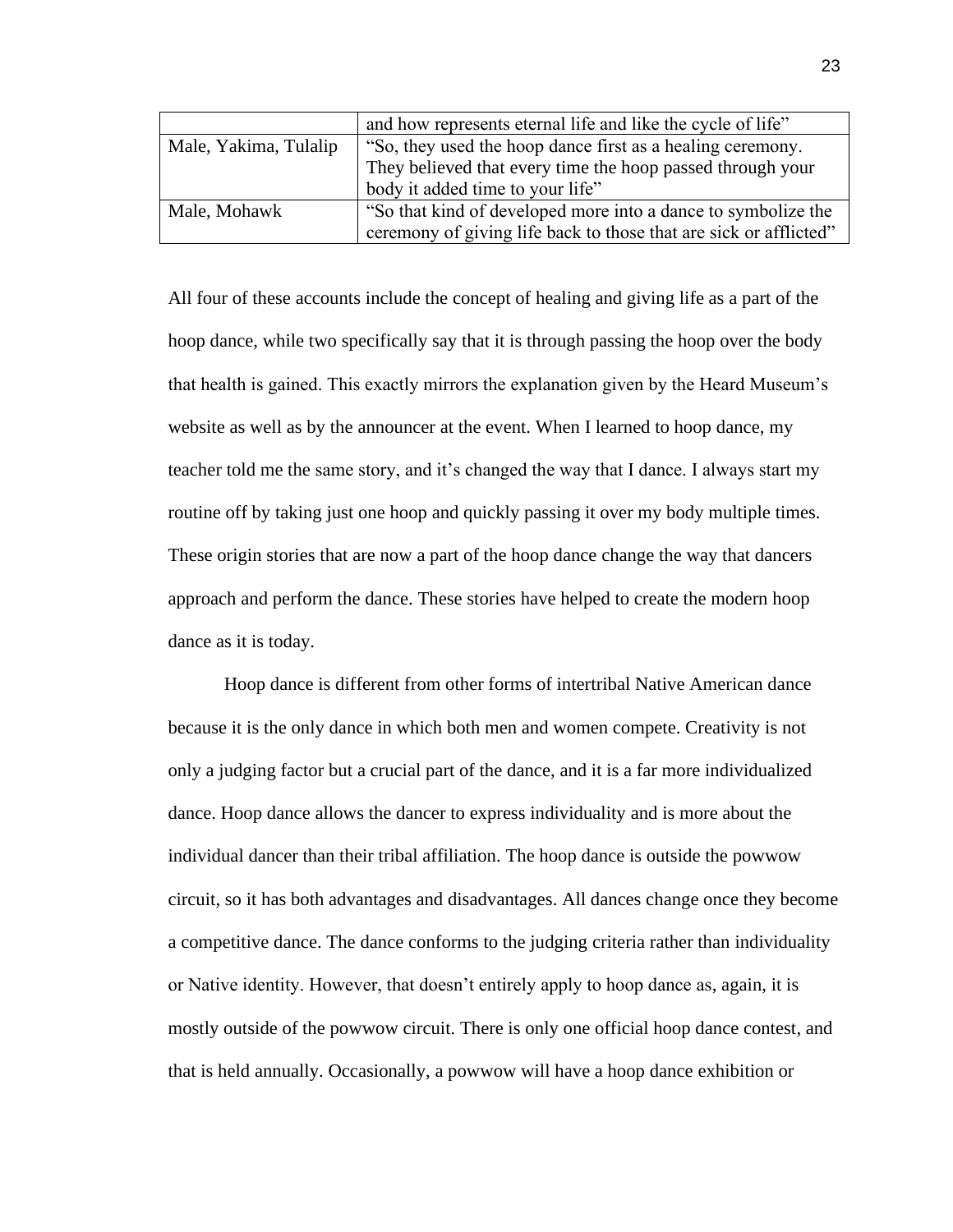competition, but these often have fewer participants and do not occur at every powwow. This is most likely because of how long it takes to be truly competent at the dance.

Special competitions are held across North America, but whether or not these competitions share the same judging criteria as the contest at the Heard Museum is difficult to determine. Because the criteria for hoop dance differs from other intertribal dances, it actually encourages innovation and individuality. The official criteria for the World Championship Hoop Dance Contest are precision (this includes any fumbling or dropping of hoops), timing/rhythm, showmanship/creativity, and speed (Heard Museum). Part of the judging criteria also requires dancers to pass each hoop over their body as they dance. This ties back to the origin story of the hoop dance as a healing dance and helps to remind the dancers its purpose.

The folklore surrounding the dance has actually influenced the official judging standards and criteria of the dance on the highest possible level of competition. One dancer recalled that before dancing at the Hoop Dance Contest, in the "pre-meeting they [the organizers of the event] said, 'Remember what the dance is about, so as you're dancing remember that'" (interview, February 10, 2019). The dancers have to remember that "we're not just out doing hula hoops. This is a different kind that has a different meaning, and we represent people around the United States and Canada when we dance" (interview, February 10, 2019). Because the hoop dance is an intertribal dance with intertribal beliefs associated with it, dancers feel that they are dancing for more than just themselves or their tribe. They are representing all Native peoples. The folklore surrounding the hoop dance has given the dancers from many different places a shared cultural belief as they dance, a shared community, and an identity as a Native person.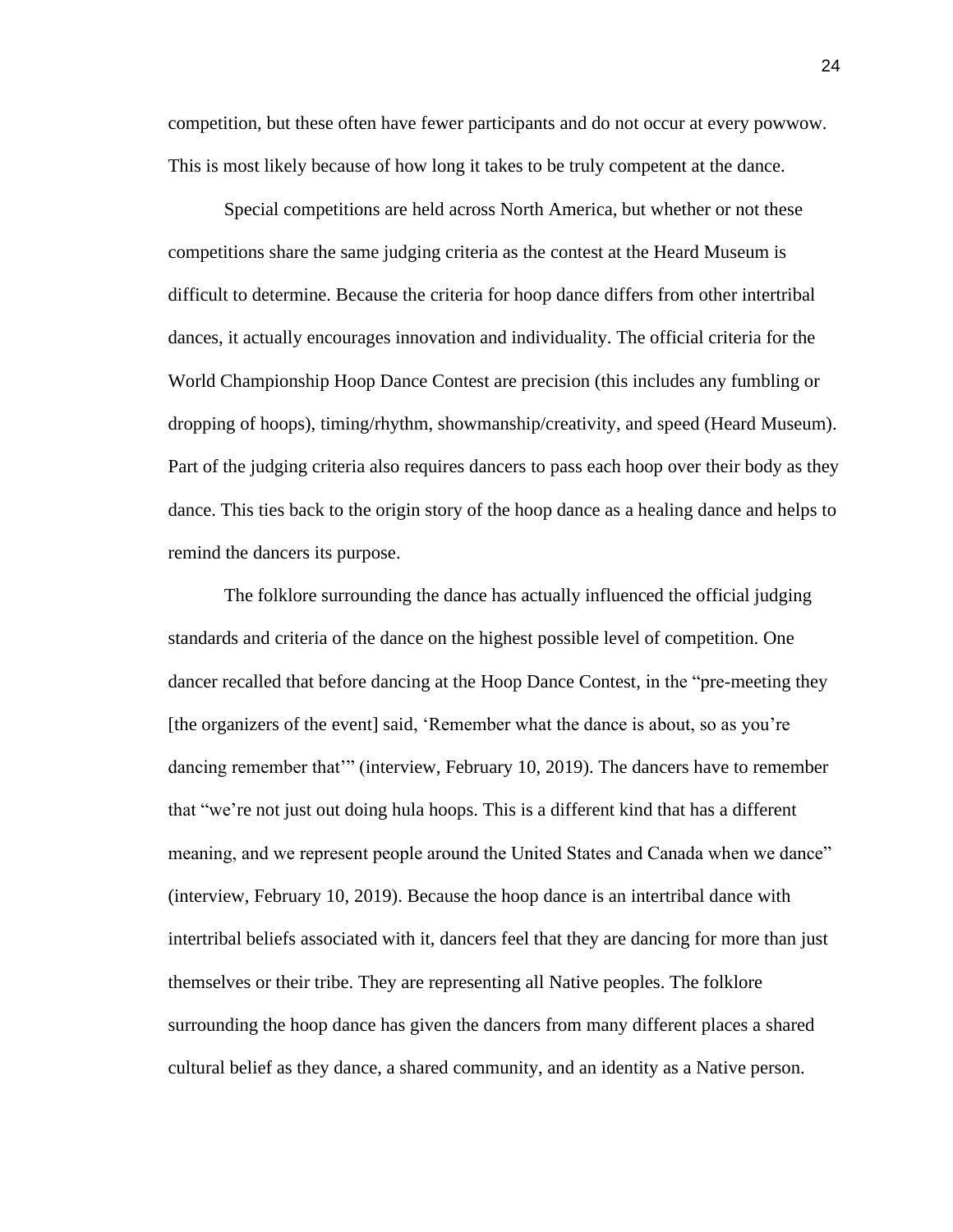Multiple tribes have seen the hoop as a tool for healing and giving life probably much longer than the dance has been around. This origin story of the hoop dance as lifegiving indicates an assigning of traditional beliefs to a modern practice. The hoop as a symbol may have been used and may still be used in healing ceremonies long before the creation of a hoop dance using multiple hoops. The actual shape of a hoop or circle is supposed to be held as sacred among indigenous peoples for centuries. The Lakota people often use a metaphor known as the Sacred Hoop, which "symbolizes a protective spiritual force that surrounds them" while *Black Elk Speaks* tells of "the whole hoop of the world" (Browner 2004:3; Axtmann 2015:53). The hoop has symbolic value to many tribes, and so the hoop dance carries these symbolic meanings as well. For example, the four cardinal directions are considered sacred by many tribes, so at the beginning of a hoop dance performance, many dancers will signal the four directions by raising one hoop to the north, south, east, and west. In this way, the hoop dance is a combination of traditional practices and beliefs with a modern dance form. The folklore surrounding the hoop dance combines the ancient meaning of the hoop with the modern dance to create something that is both modern in practice and ancient in philosophy. Nowhere is this concept demonstrated more clearly than in the actual making of the hoops.

### THE MATERIAL CULTURE OF THE HOOP DANCE

Originally, the hoops were made from wood, most commonly willow as it is a rather flexible material. Today most hoop dancers use plastic hoops, while some still use wooden hoops. Lane Jensen, the 2019 Senior Division World Champion hoop dancer, used hoops made of juniper wood when he danced at the Heard Museum. He was the only one of the finalists in any age category to use wooden hoops. Terry Goedel, the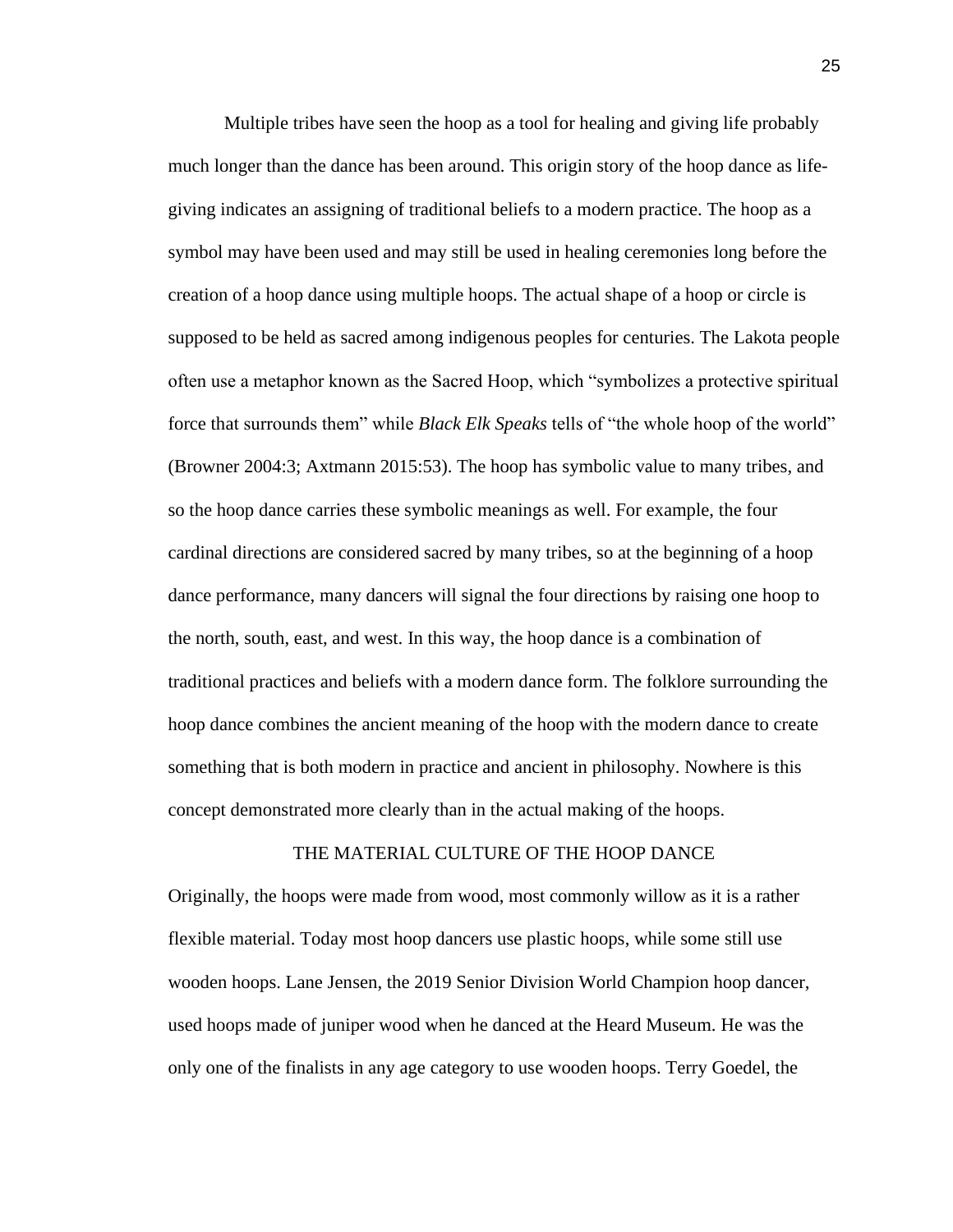Senior Division second place winner from this year, recalled using rattan reeds from Vietnam for his earlier hoops, but he also elaborated on some of the problems of using wooden hoops:

Back when I started dancing we used to use rattan that came from Vietnam, and they were really small, probably a quarter inch . . . I began using those, and I used those for probably 20 years. I tried different sizes, a little thicker a little smaller, but the problem was . . . they needed to be kept damp, and if you kept them damp they would become really flimsy. And if you let them get too dry, they would crack, they would break. We were always breaking hoops and always trying to fix hoops, and it was kind of frustrating (interview, February 10, 2019).

Keeping the hoops damp but not too damp presents an extra challenge especially when traveling to various powwows. Wooden hoops are also prone to breakage, and if that happens at a competition, unless there's a spare, there's nothing to be done. Goedel told a story about switching hoops with a fellow dancer and what happened when that dancer's hoop broke at a competition:

I came to the hoop dance and there was a dancer here [at the Heard Museum] who—I had the really thick wood, rattan reeds— had plastic, and his rolled so nice and mine had a tendency to kind of bounce because of the way they were put together. So we were standing over here in the hallway and talking, and I said, "Hey I like your hoops. Can I see one?" and I looked at it. And he goes, "Yeah, I like your hoop. Can I see it?" and I go "Yeah." I said that, so he said to me, "You want to trade?" And I go, "Yeah, I'll trade." So I took one of his and he took one of mine, and he changed and started using the wooden ones and I . . . started using the plastic ones. The plastic ones for me work better and I don't have to worry about them breaking all the time. In one of the competitions, he came here and he danced, and he only uses five hoops, and his fifth hoop broke. And he was in deep trouble because there is no way to go out there and fix it (interview, February 10, 2019).

As told in this story, a problem with the wooden hoops is they break more easily than plastic ones, and they are difficult to fix or replace. However, it is also apparent that different materials have different benefits and drawbacks. The wooden hoops have a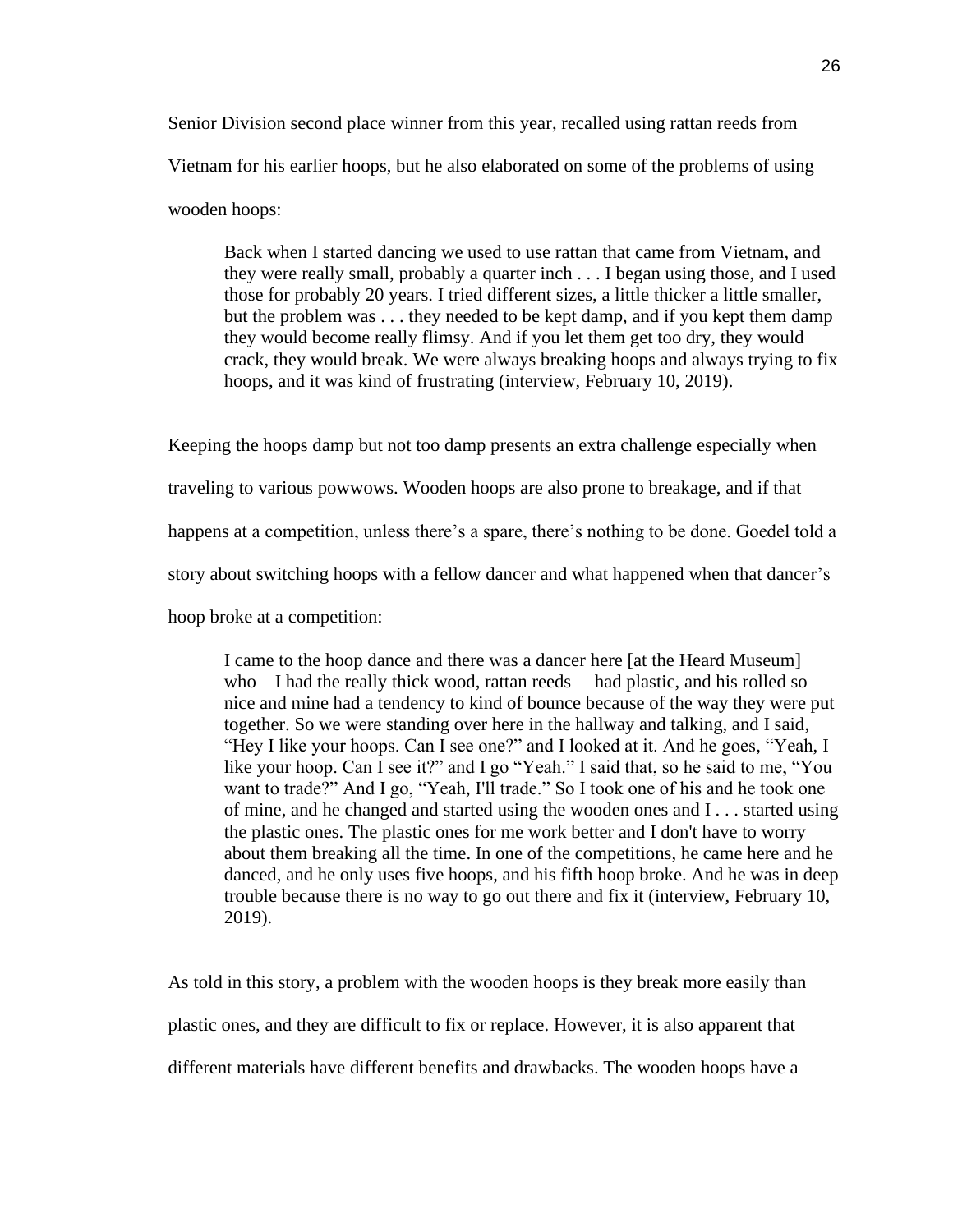bouncier quality, which is good for moves involving one hoop, such as bouncing the hoop off of the foot into the hand, or having a more stable shape when creating formations (Figure 2). As Goedel said, "The really tiny reed are really fast," so if you are passing a hoop over your body very quickly, reed hoops are a better choice (interview, February 10, 2019). Goedal further remarked, "You kind of give and take. It depends what you use; you get something and you lose something depending on what you use" (interview, February 10, 2019). Most people choose their type of hoops based on what kind of dancer they are, their style, and personal preference.



Figure 2: Hoop Dancer using wooden hoops made of juniper

In contrast to the wood, the plastic hoops don't easily break and they can be fixed with electric tape if they do happen to come apart. Even with using plastic hoops, Goedel remarked that "there's a really sturdy plastic and there's a real flimsy plastic. Some people just think plastic is plastic and it's not" (interview, February 10, 2019). Based on the thickness of the plastic, the way the hoops look when dancing can be affected. Most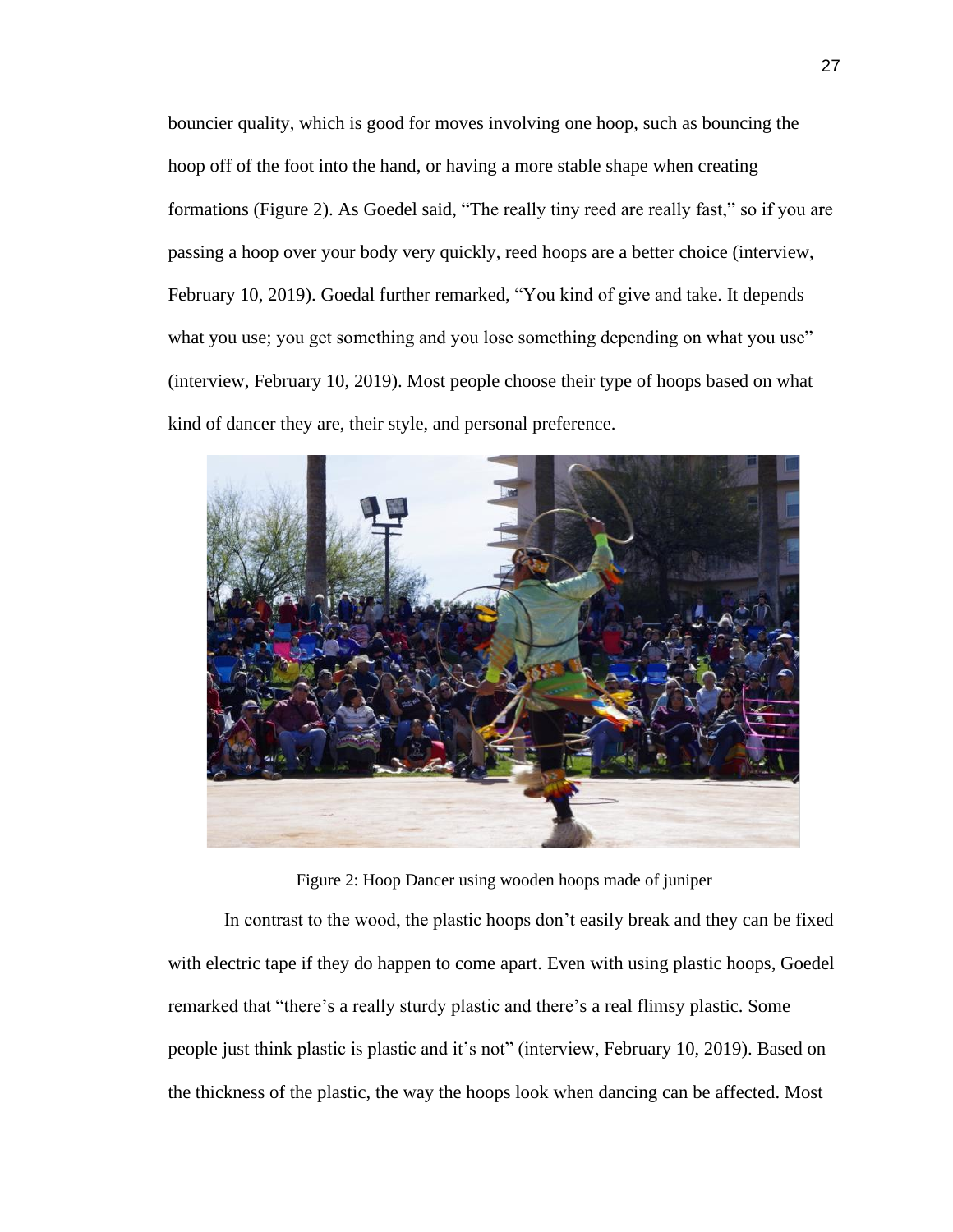dancers use PEX pipes (a kind of plastic tubing) of varying sizes to make their hoops because it's cheap and available at any home improvement store, but the size and thickness of the hoops people choose to use varies. Generally, a dancer will make the radius of their hoop the approximate length of the tip of their shoulder to their hand (usually around 24"). This ensures that the hoop will be the appropriate size for a specific dancer. Once the length of the hoop is measured, pipe cutters are used to cut out the appropriate size from the PEX pipe. Using that length as a standard, they can then be cut the same length multiple times to make as many hoops from the pipe as needed. Then using a metal or wooden dowel, the two ends of the pipe are connected to the dowel and pushed over the dowel until the ends meet. It's important to have a dowel that matches the pipe size so that the ends of the pipe won't slide off of the dowel. Using electric tape, the ends of the pipe are secured together over the dowel (1stcha 2011). PEX pipe usually comes in the colors blue, red, or white, so technically the hoops could be left at this stage, but doing so leaves the dancer with a number of risks. For one, it visually doesn't look as nice and is harder to decorate. Without a covering of electric tape, the hoops are very slippery and have a lot of static cling which makes them harder to grasp and prone to sticking to various parts of the regalia. Every hoop dancer that I have ever seen has covered their hoops with electric tape because it allows them to make designs on their hoops and provides an easier grip when dancing.

The design of the hoop usually involves a base color of electric tape that covers the entire hoop. The usual base color is white because that helps the hoop to stand out from the background. Audience engagement is very important to hoop dance, so it makes sense that a lot of people use this color. The second most common base color is black.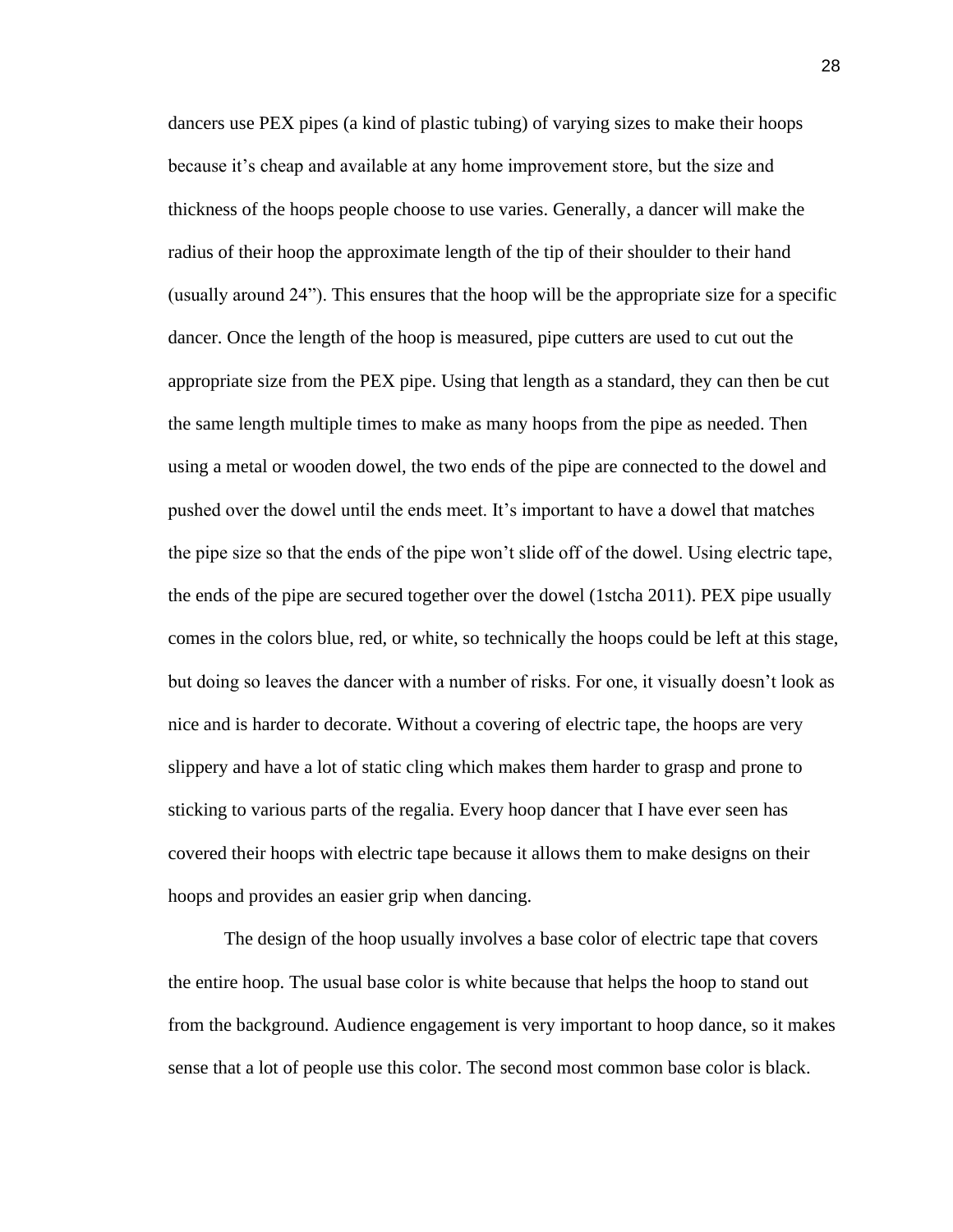Even though the hoops do not stand out as much when the main color is black, it does help the designs on the hoop to stand out more. After those two, the base colors really vary based on individual dancers' regalia. Oftentimes a dancer will try to match the main color of their hoops with their regalia's main color as this adds an overall harmony to their visual performance. One of the dancers at the world championship had orange tape as the major color on all of his hoops which might have been off-putting as orange is not necessarily a calming color, but it worked because the rest of his regalia was also mainly orange. This created a unity between his regalia and his hoops, strengthening the connection between dancer and apparatus as he danced.

After the base color is determined, the next step is purely decorative: choosing what colors and patterns will adorn the hoops. This is done most commonly with different colors of electric tape that usually match a dancer's regalia. All the hoops may have the same patterns on them or some may differ. Sometimes every hoop has a unique design. It all depends on what the dancer wants to convey through those patterns or what will visually interact the most with the audience and judges. There are several repeated and popular patterns that are seen regularly adorning hoops. One is where the tape forms tiny stripes across the hoop in equidistant places. This design works very well aesthetically as when the hoop spins it almost creates an optical illusion.

While the colors chosen for designs usually references a dancer's regalia, sometimes the colors are chosen for their symbolic meaning. One hoop dancer I knew decorated one of her hoops with red, white, and green electric tape to reflect her Mexican heritage. I personally chose to use the color purple for my designs because my teacher told me that purple was a sacred color because of its rarity in nature. I wanted to remind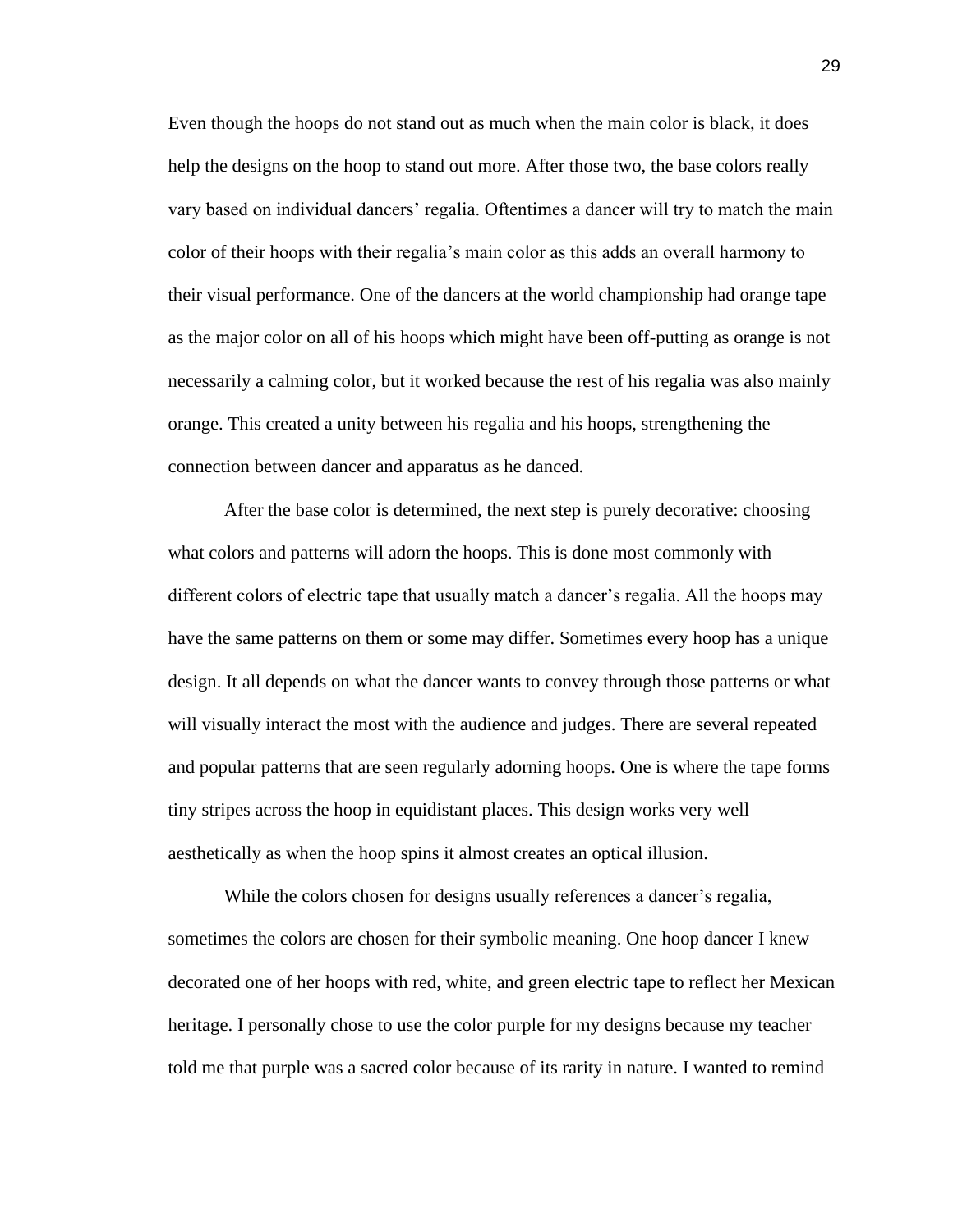myself of the sacred elements of the dance while I was dancing. I also had multiple purple ribbons in my regalia so I used purple electric tape to create patterns on my white hoops because I wanted to connect the two to have a greater visual effect. Some people choose to use colors associated with their specific tribe or tribal seal or because of what those colors mean symbolically to them or their tribe. Many dancers, depending on tribal affiliation, usually use "the four sacred colors of the Plains: red, yellow, black, and white" which are also known as the sunset colors (Browner 2004:62). There are lots of reasons why a dancer might choose a particular color as well as pattern.

The thickness of the PEX pipe also plays a significant role in how the hoop looks and functions in a performance. With a thickness of  $\frac{1}{2}$  to  $\frac{5}{8}$  the hoop will be more flexible, so if you jump through the hoop a lot or make formations that require more flexible hoops than that thickness is best. This thickness is more elastic so "when you go to jump through, number one you can see them make more of an oval shape and so it's easier for a person to jump through the hoop, but they don't stop and go as easily, so they're a little slower in some ways" (Terry Goedel interview, February 10, 2019). The elasticity of the hoop allows for more room to move through the hoop but it might also make them slower. The hoop takes a more oval shape when used in the dance and this can be a problem for making formations. The hoops may sag in a formation and not hold the shape as well. This is especially a problem when making the world formation as this formation requires the hoops to balance in a circle on their own amd are held together by only one hoop around the middle. If the hoops are too flexible, the shape cannot hold on its own. A hoop made with a thickness of  $\frac{3}{4}$ " to 1" will hold the shape of formations better. However, this thickness does make it more difficult to pass through the hoop or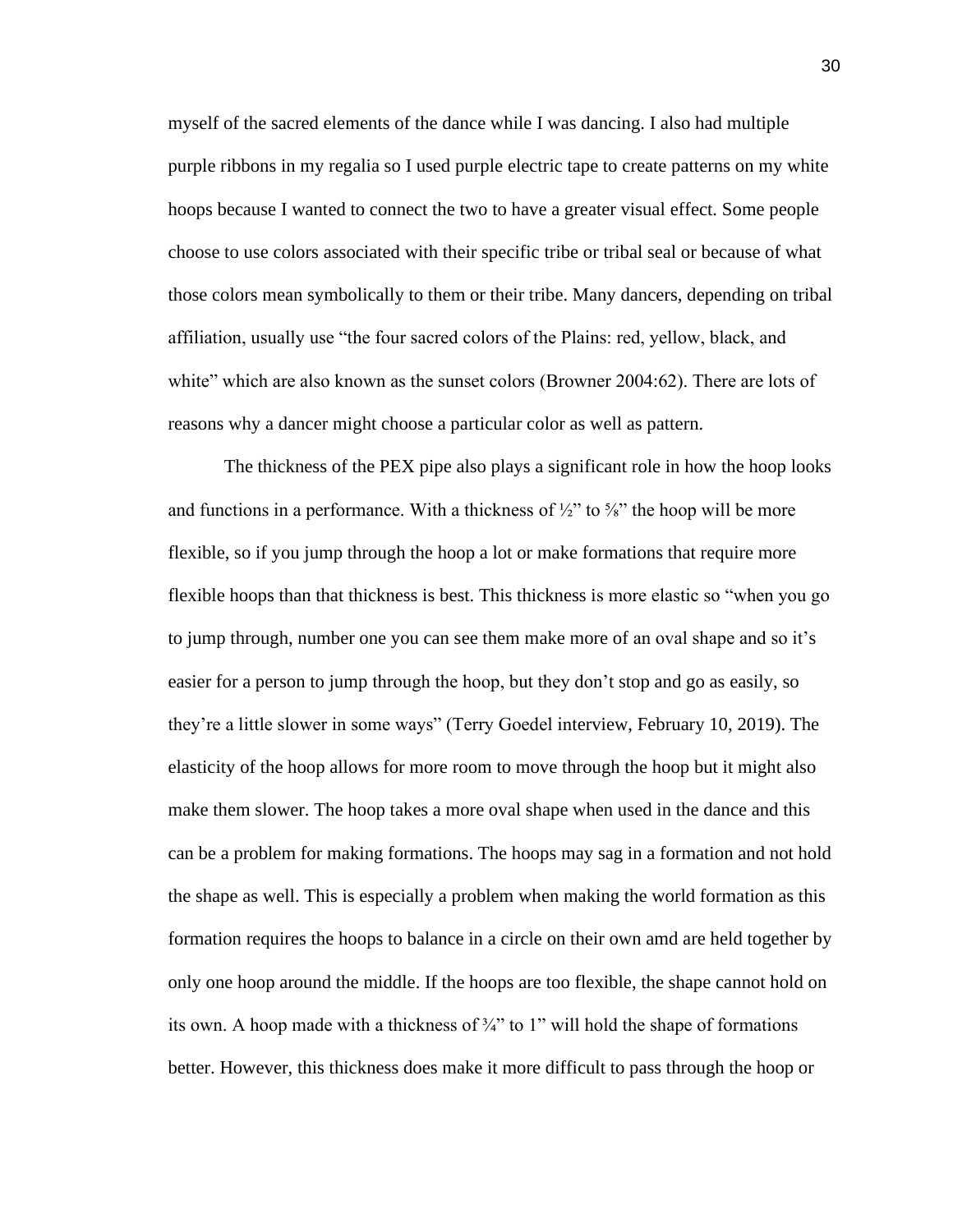bend them in general. All these principles apply as well to how large the hoops are made. The larger they are, the easier it is to fit through them but they are slower. The smaller they are the faster they can pass over your body but the harder it is to fit your body through. Whatever choice you make, you gain or you lose different things, so it depends on a dancer's routine and skill set. That's why it's very important for dancers to make their own hoops so they can customize them to their routine.

The transition from wooden to plastic hoops was a fairly easy one for most dancers mostly because of convenience, but is something lost in this transition? Or is this an example of, as Henry Glassie puts it, "the creation of the future out of the past," a continuation of the tradition into the modern age? (1989:176).

I would argue that it is both. Beyond just the practical uses of the wooden hoops, they also provide a sense of connection to the earth and a reminder to the dancer of the purpose of the dance. Barre Toelken gives an excellent example of the role that process plays in the creation of items when he talks about making Navajo moccasins. It is an extremely thorough process. The moccasins are made "from a sacred deer hide, that is, a hide from an unwounded deer. To get such a hide, someone must catch a deer, smother it with corn pollen, and remove the hide in a ritually prescribed way" (Toelken 2003:45). This complicated and long process of obtaining a deer hide helps to remind the Navajo of the "difference between food and clothing[;]clothing goes a step further toward providing for our comfort and requires us to acknowledge a very personal reciprocation," which is why the act of killing a deer for moccasins and the act of killing a deer for food are different (Toelken 2003:46-47). The reasoning behind the process is what gives the process meaning. This applies directly to wooden hoops. With these hoops, there is a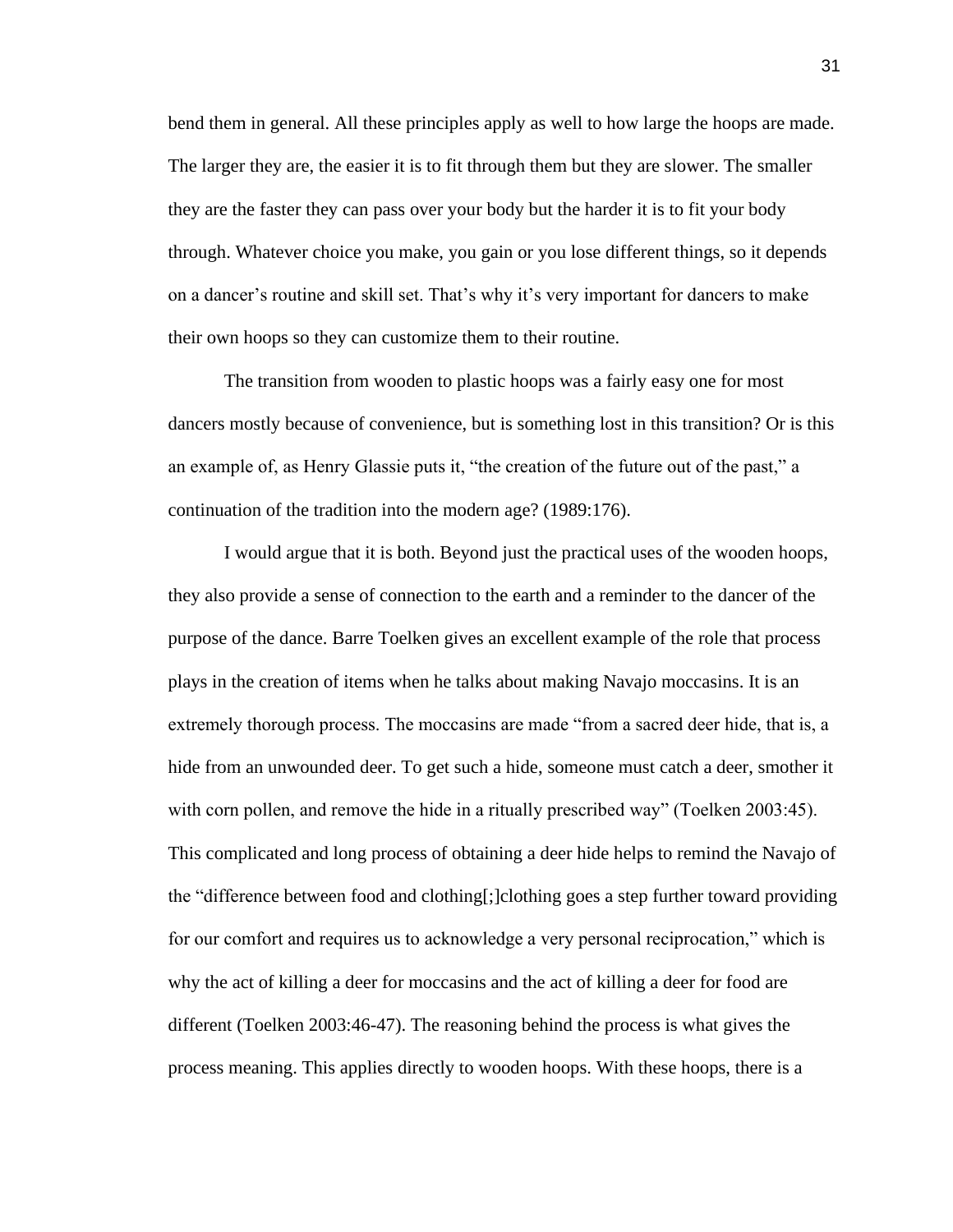process: going out to gather the reeds or branches to form the hoops, soaking them in water, and bending them to the correct shape. All these steps help to remind the dancer of the purpose behind the dance as a healing dance. Here again, the principle of reciprocity is at work. The hoops come from the earth, and when dancing, the hoops give health to not only the people watching, but also the earth, the grass, the birds and so forth. As one collection of Native American myths stated, "Native Americans who live by traditional beliefs hold that humans are an integral part of nature and should be in harmony with it" (Monroe 1987:x). Wooden hoops help to represent this connection to nature that many Native American tribes hold as precious and important. With plastic hoops, it is much easier to forget about the origins or purpose of the dance and its connection to the earth; the plastic hoops make it easier to think of this dance as hula-hooping or as merely exhibitional. The connection to the earth is lost.

However, just like with the process of making moccasins, the evolution of the hoops indicates the changing and progressing nature of the dance, especially among the young. Toelken recalls that he once asked Yellowman about the use of cowhide as the sole of the moccasin since this was obviously a practice adopted after the introduction of cows by outsiders. He states that

When I asked Yellowman if he had an explanation for the change (thinking there might be some new Navajo theory about human/animal relationships), he gave me a quick look to see if I was joking. Then, after a long pause, he said, as if the answer was obvious, "Cowhide is thicker. It lasts longer when you walk on it (Toelken 2003:47).

Despite the relationship between item, material, and creator, practicality and availability play huge roles in the continuing tradition of folk objects. Cowhide is a practical and readily available material that works very well. When looked at through this lens,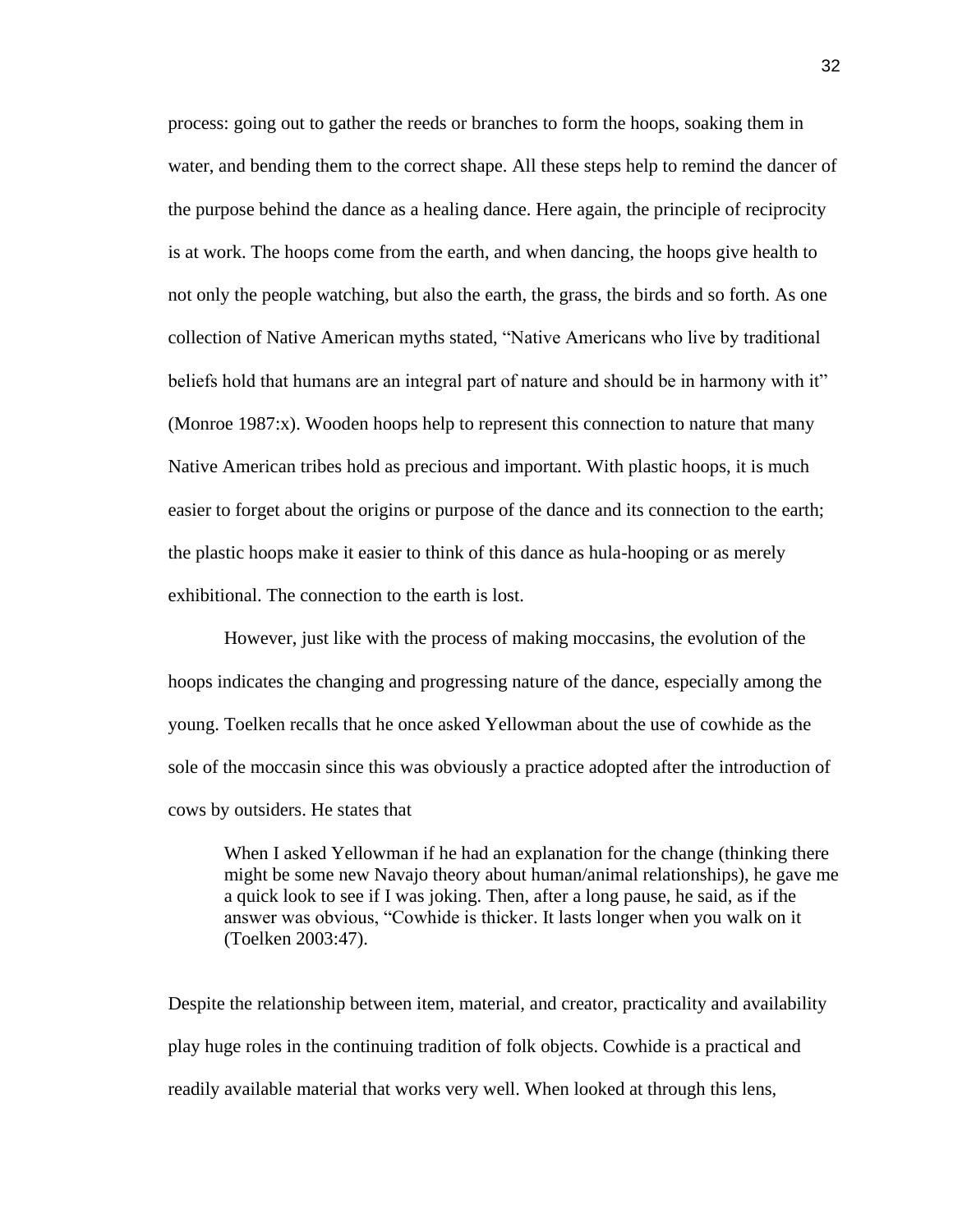Yellowman's incredulity at Toelken's question is apparent. Of course, if something works better and is more readily available you use it. Toelken further remarks "For all the traditional nuances, the art of moccasin making, like other arts, is open to dynamic change mirroring developments in Navajo life" (Toelken 2003:47). The tradition is still there; the moccasin is still made with an animal hide and is still made with traditional techniques, but modern changes are allowed because they reflect the experience of the current makers and users.

Hoop dancing still has hoops: the shape is the same, and even the process of bending the hoops to create the shape is the same regardless of the material. But now, the material reflects the experience of modern-day hoop dancers. PEX pipe may not be necessarily cheaper, but it is far more durable, common, and easy to work with than reeds or wood. For younger dancers who have school and other extracurricular activities but still want to dance, the plastic hoops are an easy way to make your hoops only one-time rather than remaking them continually. Again, the only dancer who had wooden hoops at the 2019 World Hoop Dance Contest was in the Senior Division, presumably because he was used to the traditional way of dancing but also because he would have the time to maintain his hoops. The plastic hoops allow for more people to participate in the dance because they require less care and are more durable.

Rather than seeing this as a degradation of the traditional practices of hoop dancers, I choose to see this as a continuing development in the evolution of hoop dance as a tradition. As Henry Glassie clarified, "Though a force for continuity, tradition is not the antithesis of change. Tradition lives only in the individual minds as part of the adaptive process of daily life, so it exists in a steady state of change" (1989:252).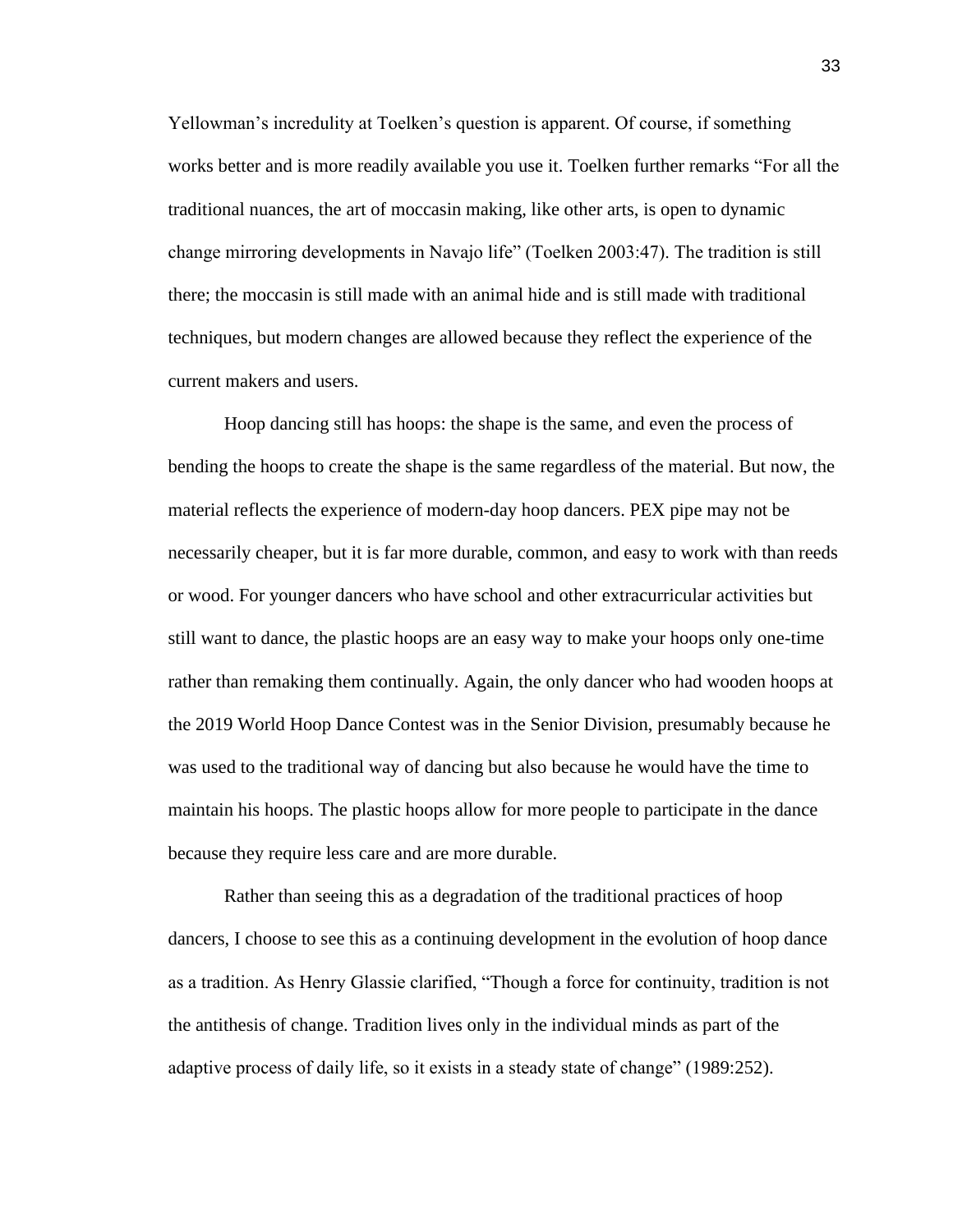Tradition does not mean stagnant or unchanging as traditions exist with people and their daily lives and processes. Hoop dancing is not a revival of a previous dance as there is no evidence of the dance having existed before the 20th century or disappearing in any of the time since its creation, but it could be viewed as having small, relative revivals. Karen M. Duffy, when speaking on revivals of traditional arts, states that usually for something to be "deemed successful by artists and audiences alike, performances of key cultural expressive forms must effect a convincing sense of connection with the past, one that provides a satisfying experience of linking with one's predecessors" (2011:195). This is what the origin stories of the hoop dance do for this folk tradition. The origin stories told by hoop dancers and others create a connection to their past and to their ancestors. These stories surround the shape of the hoop rather than focusing on the material.

While the wooden hoops serve as a reminder of the purpose of the dance (healing, giving back to the earth) this purpose is not lost with the transition to PEX pipe hoops. When I learned hoop dancing we only used plastic hoops; I had never even seen a wooden hoop until this past World Championship Hoop Dance Contest. Even so, I knew that the purpose of the dance was as a healing dance. My friend told me that every time the hoop passed over my body, I was adding life, and that this dance wasn't about hulahooping or trying to show off. I learned this even while using a plastic hoop made from materials found at the local Home Depot. The most important thing was that I made my hoops myself and that I respected my hoops. It is not so much the material that the hoops are made out of but the meaning that you give to them. The shape as a symbol can outweigh the value and purpose of the material. That is why the making of the hoops is a combination of new and old. The shape of the hoop is traditional and holds the symbolic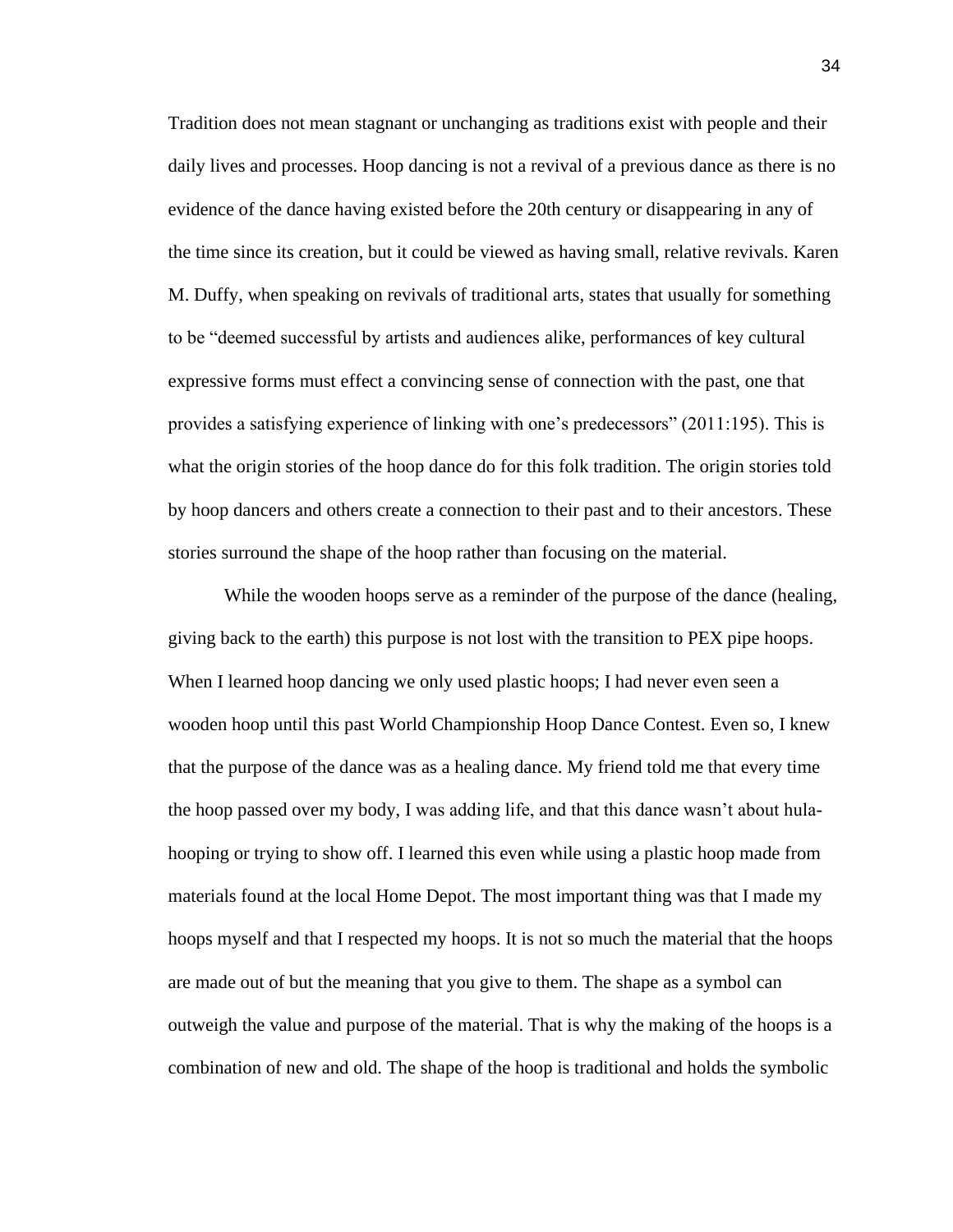meanings associated with that shape; the material that the hoop is made of serves a more practical use and looks to the continuing future of the hoop dance.

### HOOP DANCE AND OSTENSION

Semiology is the science of sign systems, signs being something that stands for something else (Guiraud 1975:1). Signs take on a multitude of forms such as language, writing, illustrations, photographs, and gestures. For example, to communicate the idea of a dog without having an actual dog present, someone could write the word dog, or draw a dog (Nicholas 2017). In this example, an actual dog is the signified (the object or idea being conveyed) and the drawing is the signifier (the stand-in or sign being used to represent the idea) (Guiraud 1975:24). These signs can not only stand for objects but also for abstract ideas and even narratives. However, rather than just trying to share an idea through signs, there is also the option of enacting or showing that idea. This is known as "ostension," the act or process of showing, like showing a child the color red to communicate the idea of red (Klein 2019). Linda Dégh and Andrew Vázsonyi state that, "Ostension can be defined as a type of communication where the reality itself, the thing, the situation or event itself functions in the role of the message" (Dégh and Vázsonyi 1983:6). Therefore, ostension is showing reality.

Ostension was introduced to the discipline of folklore in a 1983 article by Dégh and Vázsonyi titled, "Does the Word 'Dog' Bite? Ostensive Action: A Means of Legend-Telling." Ostensive action is defined here as "the showing of an action by showing the action itself or by another action" (1983:8). In other words, the signified is shown through action rather than a signifier if the sign or signifier is being defined as "a sensibly perceptible object" (Wallis 1975:1). Ostension is shown through action—it is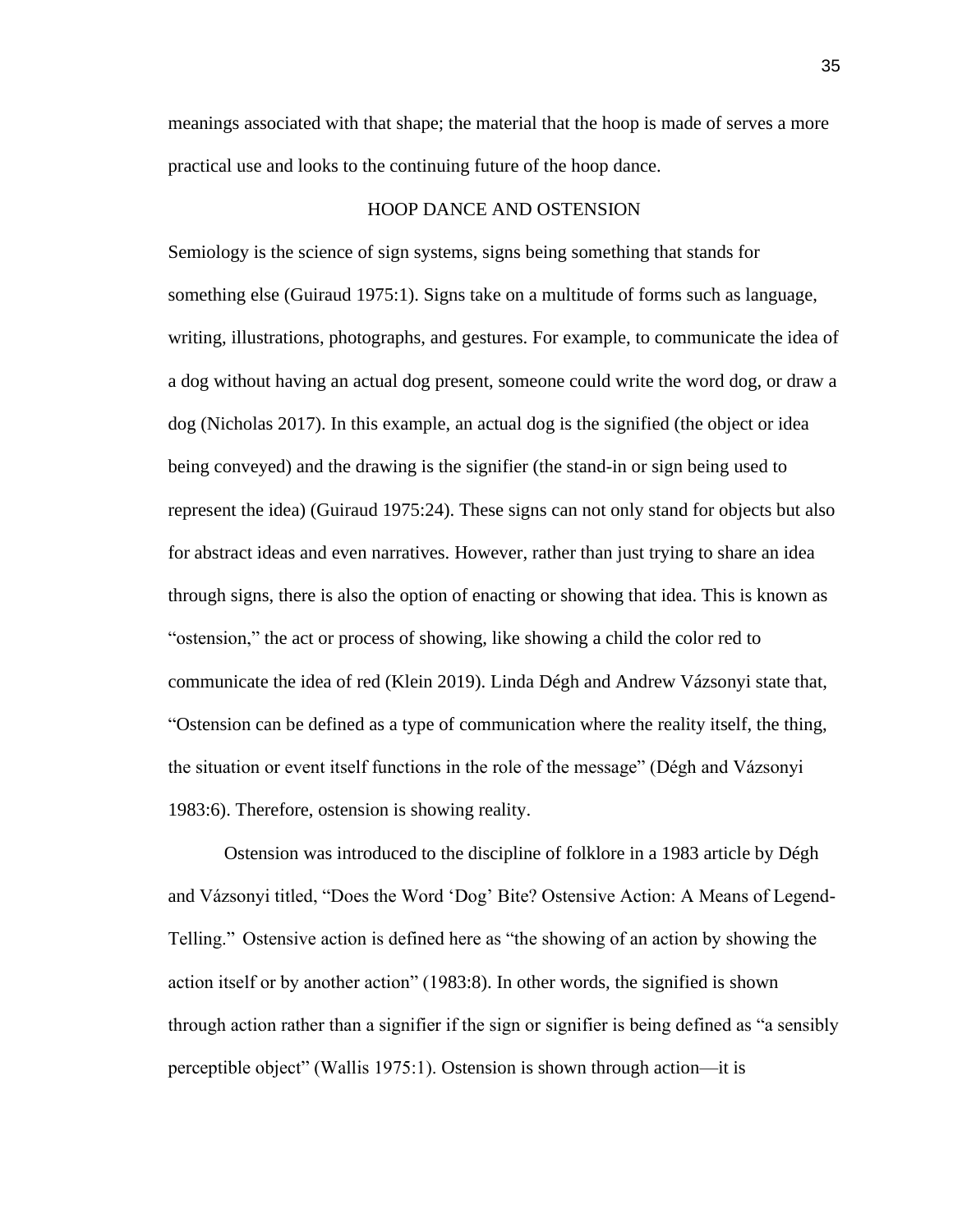experienced, rather than a sign, which relies on communicating information. From this definition, we can exclude performing, acting out—they then fall under the term ostension. For example, instead of telling the urban legend Bloody Mary to a group of friends using language as the signifier, ostensive action would be the performing of the legend with the friends going into a bathroom to enact the tale themselves. The communication happening in visiting the sites of reported and shared supernatural happenings is not a telling but an enacting, and that is ostension. Dégh and Vázsonyi focus on legends and the role of ostension, specifically as it is found in Halloween rituals, and their ultimate conclusion is that "not only can facts be turned into narratives but narratives can also be turned into fact" (1983:29). By commenting on the fluidity of narratives, they show that real events can turn into narratives and then into legends, and similarly, narratives can become real through action.

Ostension is further explored in Bill Ellis's 1989 paper, "Death by Folklore: Ostension, Contemporary Legend, and Murder," and added onto by his presentation at the 2019 American Folklore Society annual meeting titled, "Death by Folklore: Case Closed?" Ellis focuses on the murder of two teenagers and the satanic panic that followed. The two murders reached the status of legend because of the dismemberment of the bodies and an altar with a bull's head found nearby, but they also were shaped by the legends of satanic rituals happening in the woods. Legends preceding the murders shaped the way in which the murders were committed, and legends about the murders became part of the folklore, demonstrating the fluid nature of legend and ostensive practices. Whether or not legends are based on actual events is a contested point, but Ellis defines legends as "normative definitions of reality, maps by which one can determine what has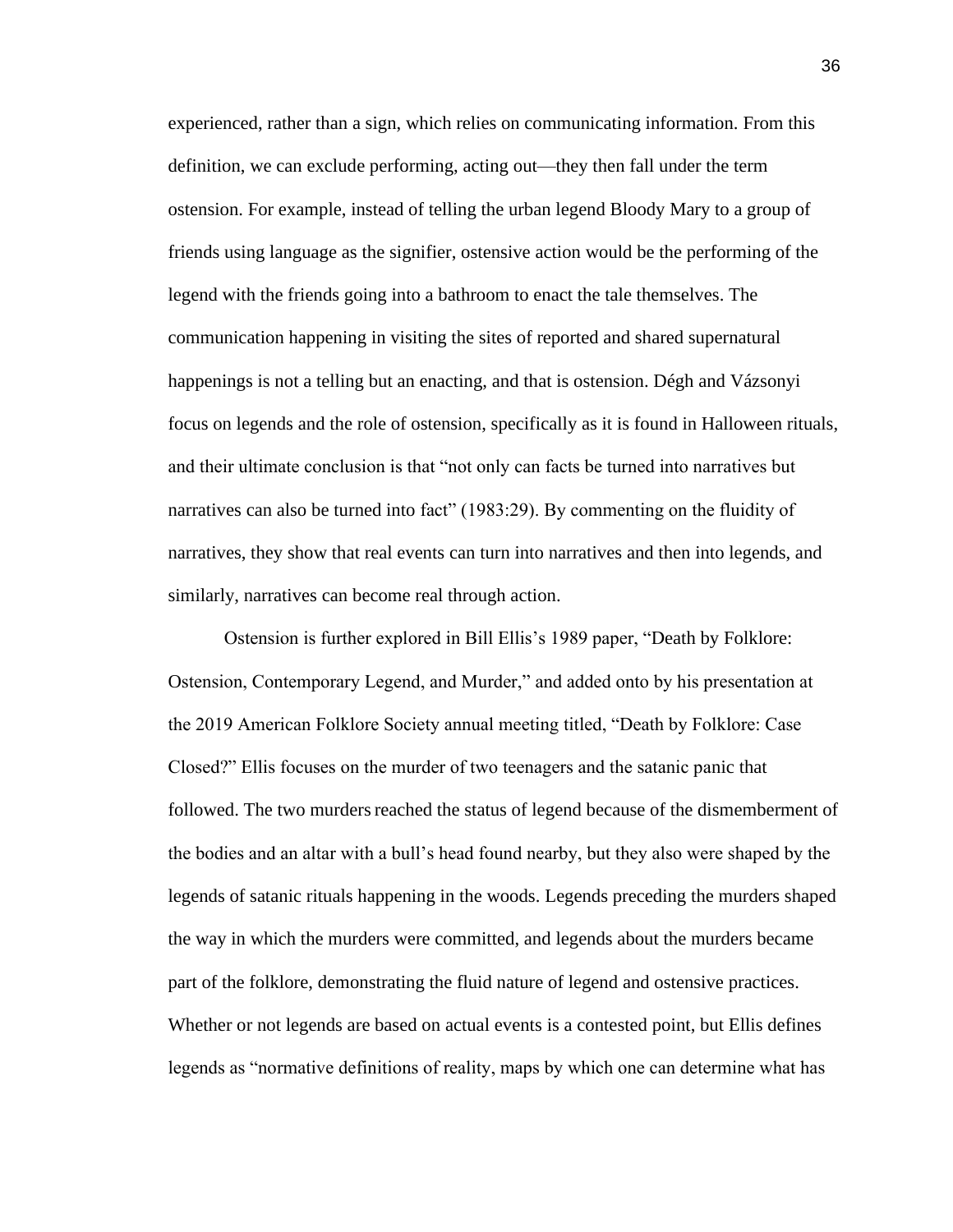happened, what is happening, and what will happen" (1989:202). Legends, tales, informal communications between groups, and all types of folklore are not things only happening in the past; they are current events built upon things that have passed and on concerns for the future. This again emphasizes the fluidity of narratives and their ostensive functions. Stories of animal mutilations inspired acts of animal mutilation that spawned stories of Satanists and mutilation which connected Satanists to the mutilation of the teenagers' bodies. Narratives and their enactment are entangled. Ellis's ultimate conclusion is that folklorists can contribute greatly to the analysis of crime and the role of legends and ostension in solving and perpetuating them.

More recently, the term "ostension" has been applied by many folklorists to the 2014 Slender Man stabbing as it is a clear example of a story being made into a reality (Blank, McNeill 2018). Jeffery Tolbert in his 2013 article "'The Sort of Story that has You Covering Your Mirrors': The Case of Slender Man," published in the *Semiotic Review*, focuses extensively on ostensive acts in connection with the creation and dissemination of Slender Man. Tolbert's definition of ostension, taken from both Dégh and Ellis, defines it as "the act of referencing a narrative by providing an explicit, reallife example of it" (2018: 2). However, Tolbert delves further than the other two articles into the concept of "reverse-ostension," using Slender Man as a case study. Slender Man was created by many different people on an online forum based on folkloric conventions of legends and cryptology. He was created from "'experience' (in the form of personal encounters with the creature, documentary and photographic evidence, etc.) into a more or less coherent body of narratives," demonstrating the reversal of what is traditionally thought of as ostension (2018:3). Rather than the narratives becoming actions, the actions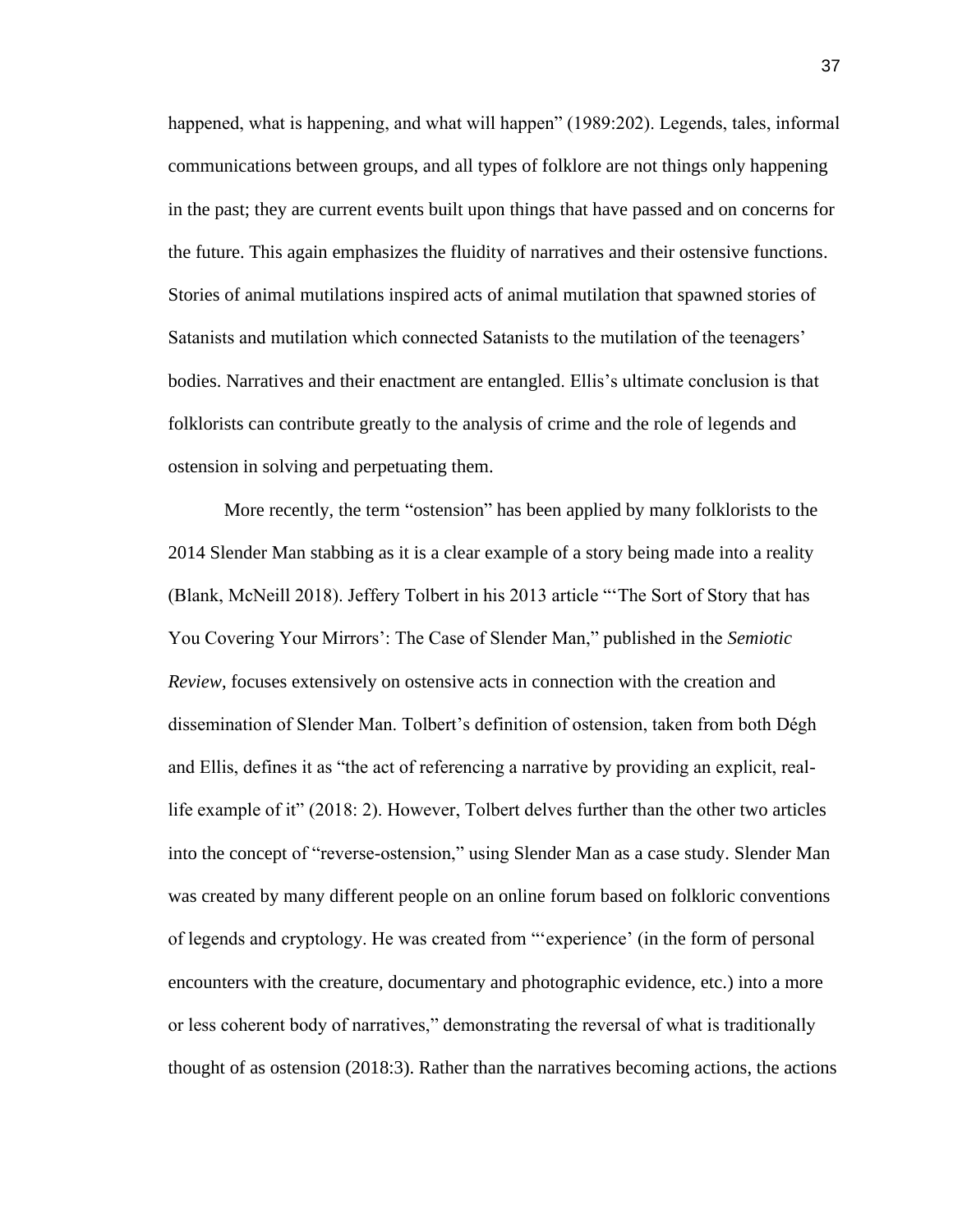are becoming narratives. This coincides with the previous two articles' assertion that ostension is not a one-way street, but where their explanation was only in theory, Tolbert provides a concrete example of this give and take relationship between narrative and action.

All of these articles on ostension deal with ostension and reverse-ostension and specific case-studies. Most of the literature on ostension in folklore involves crime, murder, and legend-tripping. However, all these terms and concepts on ostension can also be applied to dance, specifically Native American hoop dance.

In Adrienne L. Kaeppler's 1967 article "Folklore as Expressed in the Dance in Tonga," she notes that Tongan dances accompanied by poems:

do not pantomime the words, nor do they symbolize in the sense that one movement symbolizes one phrase, or idea. Rather they are figurative: the movements create an abstract picture to which a number of meanings can be assigned, and conversely, one idea can be alluded to by several different sets of movements (1967:160).

Even though the dances are accompanied by poems, the movements do not exactly follow the words being spoken or sung. One movement can mean many different things and many different movements can point to one idea. For Tongan dance and many other dance forms like ballet and Hawaiian hula, a narrative accompanies the dance, but the movement doesn't explicitly tell the story. The movements can be figurative, whether you're depicting the volcano goddess Pele devouring the land by bringing your hands to your mouth or by acting out the painful transformation of a mermaid into a human by remaining en pointe while traveling across the stage. There are multiple meanings that could be derived from these movements, but they are still examples of ostension; they are telling a story through action thus bringing it into the physical realm. Rather than looking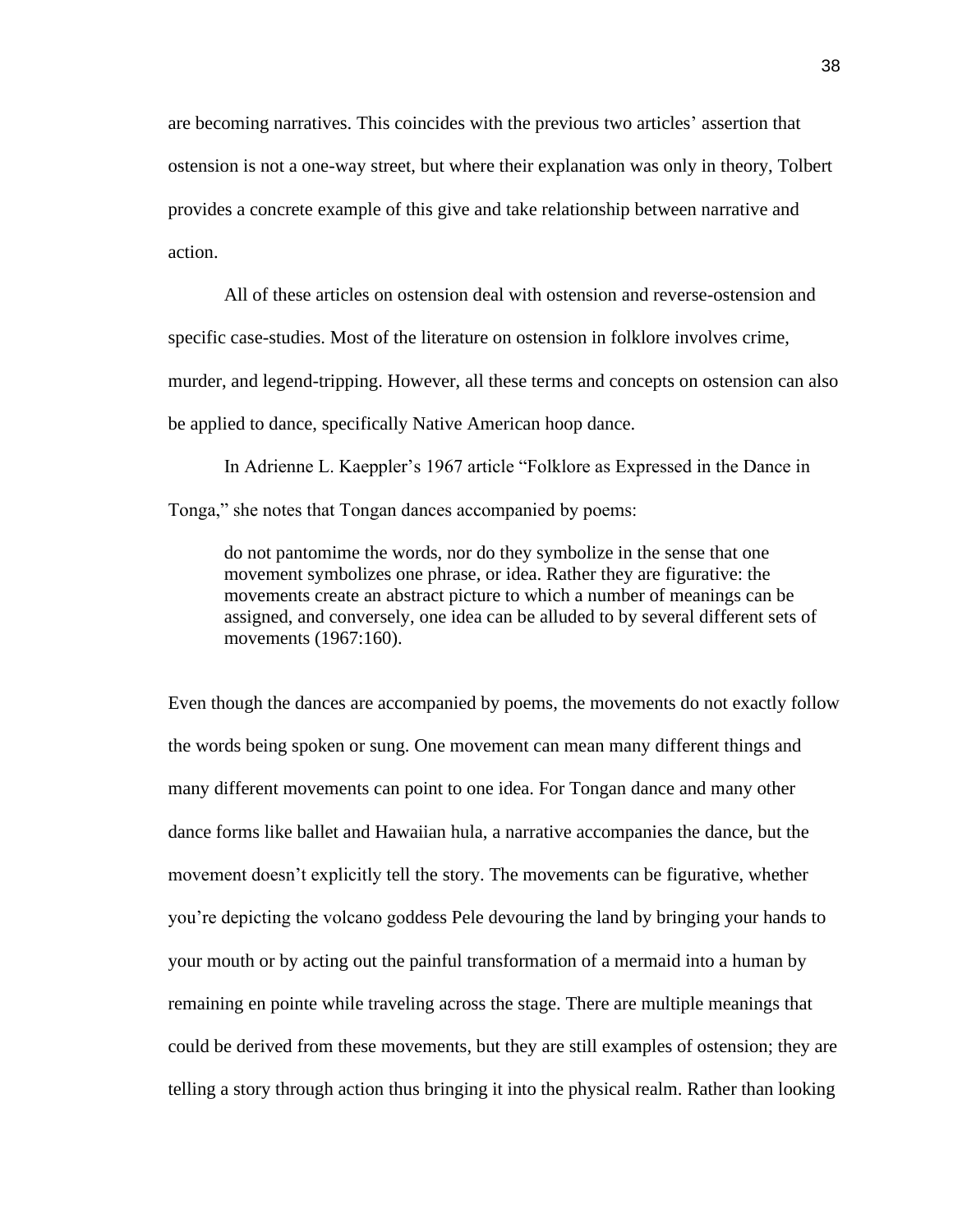at the dance movements as signs or as merely figurative, they are enacting the narratives, showing the narratives through action, as ostension. This is echoed in Elizabeth Bird's 1994 article "Playing with Fear: Interpreting the Adolescent Legend Trip," which takes a slightly different approach to ostension than the previously mentioned articles. Bird looks specifically at legend trips where teenagers visit a graveyard statue and the surrounding rituals and performances. Bird argues that these trips should be seen "as play, involving not only story-telling, but also doing particular things. The emotional power of the experience derives from a combination of setting, narratives, and actions, all of which are interdependent" (1994:192). Ostension is not just the action, but also includes the narrative, setting, and emotions happening simultaneous to the action. This applies to dance because dance is not just a narrative or movement; it is an experience formed by different interdependent elements such as music and setting along with narrative and movement. These different elements create a complete ostensive experience.



Figure 3: Hoop dancer creating a basket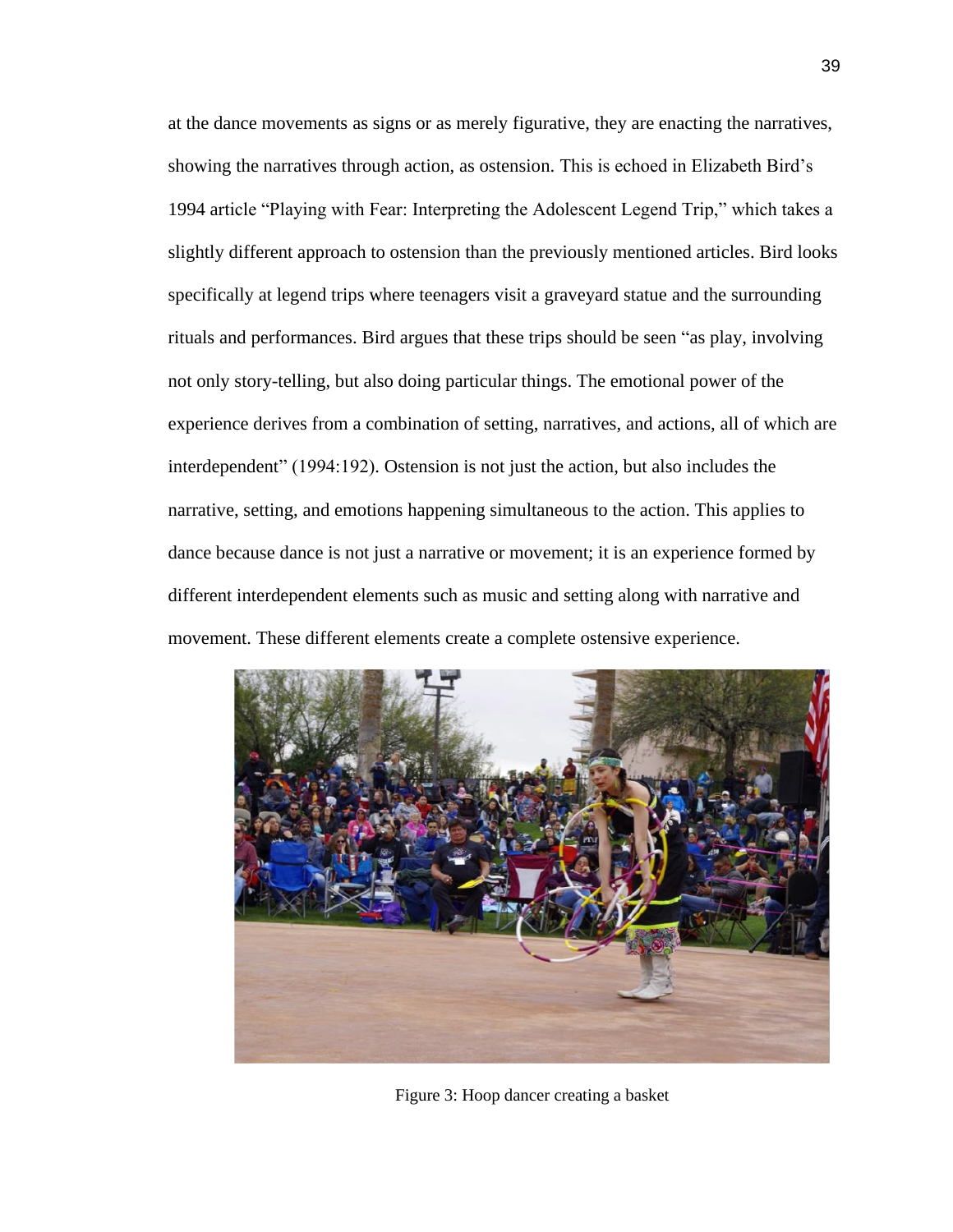Hoop dancing is an example of this ostensive experience. Hoop dancers show the meaning of the dance through their movements, like passing a hoop over their body, or creating a basket to give blessings to the audience (Figure 3), or making an eagle that surveys the world. There is no verbal or written transfer of knowledge taking place, no direct signifiers, but these actions tell a story. It is unclear whether the story about healing or the movement of the hoop over a dancer's body came first. The narratives are told as though they precede the dance, but given that the hoop dance as it is performed now was created in the 1930s, it's difficult to say which came first. Whether the story of a medicine man healing someone by using a hoop or the movement of the hoop in the dance came first is irrelevant; as discussed in the previous paragraphs, ostensive practices flow both ways, ostension and reverse-ostension, and everything in between. Hoop dance also follows this pattern by having a movement that tells a story and a story that describes a movement. In any case, the healing nature of the dance is the main story being communicated by the dancer in the "act of referencing a narrative by providing an explicit, real-life example of it" (Tolbert 2013:2). The hoops and the dancers bring the narratives of the origin of the hoop dance into reality.

While Dégh and Vázsonyi don't address dancing directly, they do address acting and theater and its role to ostension. The argument in regards to acting is that "acting…is a series of signs and stands for the objects (actions) it signifies" and is therefore not an act of ostension (1983:9). This can also apply to dance as the dancer doesn't attempt to make "their acts acceptable as real" (1983:8). The narratives surrounding the hoop dance make the performance a communication between dancer and audience. In hoop dancing,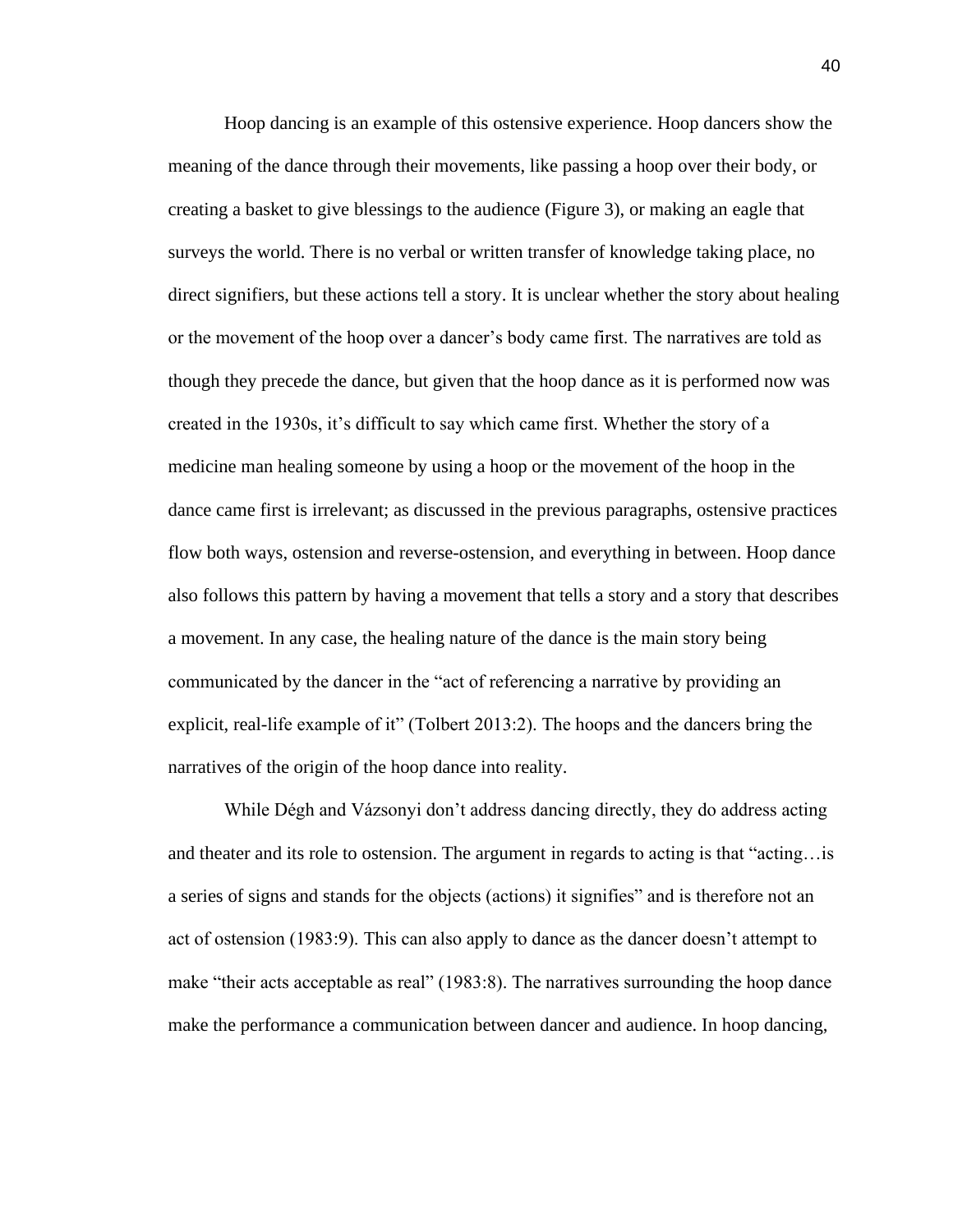the dancer is not attempting to portray an act that can be taken as a reality; they are communicating a narrative through movement and enactment not through signs.

In the hoop dance, some of the movements are abstract and don't hold any specific meaning or interpretation. But a number of formations do have a specific interpretation. The placement of two hoops on both arms with one overlapping the other and moved up and down by the dancer is always interpreted as wings (Figure 4). The hoops by themselves may not look like wings but the movement the dance puts them to create this illusion. The hoops form wings and the dancer adds movement to effectively communicate the story of an eagle flying.



Figure 4: Hoop dancer forming a small eagle out of hoops

Hoop dance is a blend of both objects and action (dance) to send a narrative or message to the "receiver" or audience. The hoop formations of large or small eagle, or the world are all ostensive actions that have one interpretation not many. The community involved with hoop dance has given these movements specific meanings, so when they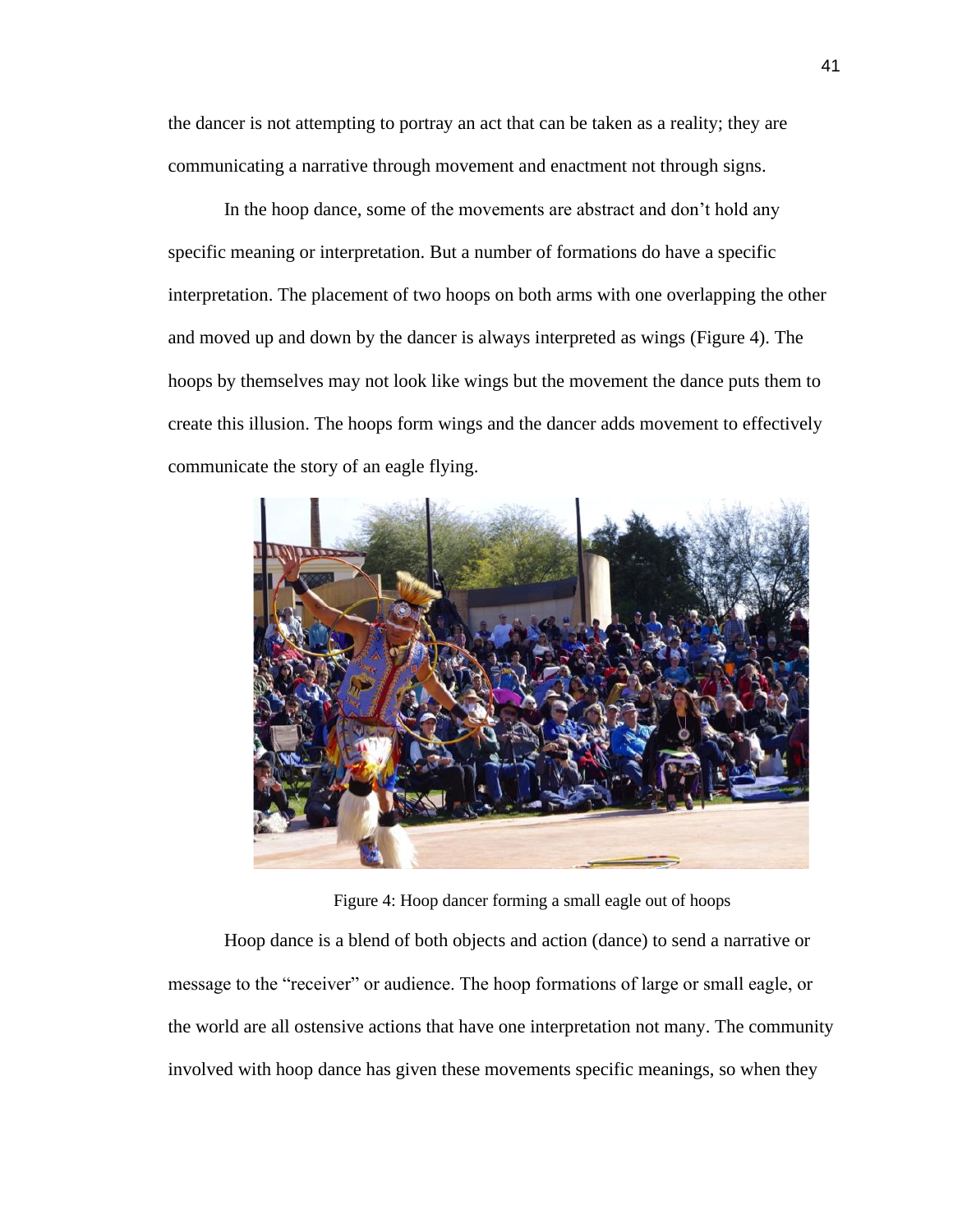are performed, a particular narrative is being told and received. An eagle is an eagle, and the world is the world. Both the formations made by the hoops and the dancers' movements tell a clear narrative. The ballet term "chassé" means "to chase" and that is an accurate description of the fundamental movement it signifies, but when it is used in actual choreography, it doesn't always portray chasing. In the previously mentioned hoop dance movements, the meanings always remain the same even when choreographed into a full routine. The whole routine may not tell a complete and cohesive narrative, but certain movements contain a narrative within themselves. For example, many dancers felt that the multiple versions of the eagle present in their routines told the story of a bird and that "by the end of this dance you see that this bird has grown into this eagle" (Interview, 2017). The shape of the eagle made by the hoops and the dancer's movements tell the story of an eagle in and of itself, and multiple eagles in a routine tell a story in conjunction with each other. The hoop dance is both semiotic and ostensive because the shapes made with the hoops function as signifiers for outside ideas like an eagle, but it is also ostensive because the dancers are enacting beliefs.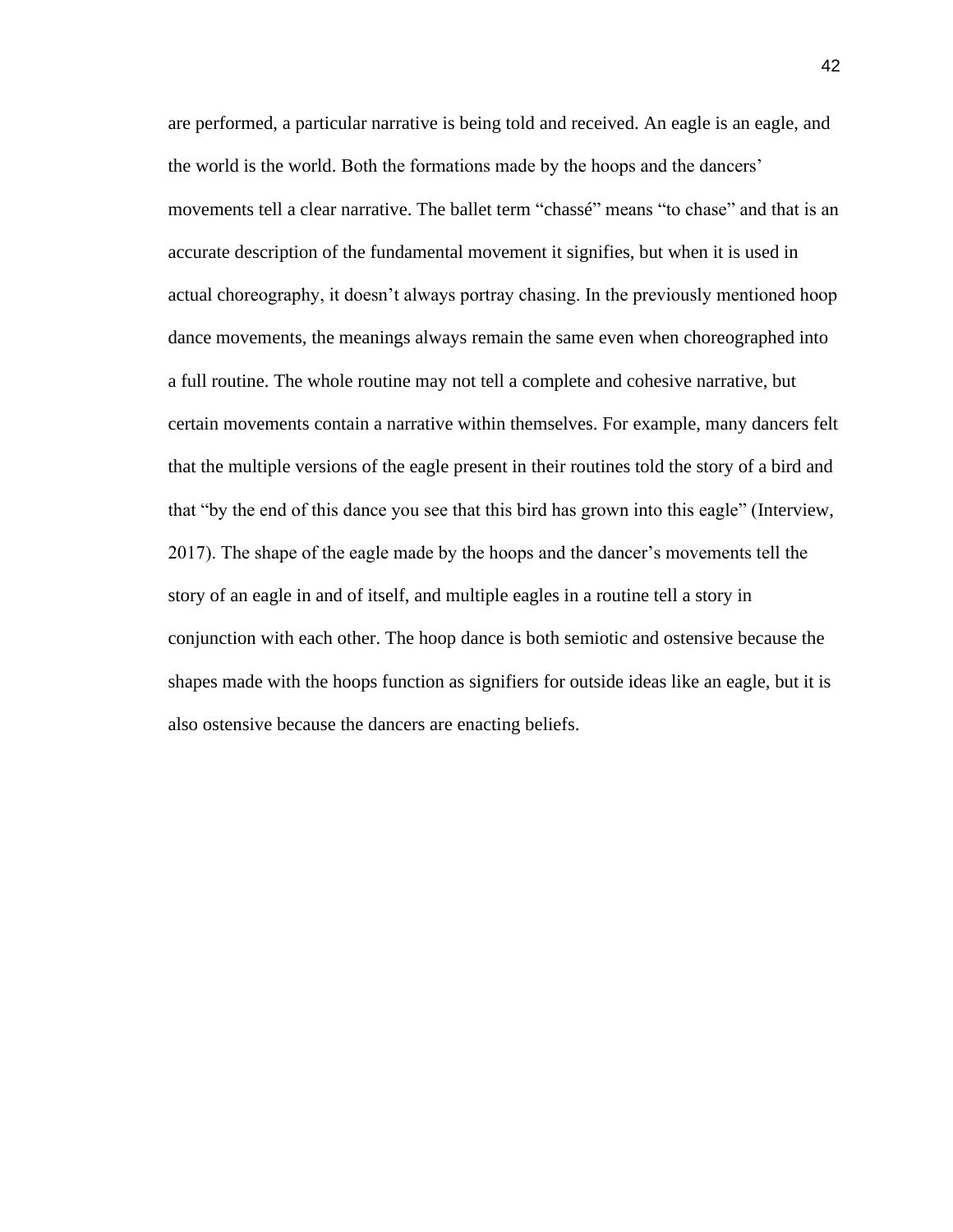

Figure 5: Hoop dancer passing the hoop over their body Like the eagle and the world formations, passing the hoop over the body (Figure 5) is an enactment of the story of healing and adding life as told by dancers. However, unlike the eagle and the world, the passing of the hoop over the body is an actual performance of a healing ceremony. In a performance, the action is itself a healing practice not just a reference of one although it does reference outside narratives as well. The passing of the hoop is done by the dancer as an active healing ceremony. Therefore, this specific movement may be a real-life example of the purest form of ostension, as a narrative told through action without a signifier present because the passing of the hoop is the "reality itself, the thing, the situation or event" being used to signify itself (Dégh and Vázsonyi 1983:6). Reality, the action is being used to communicate that same action.

It is not only the healing narrative that dancers are performing but also the meaning of the narrative. Dancers are performing an intertribal identity. Hoop dance is an intertribal dance, and it belongs to all tribes, making every performance and performer an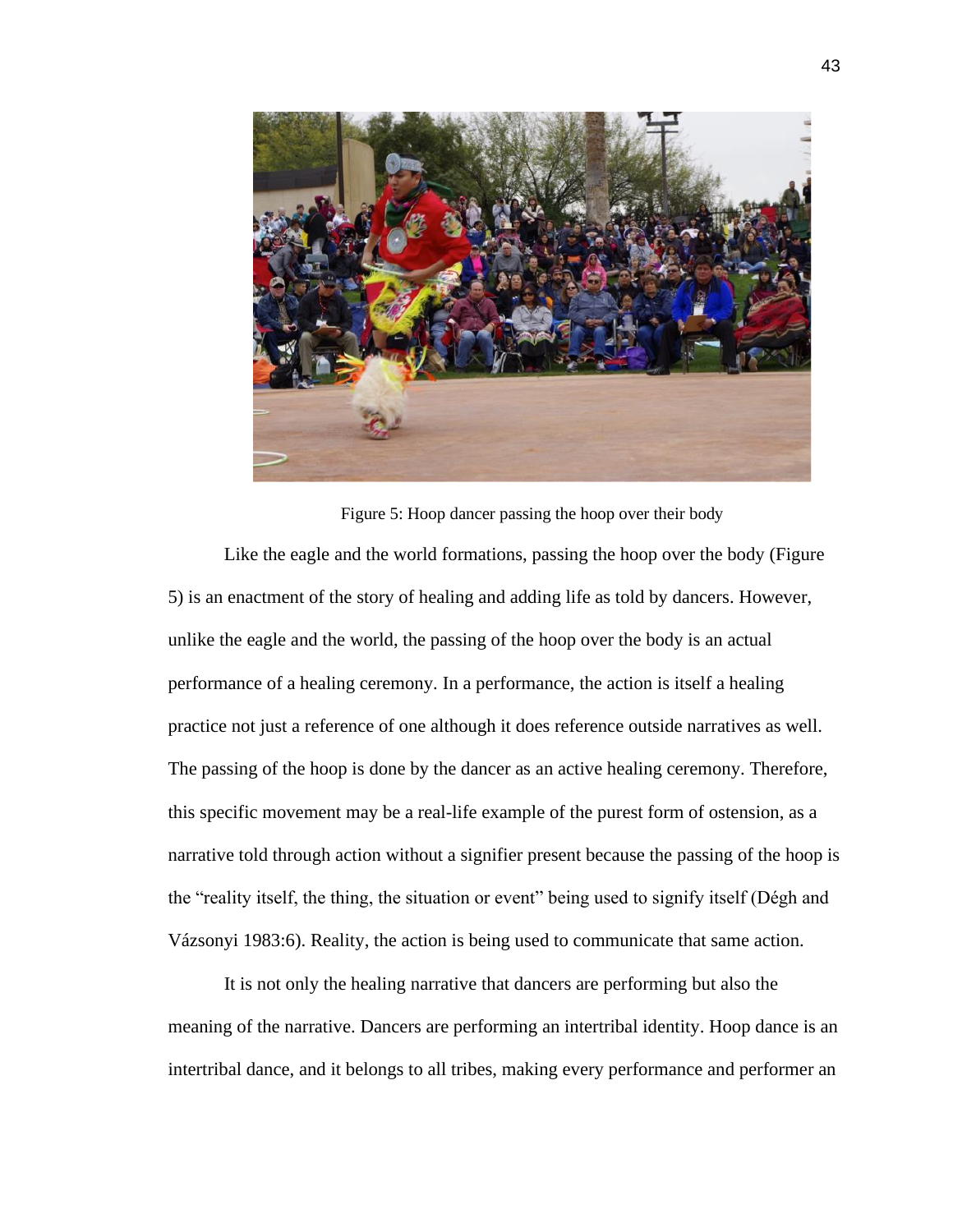ostensive act. It is also an ostensive expression of the blending of tradition and innovation evidenced by the materials and patterns used to construct the hoops and the incorporation of early beliefs. Whether it's wooden or PEX pipe hoops, dancers remember and pay homage to their ancestors through their movements. By signaling the four cardinal directions, dancers remember what their elders held sacred but also express what has now become a tribally shared reverence for the four directions. Through the hoop dance, dancers are able to ostensively connect the past and the present by performing communal beliefs and practices.

### **CONCLUSION**

As a hoop dancer myself, I have had the unique experience of understanding what these traditions mean "to the people who construct and enact it, not only the scholars who study it" (Shukla 2011:147). Hoop dance is an immensely popular intertribal dance that requires a great deal of practice to master, and as dancers practice and invent new moves, they are living these traditions. In the origin stories recounted by many dancers, the ancient principles of many tribes are represented and tied to the performance of the modern dance. As Leslie Marmon Silko stated in her novel *Almanac of the Dead*, "Throughout the Americas, from Chile to Canada, the people have never stopped dancing; as the living dance, they are joined with all ancestors before them" (1992:117). The people in the Americas will never stop dancing as tradition and modern practices combine to continue their cultural practices into the future.

The article, "The Never-Ending Circle of Life," states that, "the dancer who performs the hoop dance pays respect to the sacred circle (encompassed by the sky and the earth) and all that is connected to it—nature, animals, and people" (Anton 2009:22).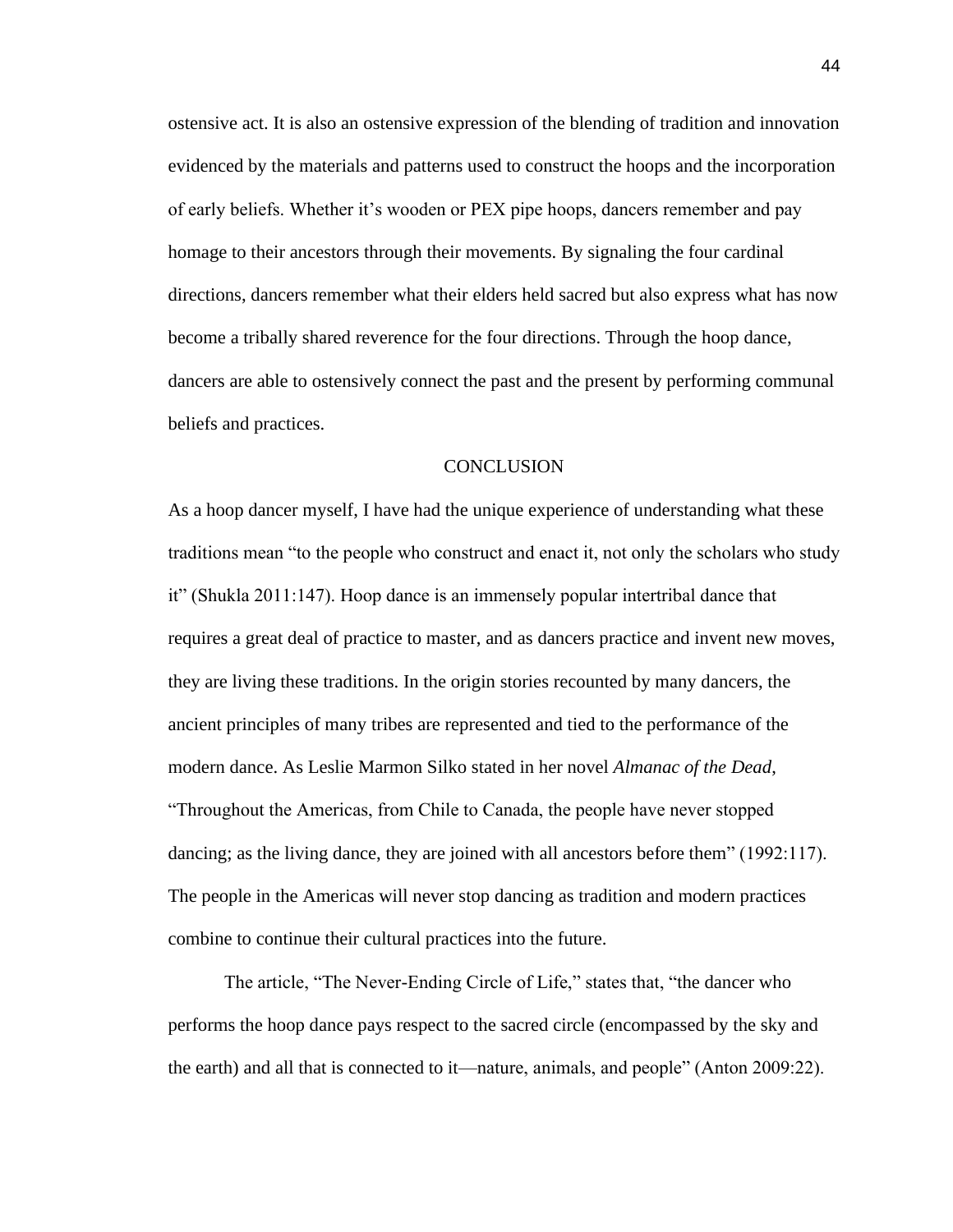Hoop dancers acknowledge the earth and nature through the various formations that they make, but they also acknowledge the shared heritage and folklore between the different tribes. These intertribal dances, specifically the hoop dance, create this shared folklore that unites Native peoples as one people, creates unity where there may have been division and commonality despite their differences. The early tribes couldn't stop the government from relocating them and forcing them all together, but through intertribal dances and shared cultural beliefs, Native Americans have developed a Native identity that unites and connects them as a community, as one people.

Specific movements in hoop dance are examples of ostension because they are communicating a specific narrative to an audience not orally or verbally but through action. However, this is just one example of ostension in folk dance. As Bill Ellis stated in his 1989 paper, "Folklorists must acknowledge that traditional narratives exist not simply as verbal texts to be collected, transcribed, and archived. They are also maps for action" (218). Traditional narratives for folk dancers don't exist as only verbal or written texts; they exist in the movement, in the performance, in action. Dance in general has not been a focus for the discipline of folklore or anthropology, and I wish to echo Adrienne Kaeppler's resolve that the "field of anthropology needs more specialists in movement and dance" as this is the same for the field of folklore (1967:504). Kaeppler's article was written in 1967, but there is still a lack of scholarship focused on dance from an anthropological and folkloric perspective. Eric César Morales observes that "with the field of dance being historically understudied in folkloristics . . . choreopoetics [is] an opportunity to create a theoretical niche for folklorists interested in writing about dance" (2019:326). Morales identifies choreopoetics as a possible avenue for folklorists to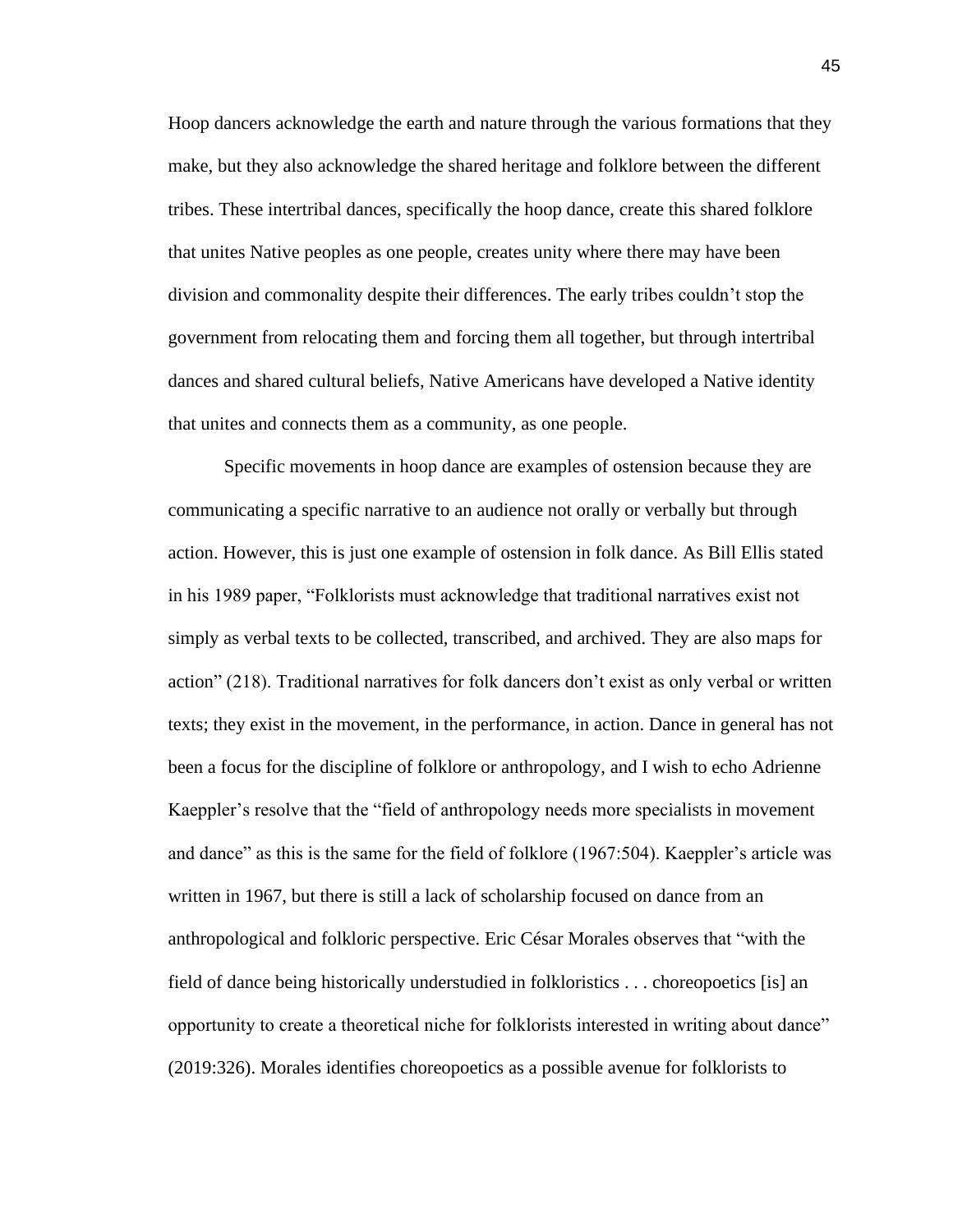become more engaged in studying dance, and I would add ostension to this group of theories that folklorists can use to analyze dance. Folklorists have a responsibility to include movement in folk dance as a category of ostension and of storytelling and to more fully research this topic.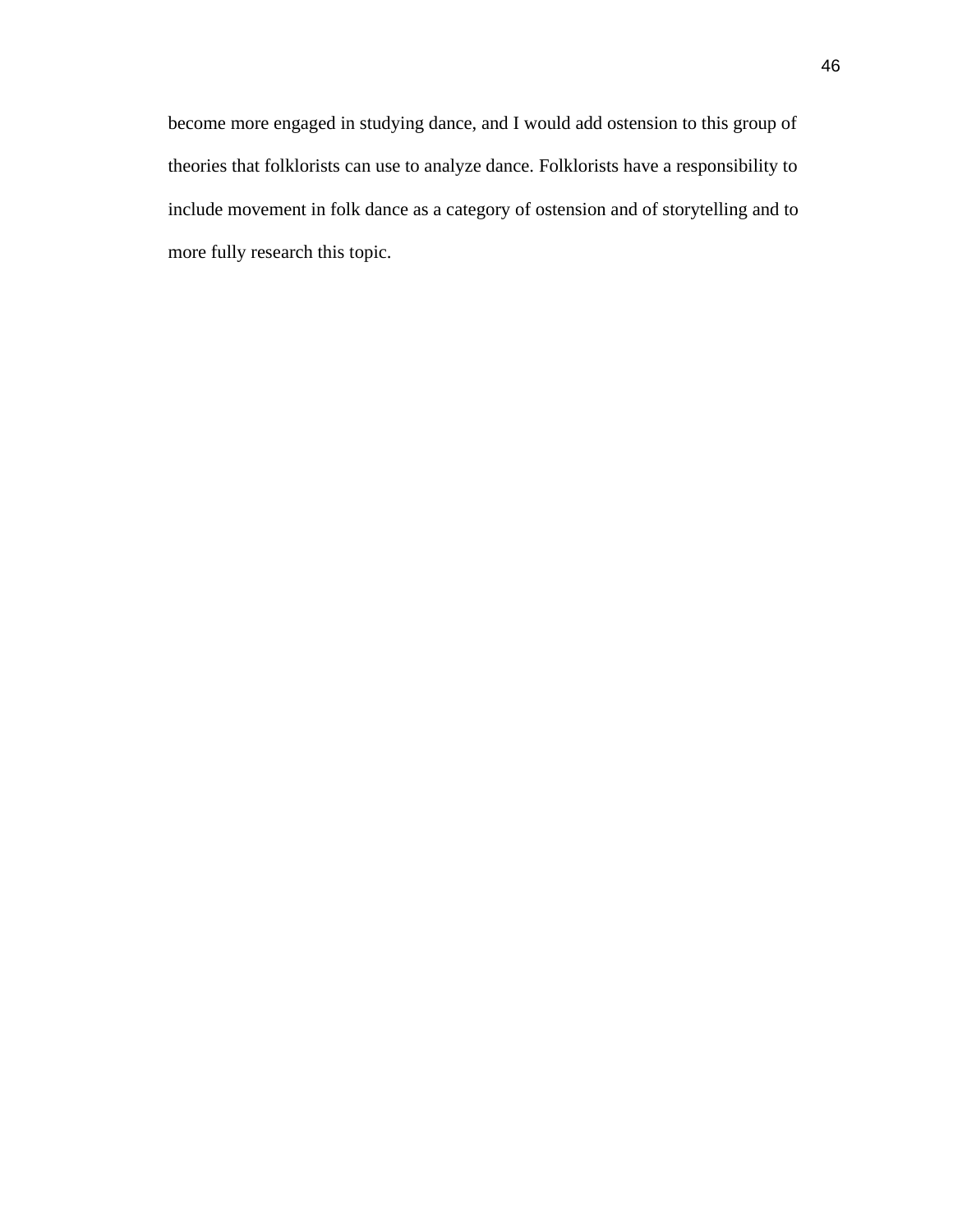### BIBLIOGRAPHY

- 1stcha. 2011. "Making your own hoops.mov." *YouTube*. <https://www.youtube.com/watch?v=D2McHPHoTlY>
- Adema, Pauline. 2009. *Garlic Capital of the World: Gilroy, Garlic, and the Making of a Festive Foodscape*. Lafayette: University Press of Mississippi.
- Anderson, Benedict. 2002. *Imagined Communities: Reflections on the Origin and Spread of Nationalism*. London: Verso.
- Anton, Vanessa, Kathy Hixon, and Rhea Johnston. 2009. "The Never-Ending Circle of Life." *Journal of Physical Education: Recreation & Dance* 80 (6):21-30. DOI:10.1080/07303084.2009.10598336
- Axtmann, Ann M. 2015. *Indians and Wannabes: Native American Powwow Dancing in the Northeast and Beyond*. Gainesville: University Press of Florida.
- Bird, Elizabeth S. 1994. "Playing with Fear: Interpreting the Adolescent Legend Trip." *Western Folklore* 53 (3):191-209. <http://www.jstor.org/stable/1499808>
- Blank, Trevor J., and Lynne S. McNeill, eds. 2018. *Slender Man Is Coming: Creepypasta and Contemporary Legends on the Internet*. Logan: University Press of Colorado, 2018. www.jstor.org/stable/j.ctv5jxq0m.
- Browner, Tara. 2004. *Heartbeat of the People: Music and Dance of the Northern Powwow*. Chicago: University of Illinois Press.
- *Calendar of Virginia State Papers and Other Manuscripts* v.4. 2015. Palmer, William Pitt, ed. Cornell University Open Access Publishing, *Hathi Trust*. <https://hdl.handle.net/2027/coo1.ark:/13960/t2v419q8v>
- Calloway, Colin G. 1994. *The World Turned Upside Down: Indian Voices from Early America*. Boston: Bedford Books.
- Cassells, Cyrus. 1991. "Hoop Dance." *Ploughshares* 17 (2):229-231. *JSTOR,*  www.jstor.org/stable/40350741.
- Coe, Ralph T. 1977. *Sacred Circles: Two Thousand Years of North American Indian Art*. Kansas City: Nelson Gallery Foundation.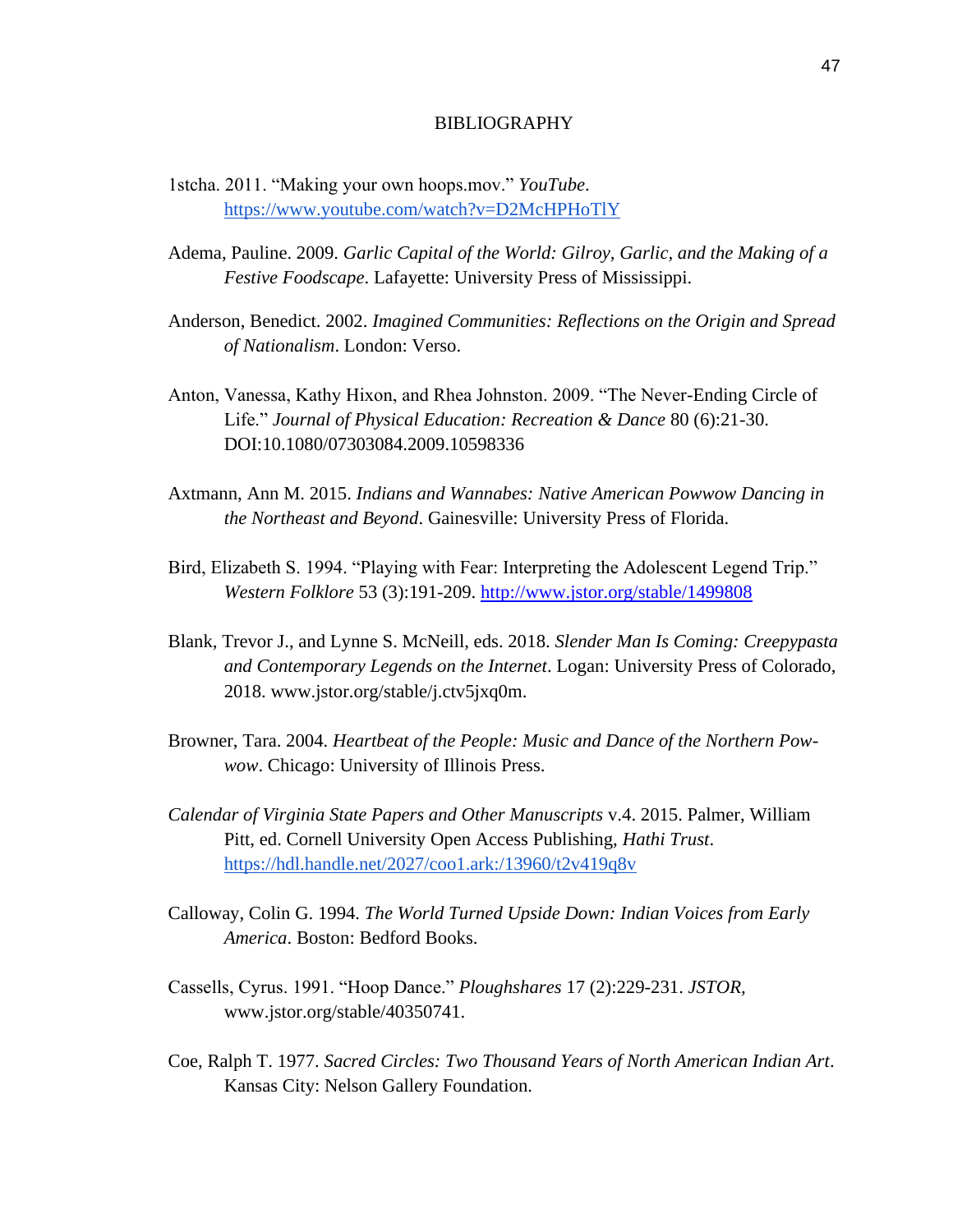- Dégh, Linda, and Andrew Vázsonyi. 1983. "Does the Word 'Dog' Bite? Ostensive Action: A Means of Legend-Telling." *Journal of Folklore Research* 20 (1):5-8. [http://search.ebscohost.com/login.aspx?direct=true&db=edsjsr&AN=edsjsr.38142](http://search.ebscohost.com/login.aspx?direct=true&db=edsjsr&AN=edsjsr.3814298&site=eds-live) [98&site=eds-live.](http://search.ebscohost.com/login.aspx?direct=true&db=edsjsr&AN=edsjsr.3814298&site=eds-live)
- Dennis, Yvonne Wakim. Flynn, Shannon. Rothenberger Flynn. Hirschfelder, Arlene. 2016. *Native American Almanac: More Than 50,000 Years of the Cultures and Histories of Indigenous Peoples*. Canton: Visible Ink Press
- Duffy, Karen M. 2011. "Bring Them Back: Wanda Aragon and the Revival of Historic Pottery Designs at Acoma." *Individual and Tradition: Folkloristic Perspectives* 11 (28):195-217.
- Ellis, Bill. 1989. "Death by Folklore: Ostension, Contemporary Legend, and Murder." *Western Folklore* 48 (3): 201. doi:10.2307/1499739.
- Evans, Scott C. 1998. *The Northern Traditional Dancer*. Pottsboro: Crazy Crow Trading Post
- Evans, Scott C. and J. Rex Reddick. 1998. *The Modern Fancy Dancer*. Pottsboro: Crazy Crow Trading Post
- Glassie, Henry H. 1999. *Material Culture*. Bloomington: Indiana University Press.
- Glassie, Henry. 1989. *The Spirit of Folk Art: The Girard Collection at the Museum of International Folk Art*. New York: Harry N. Abrams.
- Guiraud, Pierre. 1975. *Semiology*. Boston: Routledge & Kegan Paul.
- Heard Museum. 2019. "Heard Museum World Hoop Dance Contest." *Heard Museum*[.](https://heard.org/event/hoop/) <https://heard.org/event/hoop/>
- Heth, Charlotte. 1993. *Native American Dance: Ceremonies and Social Traditions*. Golden: Fulcrum Publishing.
- "History and Culture: Boarding Schools." 2020. Northern Plains Reservation Aid, *Native Partnership*. [http://www.nativepartnership.org/site/PageServer?pagename=airc\\_hist\\_boardings](http://www.nativepartnership.org/site/PageServer?pagename=airc_hist_boardingschools) [chools](http://www.nativepartnership.org/site/PageServer?pagename=airc_hist_boardingschools)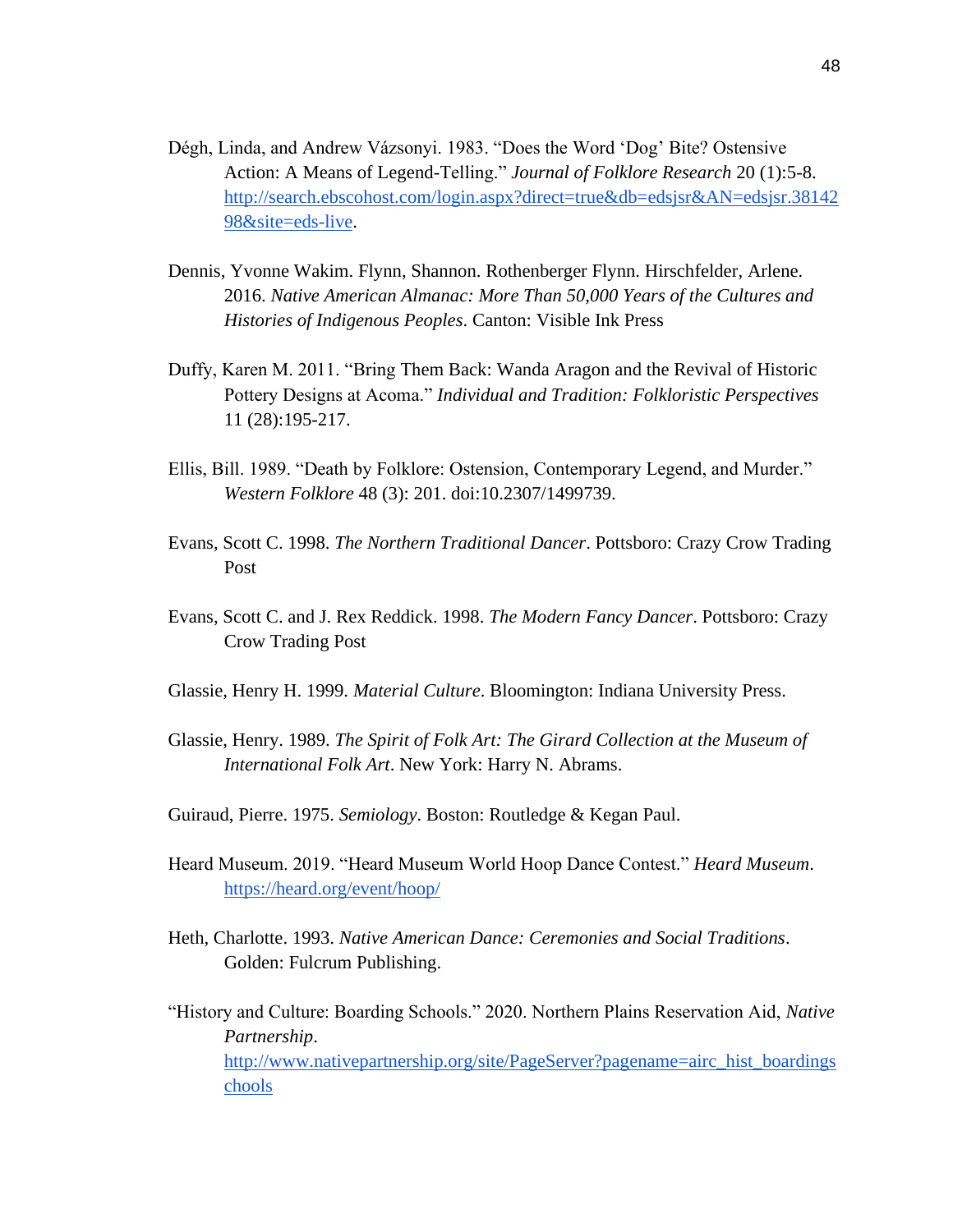- "Indian Removal Act." 2019. Encyclopaedia Britannica, eds. Encyclopædia Britannica, inc., *Encyclopaedia Britannica*. [https://www.britannica.com/topic/Indian-](https://www.britannica.com/topic/Indian-Removal-Act)[Removal-Act](https://www.britannica.com/topic/Indian-Removal-Act)
- "Indian Reservations." 2019. History.com, eds. *History*. <https://www.history.com/topics/native-american-history/indian-reservations>
- Kaeppler, Adrienne L. 1967. "Folklore as Expressed in the Dance in Tonga." *Journal of American Folklore* 80:160–168.
- Kirshenblatt-Gimblett, Barbara, and Brooks McNamara. 1985. "Processional Performance: An Introduction." *The Drama Review: TDR* 29(3):2–5. JSTOR, [www.jstor.org/stable/1145648.](http://www.jstor.org/stable/1145648)
- Klein, Daniel B. "Language, Discourse, and Ostension: Selected Passages." *Society* 56:362-368. [https://link.springer.com/article/10.1007%2Fs12115-019-00383-](https://link.springer.com/article/10.1007%2Fs12115-019-00383-4#citeas) [4#citeas](https://link.springer.com/article/10.1007%2Fs12115-019-00383-4#citeas)
- "Native American Cultures." 2019. History.com, eds. *History*. <https://www.history.com/topics/native-american-history/native-american-cultures>
- Neihardt, John G. 2014. *Black Elk Speaks*. Lincoln: University of Nebraska Press.
- Nicholas, Tom. 2017. "Semiotics: WTF? Introduction to Saussure, the Signifier and the Signified." *YouTube*. <https://www.youtube.com/watch?v=0JtJu9HdQVM>
- Monroe, Jean Guard. Williamson, Ray A. 1987. *They Dance in the Stars: Native American Star Myths*. Boston: Houghton Mifflin Company.
- Morales, Eric César. 2019. "American Folk Dance and Movement." *The Oxford Handbook of American Folklore and Folklife Studies*.
- Oakley, Christopher Arris. 2005. *Keeping the Circle: American Indian Identity in Eastern North Carolina 1885-2004*. Lincoln: University of Nebraska Press.
- Reddin, Paul. *Wild West Shows*. 1999. Champaign: University of Illinois Press.
- Reed, Susan A. 1998. "The Politics and Poetics of Dance." *Annual Review of Anthropology* 27:503–532.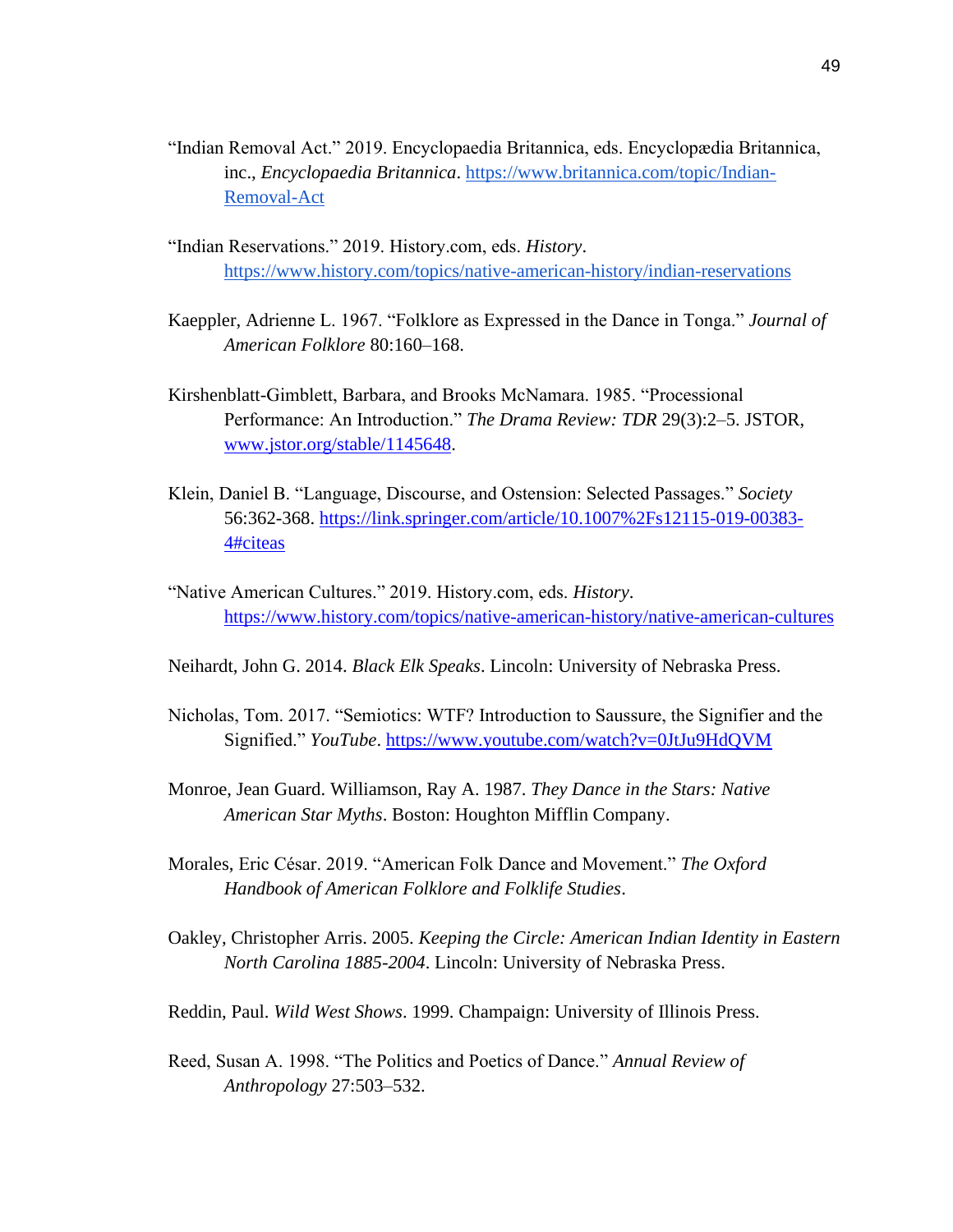- *Spain in the Mississippi Valley, 1765-1794*. 1949. Kinnaird, Lawrence, ed. D.C.: U.S. Government Printing Office.
- Shukla, Pravina. 2011. "The Maintenance of Heritage: Kersti Jobs-Bjorklof and Swedish Folk Costume." *Individual and Tradition: Folkloristic Perspectives* 11(27):145,169.
- Talahongva, Patty. 2005. "Hoop!: Dancing Within the Circle of Life." Native Peoples Magazine.
- Toelken, Barre. 2003. *The Anguish of Snails: Native American Folklore in the West.*  Logan: Utah State University Press.
- Tolbert, Jeffery. 2013. "'The Sort of Story that has You Covering Your Mirrors': The Case of Slender Man." *Semiotic Review* 2: Monsters <https://www.semioticreview.com/ojs/index.php/sr/article/view/19>
- *Valley of the Sun*. 1942. Directed by George Marshall, performances by Lucille Ball, James Craig, and Cedric Hardwicke, RKO Radio Pictures.
- Waldman, Carl. 1994. *Word Dance:The Language of Native American Culture.* New York: Facts on File, Inc.
- Wallis, Mieczyslaw. 1975. *Arts and Signs*. Bloomington: Indiana University Publications.
- Zotigh, Dennis W. 2007. "History of the modern Hoop Dance." *Indian Country Today.*  [https://newsmaven.io/indiancountrytoday/archive/history-of-the-modern-hoop](https://newsmaven.io/indiancountrytoday/archive/history-of-the-modern-hoop-dance-oUFMl-cybkuf85Xs_jmkAQ/)[dance-oUFMl-cybkuf85Xs\\_jmkAQ/](https://newsmaven.io/indiancountrytoday/archive/history-of-the-modern-hoop-dance-oUFMl-cybkuf85Xs_jmkAQ/)